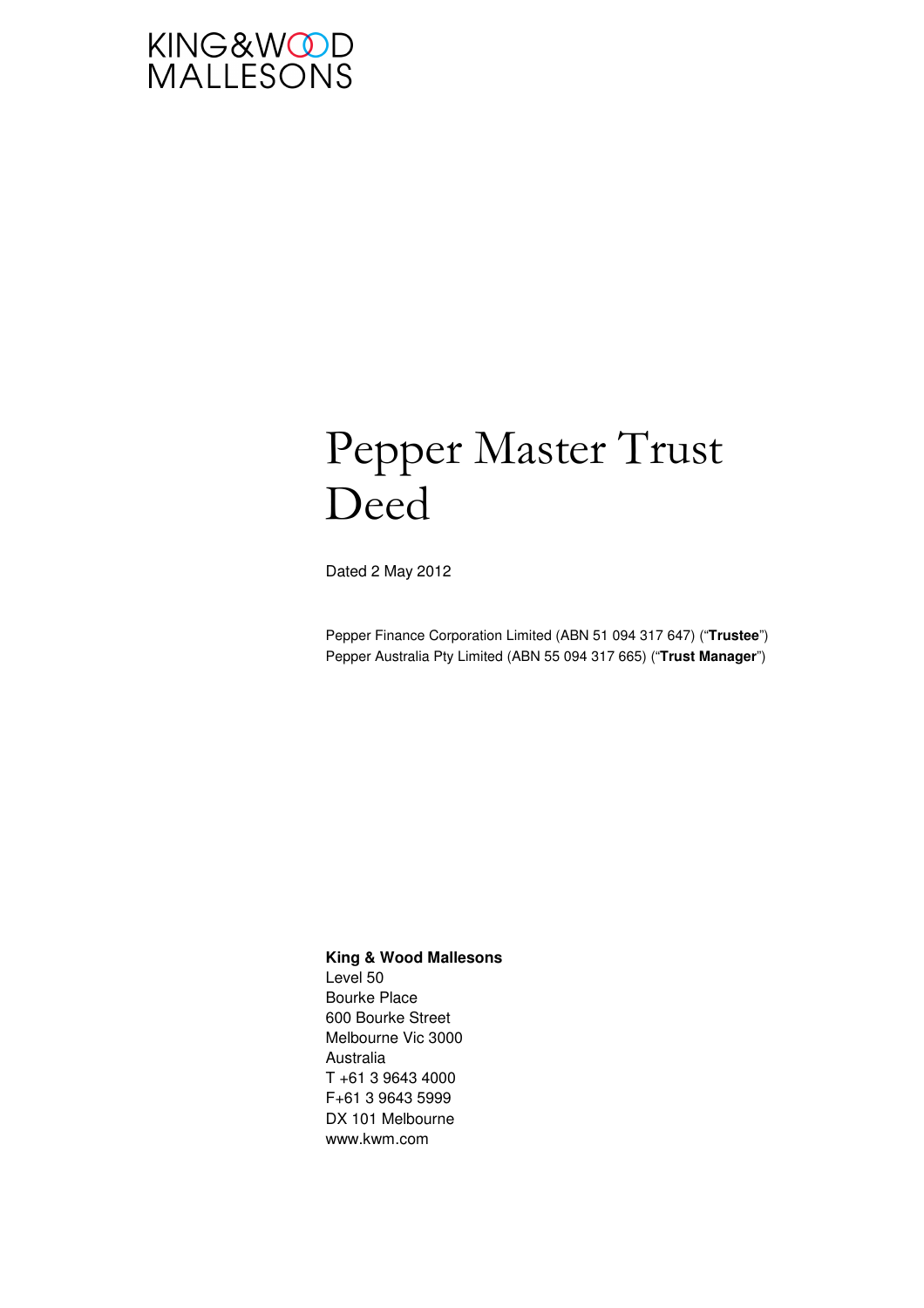## **Pepper Master Trust Deed**  Contents

| <b>Details</b> |                                                          | 1                |
|----------------|----------------------------------------------------------|------------------|
|                | <b>General terms</b>                                     | $\mathbf 2$      |
| 1              | Interpretation                                           | $\mathbf 2$      |
| 1.1            | Terms defined in the Master Security Trust Deed          | $\overline{c}$   |
| 1.2            | Definitions                                              | $\mathbf 2$      |
| 1.3            | Interpretation                                           | $\mathbf 5$      |
| 1.4            | Inconsistency                                            | 5                |
| 1.5            | <b>Parties to Master Documents</b>                       | 6                |
| $\overline{2}$ | <b>Declaration of Trust</b>                              | 6                |
| 2.1            | <b>Declaration of Trust</b>                              | 6                |
| 2.2            | Name of Trust                                            | 6                |
| 2.3            | <b>Duration of Trust</b>                                 | 6                |
| 2.4            | Purpose of Trusts                                        | 6                |
| 3              | <b>Beneficial interest divided into Units</b>            | 6                |
| 4              | <b>Issue of Units</b>                                    | 7                |
| 4.1            | Units                                                    | 7                |
| 4.2            | No additional Units                                      | 7                |
| 4.3            | Subscription price                                       | 7                |
| 4.4            | Payment of subscription price                            | 7                |
| 4.5            | No issue to retail clients                               | 7                |
| 5              | Form, title and status of Units                          | 7                |
| 5.1            | Registered form                                          | 7                |
| 5.2            | Issue, transfer and redemption of Units by entry in Unit |                  |
|                | Register                                                 | 7                |
| 5.3            | Unit Register conclusive as to ownership                 | 8                |
| 6              | <b>Interest of Unitholders</b>                           | 8                |
| 6.1            | Beneficial interest in Trust Assets as a whole           | 8                |
| 6.2            | No interest in particular Trust Assets                   | 8                |
| 6.3            | Interest of Participation Unitholder                     | 8                |
| 6.4            | <b>Interest of Residual Unitholders</b>                  | 8                |
| 6.5            | <b>Payment limited to Trust Assets</b>                   | 8                |
| $\overline{7}$ | <b>Restrictions on Unitholders</b>                       | 9                |
| 7.1            | Limit on rights                                          | 9                |
| 7.2            | Unitholders bound                                        | 9                |
| 7.3            | Ranking of interests                                     | 9                |
| 8              | <b>Liability of Unitholders limited</b>                  | $\boldsymbol{9}$ |
| 9              | <b>Transfer of Units</b>                                 | 9                |
| 9.1            | Transfer                                                 | 9                |
| 9.2            | Restrictions on transfer                                 | 10               |
|                |                                                          |                  |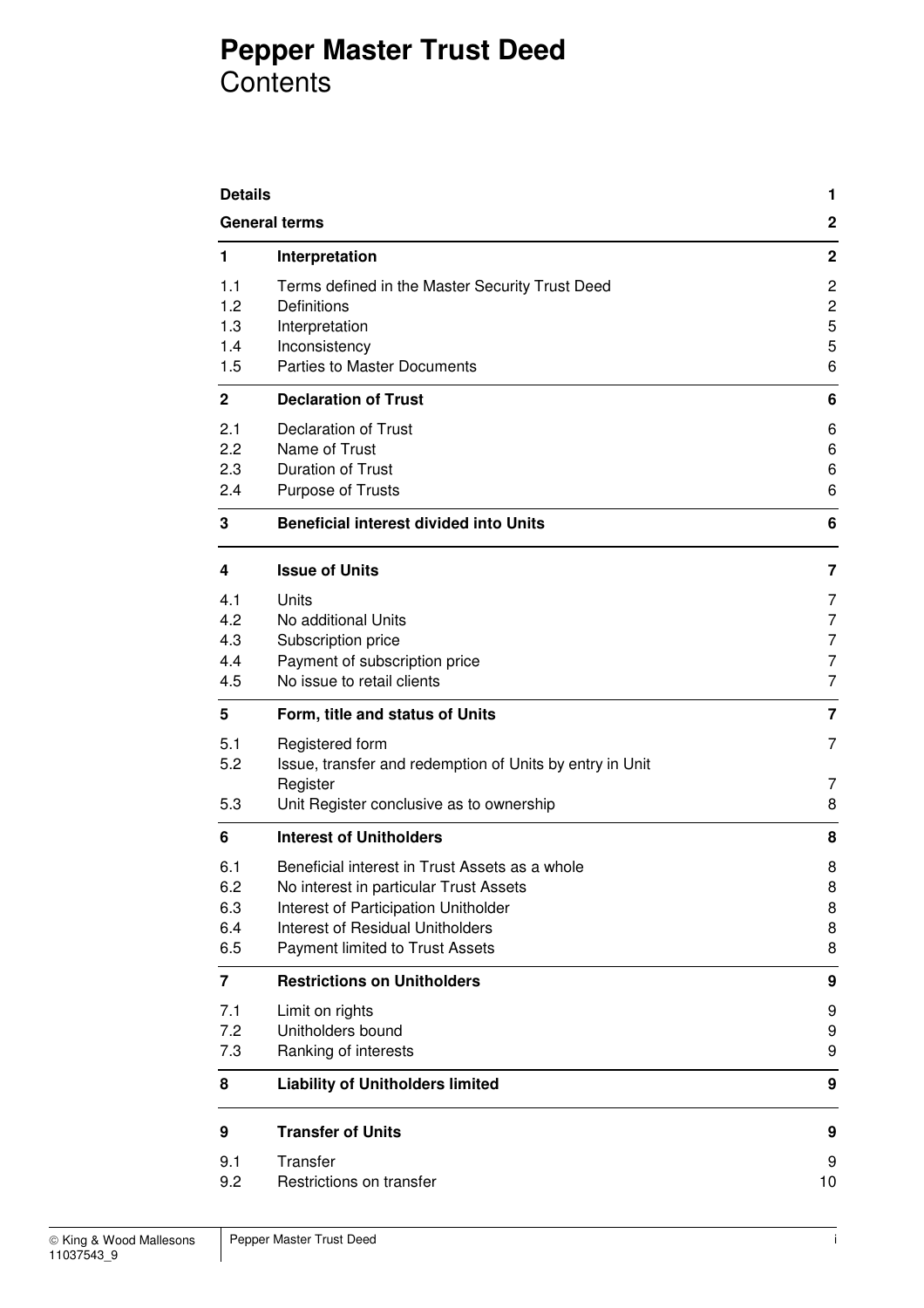| 9.3  | Transfer of Units in a Rated Trust                             | 10 |  |
|------|----------------------------------------------------------------|----|--|
| 9.4  | No partial transfers                                           |    |  |
| 9.5  | Transfer in writing                                            | 10 |  |
| 9.6  | Registration of transfer                                       | 10 |  |
| 9.7  | No transfer to retail clients                                  | 10 |  |
| 10   | <b>Redemption of Units</b>                                     | 10 |  |
| 10.1 | Units are redeemable                                           | 10 |  |
| 10.2 | Restrictions on redemption                                     | 10 |  |
| 10.3 | No partial redemptions                                         | 10 |  |
| 10.4 | Redemption price                                               | 10 |  |
| 10.5 | Registration of redemption                                     | 11 |  |
| 11   | <b>Unit Register</b>                                           | 11 |  |
| 11.1 | Establishment and maintenance of Unit Register                 | 11 |  |
| 11.2 | Location of Unit Register                                      | 11 |  |
| 11.3 | Information required in Unit Register                          | 11 |  |
| 11.4 | Unit Register is paramount                                     | 11 |  |
| 11.5 | Update and correction of Unit Register                         | 12 |  |
| 12   | General powers, rights and responsibilities                    | 12 |  |
| 12.1 | Appointment of Trustee                                         | 12 |  |
| 12.2 | Extent of obligations                                          | 12 |  |
| 12.3 | Binding nature of relationship                                 | 12 |  |
| 12.4 | Excluded roles and duties                                      | 12 |  |
| 12.5 | Exercise of rights and compliance with obligations             | 12 |  |
| 13   | <b>Trust Business</b>                                          | 13 |  |
| 13.1 | Trust Manager may direct Trustee                               | 13 |  |
| 13.2 | Trustee must follow Trust Manager's directions                 | 13 |  |
| 13.3 | Restrictions on Trust Manager's directions                     | 13 |  |
| 13.4 | General requirements in relation to Trust Manager's directions | 13 |  |
| 13.5 | Trust Manager confirmation on direction to issue Notes         | 14 |  |
| 13.6 | Trust Manager must provide information requested               | 14 |  |
| 13.7 | Trustee need not make enquiries or assessments                 | 14 |  |
| 13.8 | Dealing with instruments                                       | 14 |  |
| 14   | <b>Note Register and Noteholder meetings</b>                   | 14 |  |
| 14.1 | <b>Notes</b>                                                   | 14 |  |
| 14.2 | Establishment and maintenance of Note Register                 | 14 |  |
| 14.3 | Location of Note Register                                      | 14 |  |
| 14.4 | Information required in Note Register                          | 15 |  |
| 14.5 | Note Register is paramount                                     | 15 |  |
| 14.6 | Update and correction of Note Register                         | 15 |  |
| 14.7 | Closure                                                        | 16 |  |
| 14.8 | Noteholder meetings                                            | 16 |  |
| 15   | <b>Reallocation of assets</b>                                  | 16 |  |
| 15.1 | Reallocation                                                   | 16 |  |
| 15.2 | Restrictions on Reallocation                                   | 16 |  |
| 15.3 | <b>Rating Notification</b>                                     | 16 |  |
| 15.4 | Trust Manager confirmation on direction to Reallocate          | 16 |  |
| 15.5 | <b>Reallocation Notice</b>                                     | 17 |  |
| 15.6 | Payment of Purchase Price                                      | 17 |  |
|      |                                                                |    |  |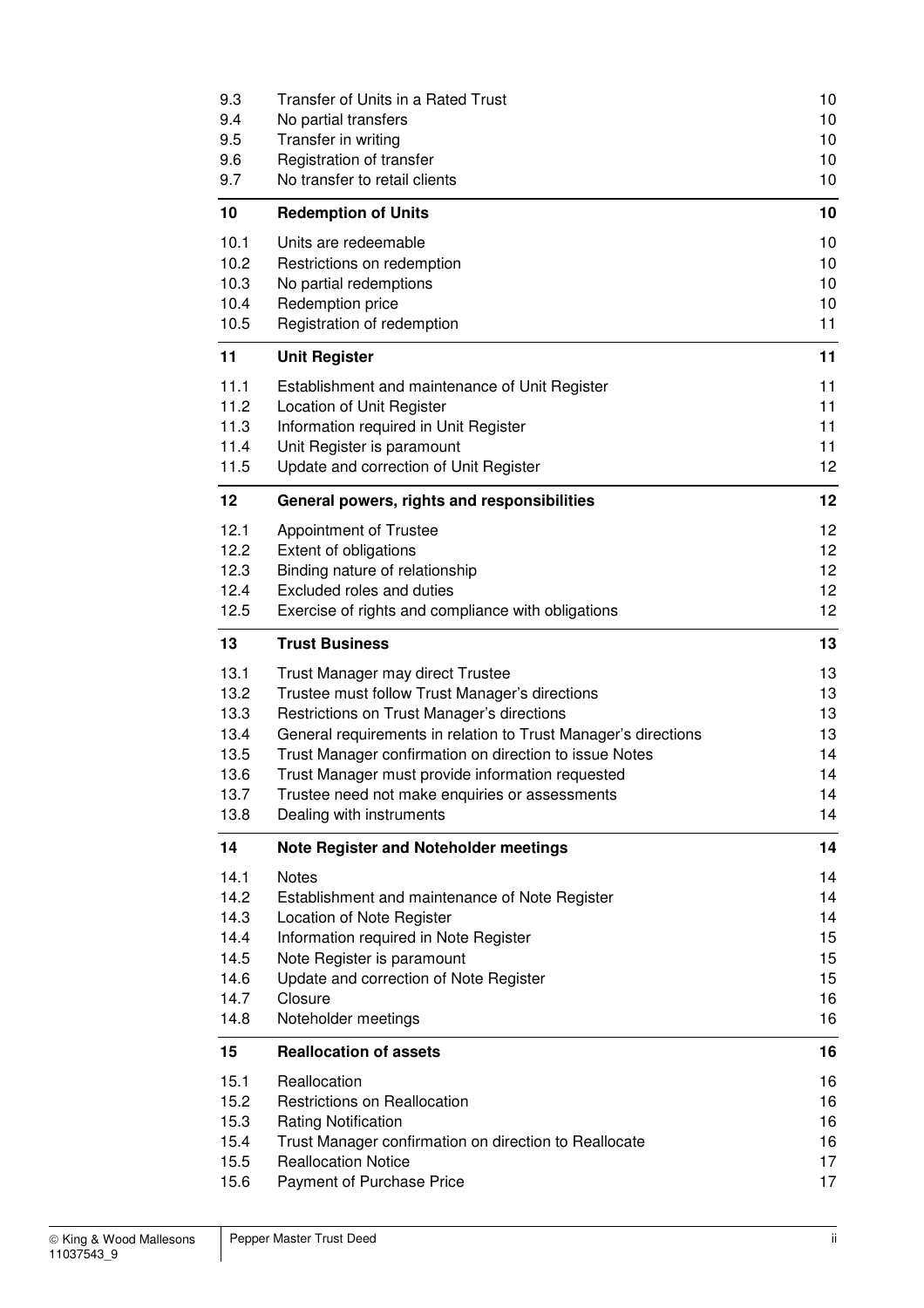| 15.7<br>15.8<br>15.9 | <b>Reallocation effected</b><br><b>Consequences of Reallocation</b><br>Adjustments            | 17<br>17<br>18 |
|----------------------|-----------------------------------------------------------------------------------------------|----------------|
| 15.10                | Acknowledgment of Unitholder                                                                  | 18             |
| 16                   | <b>The Trustee</b>                                                                            | 18             |
| 16.1                 | Other interests and dealings                                                                  | 18             |
| 16.2                 | Dealing in different capacities                                                               | 19             |
| 16.3                 | Separate entities                                                                             | 19             |
| 17                   | Delegation and reliance on advice                                                             | 19             |
| 17.1                 | Power to delegate                                                                             | 19             |
| 17.2                 | Trustee may rely on communications and opinions                                               | 20             |
| 17.3                 | Dispute or ambiguity                                                                          | 20             |
| 18                   | Limited recourse, indemnity and limitation of liability                                       | 20             |
| 18.1                 | Limited liability                                                                             | 20             |
| 18.2                 | Indemnity                                                                                     | 22             |
| 18.3                 | <b>Legal Costs</b>                                                                            | 22             |
| 18.4                 | Liability must be limited and must be indemnified                                             | 23             |
| 18.5                 | Exoneration                                                                                   | 23             |
| 18.6<br>18.7         | Indemnity for consumer credit Penalty Payments<br><b>Indemnity for Title Penalty Payments</b> | 24<br>24       |
| 18.8                 | No supervision                                                                                | 25             |
| 18.9                 | Payment obligations not affected by limitation of liability                                   | 25             |
| 18.10                | Cleared funds                                                                                 | 25             |
| 19                   | <b>Change of Trustee</b>                                                                      | 26             |
| 19.1                 | Removal                                                                                       | 26             |
| 19.2                 | Mandatory retirement                                                                          | 26             |
| 19.3                 | Voluntary retirement                                                                          | 26             |
| 19.4                 | When retirement takes effect                                                                  | 26             |
| 19.5                 | Appointment of successor trustee                                                              | 26             |
|                      | Notification to Designated Rating Agency                                                      |                |
| 19.6                 |                                                                                               | 27             |
| 19.7                 | Costs of retirement                                                                           | 27             |
| 19.8                 | Trustee to deliver documents                                                                  | 27             |
| 19.9                 | Further steps                                                                                 | 27             |
| 19.10                | Discharge of further obligations                                                              | 27             |
| 20                   | Income and distributions for each Trust                                                       | 27             |
| 20.1                 | Net Trust Income                                                                              | 27             |
| 20.2                 | Determination of Net Trust Income                                                             | 28             |
| 20.3                 | Net Taxable Income                                                                            | 28             |
| 20.4                 | <b>Tax liabilities</b>                                                                        | 28             |
| 20.5                 | Trust Manager must notify Trustee                                                             | 28             |
| 20.6                 | <b>Entitlement of Participation Unitholder</b>                                                | 28             |
| 20.7<br>20.8         | Distribution to Participation Unitholder<br>Investment by Participation Unitholder            | 29<br>29       |
| 21                   | <b>Accounts</b>                                                                               | 29             |
| 21.1                 |                                                                                               | 29             |
| 21.2                 | <b>Collection Account for each Trust</b><br><b>Additional accounts</b>                        | 29             |
| 21.3                 | Operation of accounts                                                                         | 29             |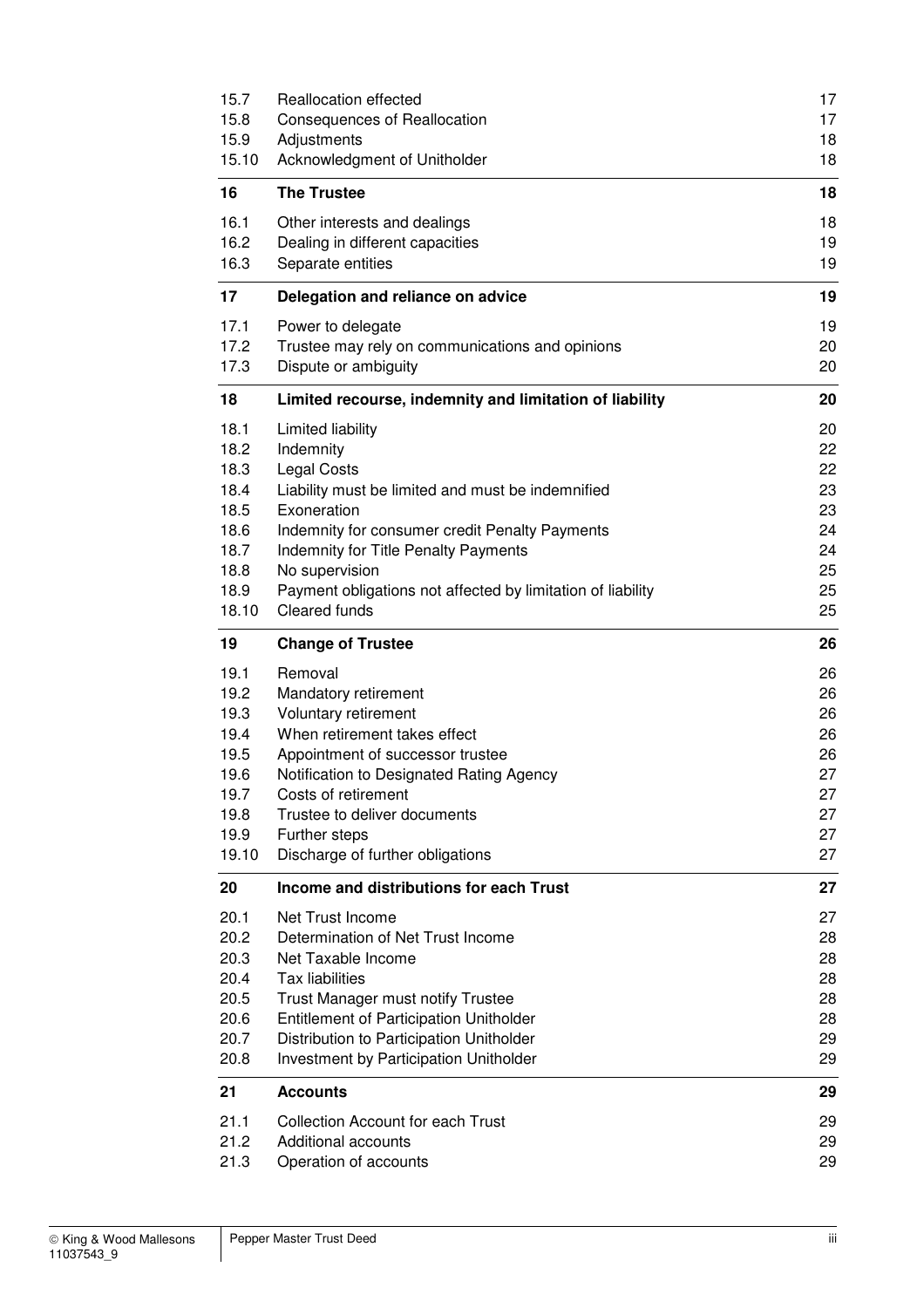| 22                           | Fees                                                                                                                  | 29                   |
|------------------------------|-----------------------------------------------------------------------------------------------------------------------|----------------------|
| 23                           | Variations, waivers and determinations                                                                                | 29                   |
| 23.1<br>23.2<br>23.3         | Variations, waivers and determinations<br>Acknowledgement<br>Variation of Transaction Documents to achieve Objectives | 29<br>30<br>30       |
| 23.4<br>23.5                 | <b>Amending Deed</b><br>Proposal                                                                                      | 30<br>30             |
| 24                           | <b>Authorisations</b>                                                                                                 | 31                   |
| 25                           | <b>AML</b>                                                                                                            | 31                   |
| 26                           | <b>Privacy</b>                                                                                                        | 31                   |
| 27                           | <b>Code of Banking Practice</b>                                                                                       | 31                   |
| 28                           | <b>Payments</b>                                                                                                       | 31                   |
| 29                           | <b>Notices</b>                                                                                                        | 31                   |
| 30                           | <b>Dealing with interests</b>                                                                                         | 31                   |
| 31                           | <b>GST</b>                                                                                                            | 32                   |
| 32                           | General                                                                                                               | 32                   |
| 32.1<br>32.2<br>32.3<br>32.4 | Application of Master Security Trust Deed<br>Counterparts<br>Governing law and jurisdiction<br>Serving documents      | 32<br>32<br>32<br>32 |
|                              | <b>Schedule 1 - Notice of Creation of Trust</b>                                                                       | 33                   |
|                              | <b>Schedule 2 - Form of Reallocation Notice</b>                                                                       | 35                   |
|                              | <b>Signing page</b>                                                                                                   | 36                   |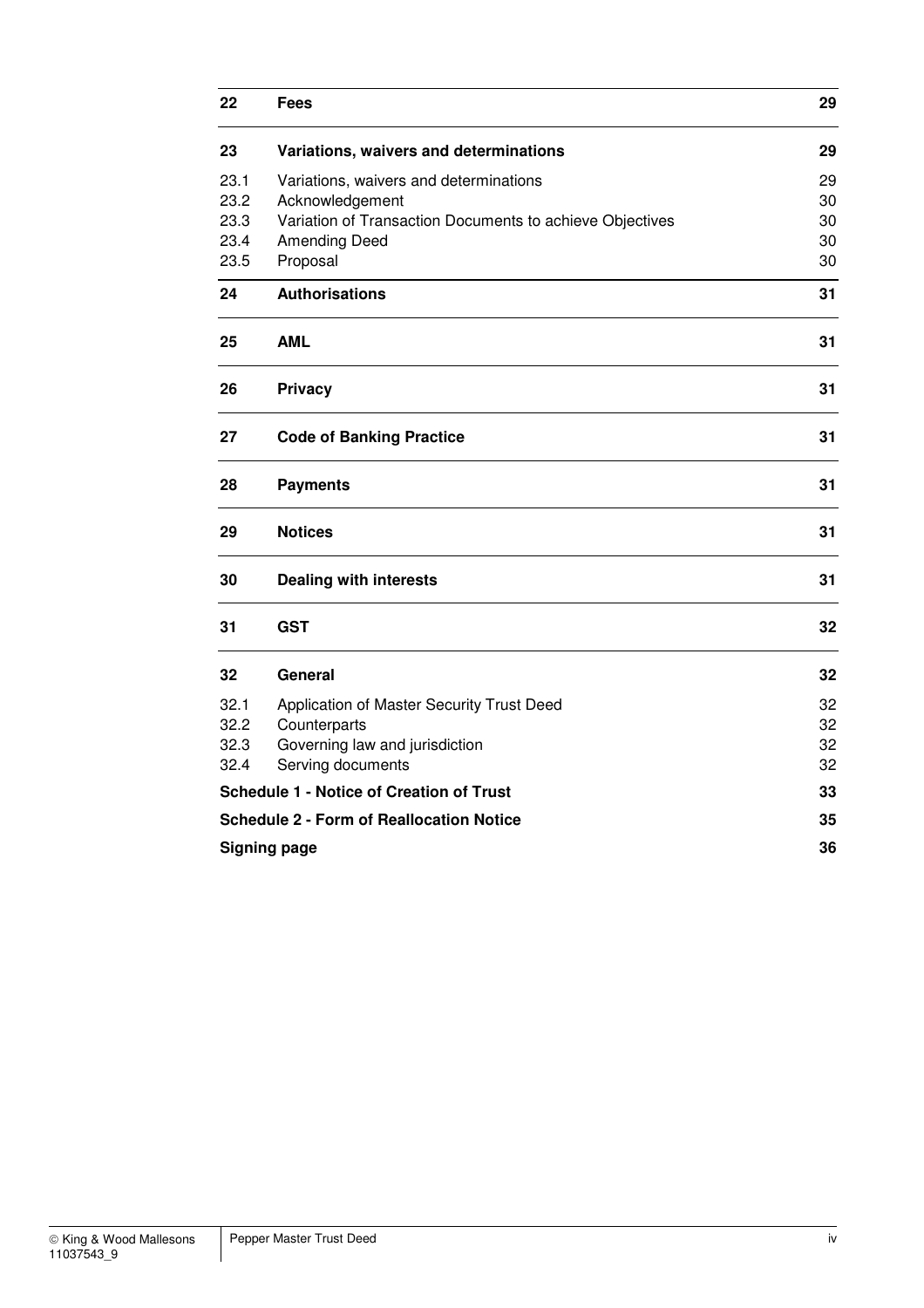## **Pepper Master Trust Deed**

## Details

| <b>Parties</b><br><b>Trustee and Trust Manager</b> |                        |                                                      |
|----------------------------------------------------|------------------------|------------------------------------------------------|
| <b>Trustee</b>                                     | Name                   | <b>Pepper Finance Corporation Limited</b>            |
|                                                    | <b>ABN</b>             | 51 094 317 647                                       |
|                                                    | <b>Address</b>         | Level 9, 146 Arthur Street, North Sydney NSW<br>2060 |
|                                                    | Fax                    | +61 2 9463 4666                                      |
|                                                    | Email                  | tlawler@pepperhomeloans.com.au                       |
|                                                    | Attention              | The Treasurer                                        |
| <b>Trust Manager</b>                               | Name                   | <b>Pepper Australia Pty Limited</b>                  |
|                                                    | <b>ABN</b>             | 55 094 317 665                                       |
|                                                    | <b>Address</b>         | Level 9, 146 Arthur Street, North Sydney NSW<br>2060 |
|                                                    | Fax                    | +61 2 9463 4666                                      |
|                                                    | Email                  | tlawler@pepperhomeloans.com.au                       |
|                                                    | Attention              | The Treasurer                                        |
| <b>Governing law</b>                               | <b>New South Wales</b> |                                                      |
| Date of deed                                       | See Signing page       |                                                      |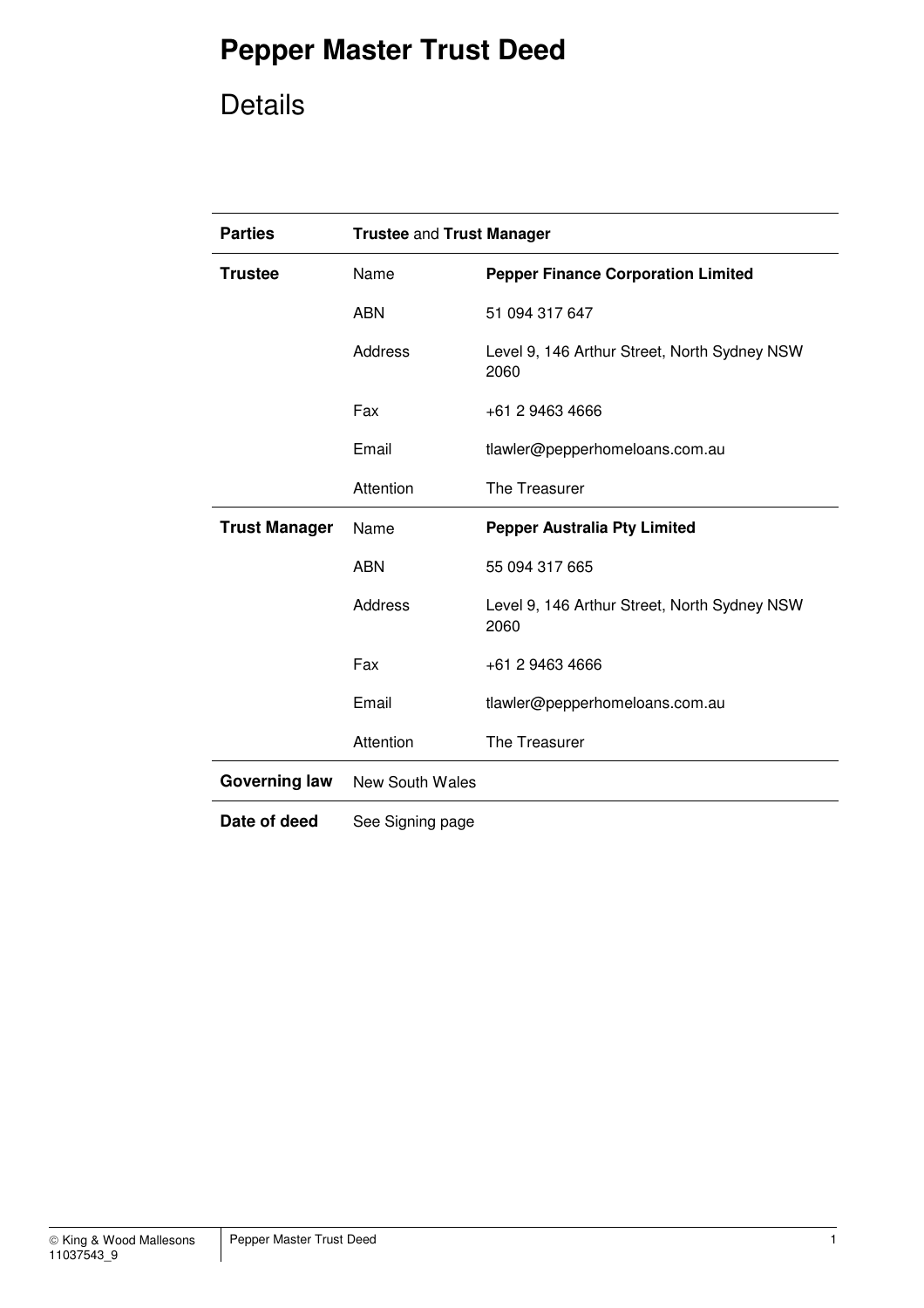## **Pepper Master Trust Deed**

## General terms

## **1 Interpretation**

#### **1.1 Terms defined in the Master Security Trust Deed**

A term which has a defined meaning in the Master Security Trust Deed has the same meaning when used in this deed unless it is expressly defined in this deed, in which case the meaning in this deed prevails.

#### **1.2 Definitions**

These meanings apply unless the contrary intention appears:

**Acquiring Trust** means a Trust to which Trust Assets of a Disposing Trust are Reallocated.

**Amending Deed** means, in respect of a Trust, a deed in accordance with clause 23.3 ("Variation of Transaction Documents to achieve Objectives") that varies the Transaction Documents of the Trust.

**Australian Credit Licence** means an Australian Credit Licence as defined under the NCCP.

**Bank** means an authorised deposit-taking institution (as defined in the Banking Act 1959 (Cwlth)).

**Consumer Credit Law** means, as applicable:

- (a) the NCCP;
- (b) the National Consumer Credit Protection (Fees) Act 2009 (Cwlth);
- (c) the National Consumer Credit Protection (Transitional and Consequential Provisions) Act 2009 (Cwlth);
- (d) any Acts or other legislation enacted in connection with any of the Acts set out in paragraphs (a) to (c) above and any regulations made under any of the Acts set out in paragraphs (a) to (c) above;
- (e) Division 2 of Part 2 of the Australian Securities and Investments Commission Act 2001 (Cwlth), so far as it relates to the obligations of any of the Trust Manager, the Servicer or the Trustee or any seller under a Receivables Acquisition Agreement in respect of an Australian Credit Licence issued under the NCCP or as far as it relates to conduct of any of the Trust Manager, the Servicer, the Trustee or any seller under a Receivables Acquisition Agreement relating to credit activities regulated under those Acts; and
- (f) any other Commonwealth, State or Territory legislation that covers conduct relating to credit activities (whether or not it also covers other conduct), but only insofar as it relates to the obligations of the Trust Manager, the Servicer, the Trustee or any seller under a Receivables Acquisition Agreement related to credit activities regulated under that legislation.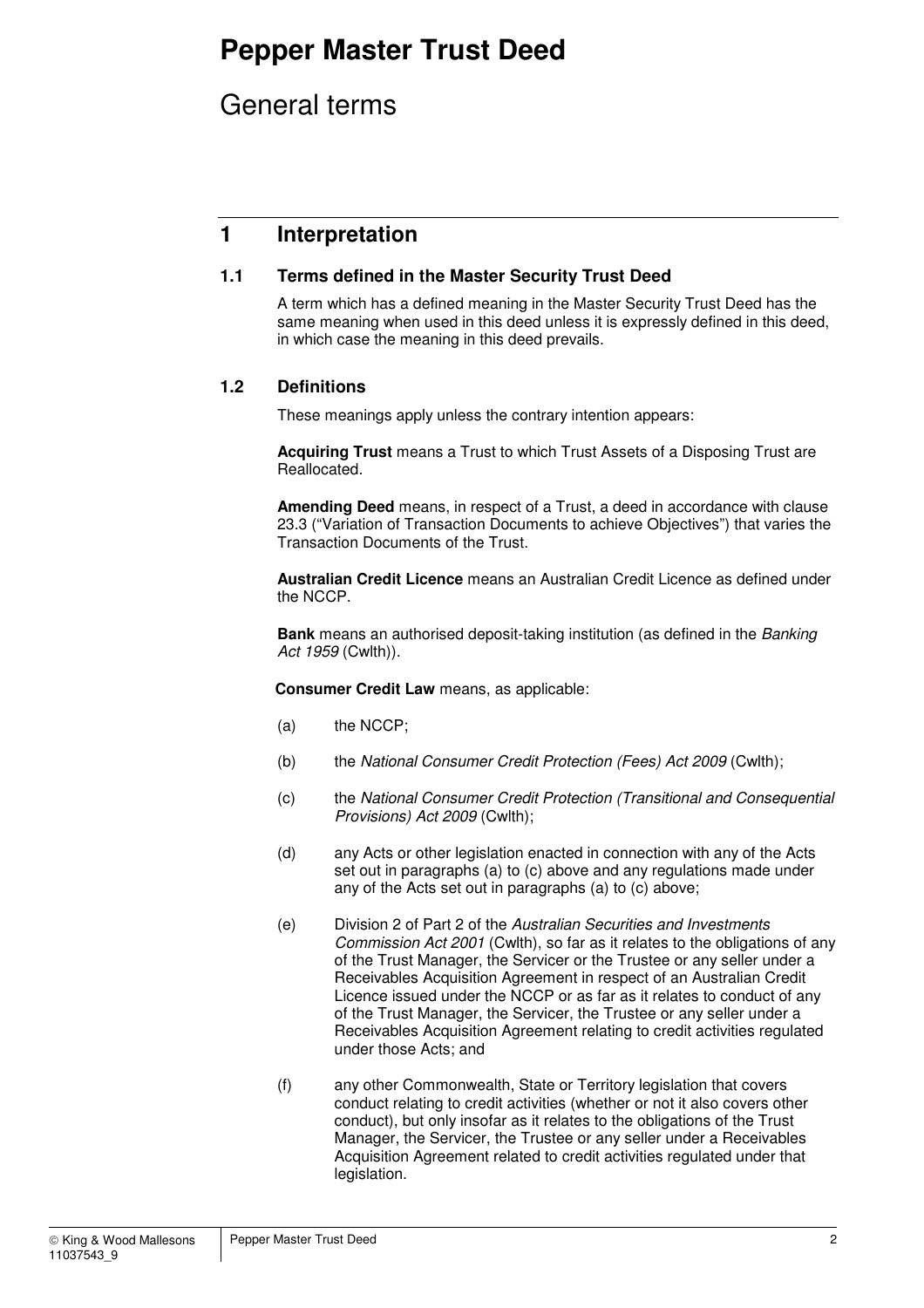**Disposing Trust** means a Trust some or all of the Trust Assets of which are Reallocated.

#### **Eligible Bank** means:

- (a) in respect of a Rated Trust, a Bank with a short-term debt rating at least equivalent to the Required Credit Rating; and
- (b) in respect of a Trust which is not a Rated Trust, any Bank,

or in each case as specified in the Series Notice for the Trust.

**Financial Year** means, in respect of a Trust:

- (a) a period of a year ending on 30 June; or
- (b) if the Trust has adopted a substituted accounting period under section 18(1) of the Tax Act, a period of a year ending on the last day of that accounting period.

A reference to a Financial Year of a Trust includes a part Financial Year in which the Trust is established or ends.

**Master Security Trust Deed** means the document entitled "Pepper Master Security Trust Deed" dated on or about the date of this deed between the Trustee, the Trust Manager and P.T. Limited as security trustee.

**Material Adverse Effect** means, in respect of a Trust, a material adverse effect on:

- (a) the Trustee's ability to comply with its obligations under any Transaction Document of that Trust:
- (b) the effectiveness or priority of any security or the value of the property secured by a security in each case taken as a whole; or
- (c) the validity or enforceability of any Transaction Document of that Trust.

**Mortgage Loan** means a loan secured by a mortgage over land, whether or not it is also secured over other assets.

**NCCP** means the National Consumer Credit Protection Act 2009 (Cwlth) and the National Credit Code contained in Schedule 1 of that Act.

**Net Taxable Income** means, in respect of a Financial Year of a Trust, the "net income" (as defined in section 95(1) of the Tax Act) of the Trust for that Financial Year.

**Net Trust Income** means, in respect of a Financial Year of a Trust, the income of the Trust for that Financial Year as determined by the Trust Manager under clause 20.2 ("Determination of Net Trust Income").

**Note Register** means, in respect of a Trust, the register (including any branch register) of Noteholders of that Trust established and maintained by the Trustee in accordance with clause 14 ("Note Register").

**Notice of Creation of Trust** means a completed notice in the form set out in schedule 1 ("Notice of Creation of Trust").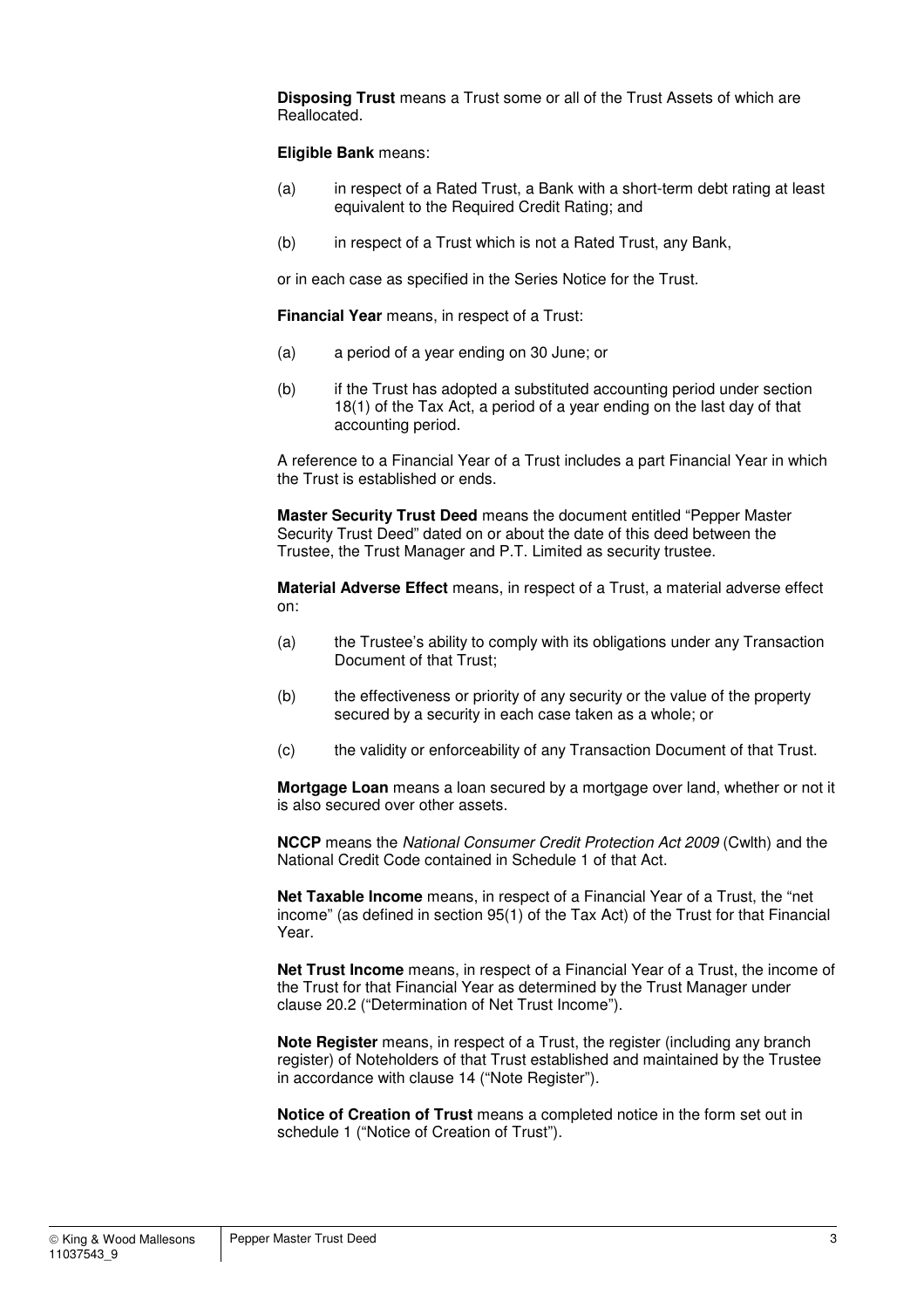**Objectives** means, in respect of a Trust, the objectives that:

- (a) the Trustee can pay any Tax in respect of that Trust out of the Trust Assets of the Trust without affecting its ability to comply with its payment obligations under the Notes of the Trust; and
- (b) if the Trust is a Rated Trust, the rating of the Notes of that Trust be maintained.

**Obligor** means, in relation to a Series Asset, any person who is obliged to make payments either jointly or severally to the Originator or the Trustee in connection with that Series Asset.

**Participation Unit** means, in respect of a Trust, a Unit in that Trust which is designated as a "Participation Unit" in the Unit Register for the Trust.

**Participation Unitholder** means, in respect of a Trust, a person registered as the holder of the Participation Unit in that Trust.

#### **Penalty Payment** means:

- (a) any amount (including, without limitation, any civil or criminal penalty) for which the Trustee is liable under the Consumer Credit Laws and legal costs and other expenses payable or incurred by the Trustee in relation to such liability;
- (b) any other liability payable by the Trustee, or legal costs or other expenses payable or incurred by the Trustee, in relation to such liability;
- (c) any amount which the Trustee agrees to pay to an Obligor or other person in settlement of any liability or alleged liability or application for an order under the Consumer Credit Laws;
- (d) any legal costs or other costs and expenses payable or incurred by the Trustee in relation to that application or settlement; and
- (e) any other losses incurred by the Trustee as a result of any breach of the Consumer Credit Laws,

to the extent to which a person is not prevented from being indemnified for that liability, money or amount under the Consumer Credit Laws and includes all amounts ordered by a court or other judicial body to be paid by the Trustee in connection with paragraphs (a) to (e) inclusive.

**Proportion** means, for a Residual Unitholder in a Trust, the proportion which the number of its Residual Units in the Trust bears to the total number of Residual Units in the Trust.

**Purchase Price** means, in respect of Reallocated Assets, the purchase price specified for those Reallocated Assets in the Reallocation Notice relating to those Reallocated Assets.

**Reallocated Asset** means each asset described as such in a Reallocation Notice.

**Reallocation** means reallocation of Trust Assets from one Trust to another Trust with the same trustee in accordance with clause 15 ("Reallocation of assets"), and **Reallocate** and **Reallocated** have equivalent meanings.

**Reallocation Date** means, in respect of a Reallocation, the date specified as such in the relevant Reallocation Notice.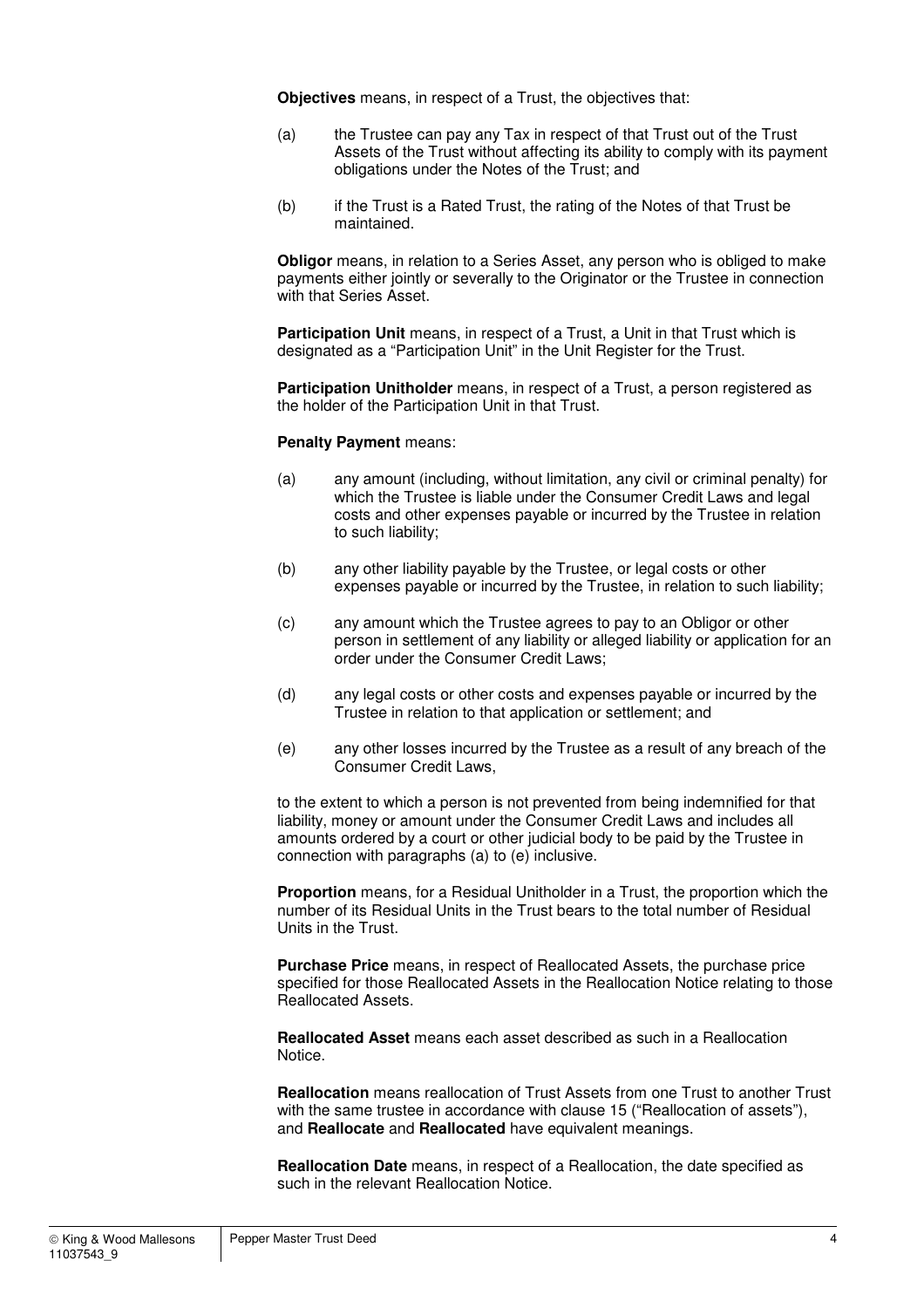**Reallocation Notice** means a completed notice in the form set out in Schedule 2 ("Form of Reallocation Notice").

**Record Date** has, in respect of a Trust and a Payment Date, the meaning given in the Series Notice or, if no such meaning is specified, means the date which is five Business Days prior to the Payment Date.

**Regulated Receivables** means receivables which are regulated under the NCCP.

**Residual Unit** means, in respect of a Trust, a Unit in that Trust which is designated as a "Residual Unit" in the Unit Register for the Trust.

**Residual Unitholder** means, in respect of a Trust, a person registered as the holder of a Residual Unit in that Trust.

**Title Penalty Payment**, in relation to a Mortgage Loan, means:

- (a) any civil or criminal penalty incurred by the Trustee in relation to a breach of sections 11A or 11B of the Land Title Act 1994 (Qld) or sections 56C and 117(4) of the Real Property Act 1900 (NSW);
- (b) any money ordered by a court or other judicial body to be paid by the Trustee in relation to any claim against the Trustee under sections 11A or 11B of the Land Title Act 1994 (Qld) or sections 56C and 117(4) of the Real Property Act 1900 (NSW); and
- (c) a payment by the Trustee in settlement of a liability or alleged liability relating to a breach of sections 11A or 11B of the Land Title Act 1994 (Qld) or sections 56C and 117(4) of the Real Property Act 1900 (NSW),

in each case in respect of a Mortgage Loan, and includes any legal costs incurred by the Trustee or which the Trustee is ordered by a court or other judicial body to pay in connection with paragraphs (a) to (c) above.

**Unit** means, in respect of a Trust, the Participation Unit and each Residual Unit in that Trust.

**Unitholder** means each holder of a Unit.

**Unit Register** means, in respect of a Trust, the register of Unitholders in that Trust to be established and maintained under clause 11 ("Unit Register").

#### **1.3 Interpretation**

Clauses 1.2 ("References to certain general terms") to 1.4 ("Business Day"), clause 1.6 ("Capacity") and clause 6.1 ("Awareness of certain events") of the Master Security Trust Deed apply to this deed as if they were fully set out in this deed with any necessary amendments to clause references, references to parties and references to applicable documents.

#### **1.4 Inconsistency**

If a Transaction Document in respect of a Trust other than another Master Document contains a provision which is inconsistent with this deed, then the provision of that Transaction Document will prevail in respect of that Trust.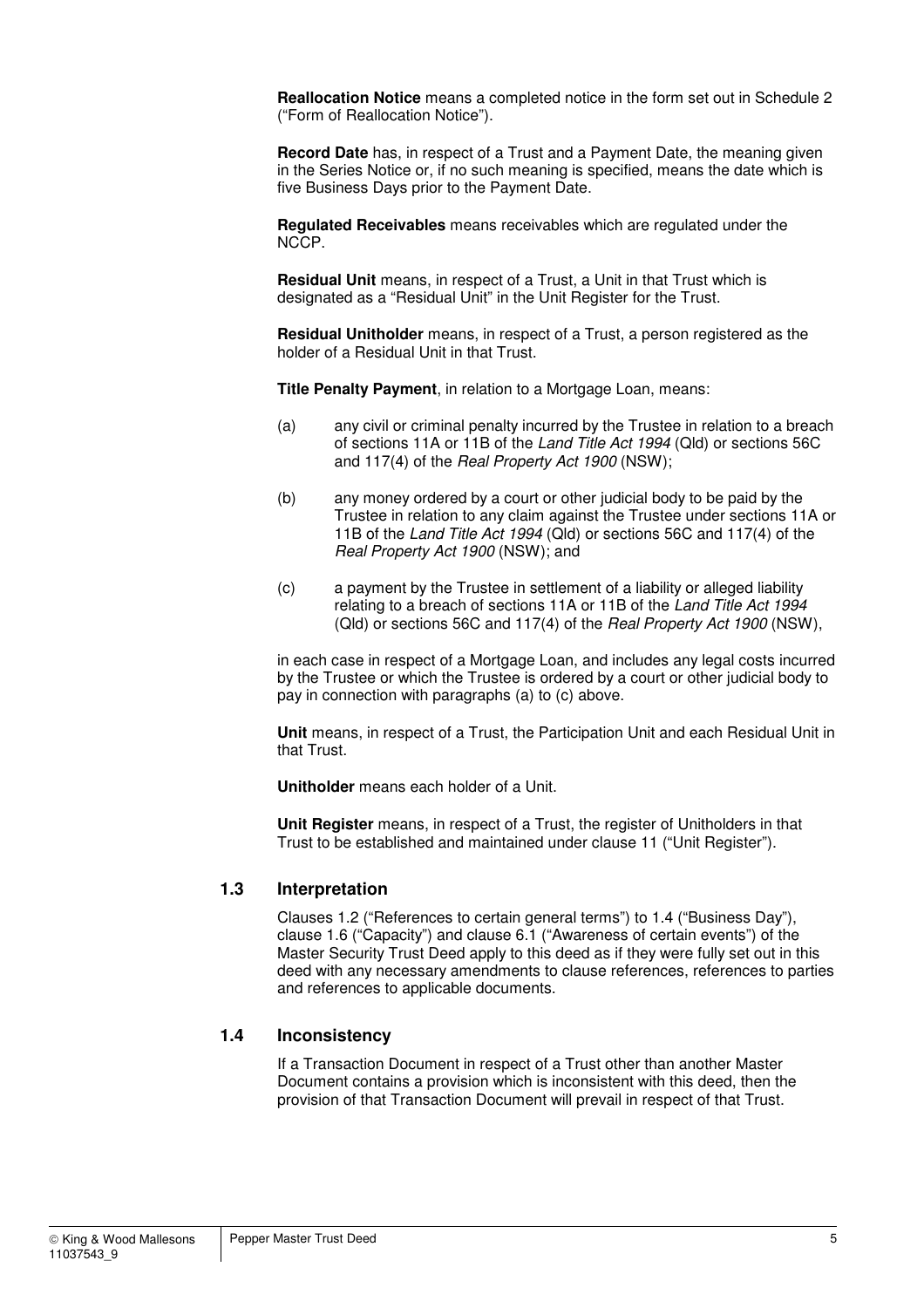#### **1.5 Parties to Master Documents**

Clause 1.7 ("Parties to Master Documents") of the Master Security Trust Deed applies to the parties to this deed as if it were fully set out in this deed with any necessary amendments to clause references, references to parties and references to applicable documents.

## **2 Declaration of Trust**

#### **2.1 Declaration of Trust**

The Trustee declares that, on signing of a Notice of Creation of Trust for a Trust, it holds the sum of \$10, and will hold the Trust Assets of that Trust on trust at any time for the persons who are Unitholders of that Trust.

#### **2.2 Name of Trust**

Each Trust established under this deed is to be known by the name stated in the Notice of Creation of Trust for that Trust.

#### **2.3 Duration of Trust**

Each Trust begins on the date on which the Notice of Creation of Trust for that Trust is signed and ends on the earlier of:

- (a) the day before the eightieth anniversary of the date it begins;
- (b) the date of termination of the Trust under this deed or the relevant Series Notice; and
- (c) the date on which the Trust Manager notifies the Trustee that it is satisfied that the Secured Money of the Trust has been unconditionally and irrevocably repaid in full.

#### **2.4 Purpose of Trusts**

Each Trust established pursuant to this deed will be established for the purposes of managing some or all of the economic risk associated with the assets, liabilities or investments of a Trust by:

- (a) acquiring, dealing with and disposing of the Trust Assets in accordance with the Transaction Documents:
- (b) issuing Notes or incurring other liabilities in accordance with the Transaction Documents;
- (c) entering into, performing its obligations and exercising its rights under the Transaction Documents in respect of the Trust; and
- (d) acquiring, dealing with and disposing of Authorised Investments in accordance with the Transaction Documents.

## **3 Beneficial interest divided into Units**

The beneficial interest in a Trust is divided into Units. Each Unit in a Trust is subject to the terms of this deed, the Series Notice for that Trust and the other Transaction Documents of that Trust.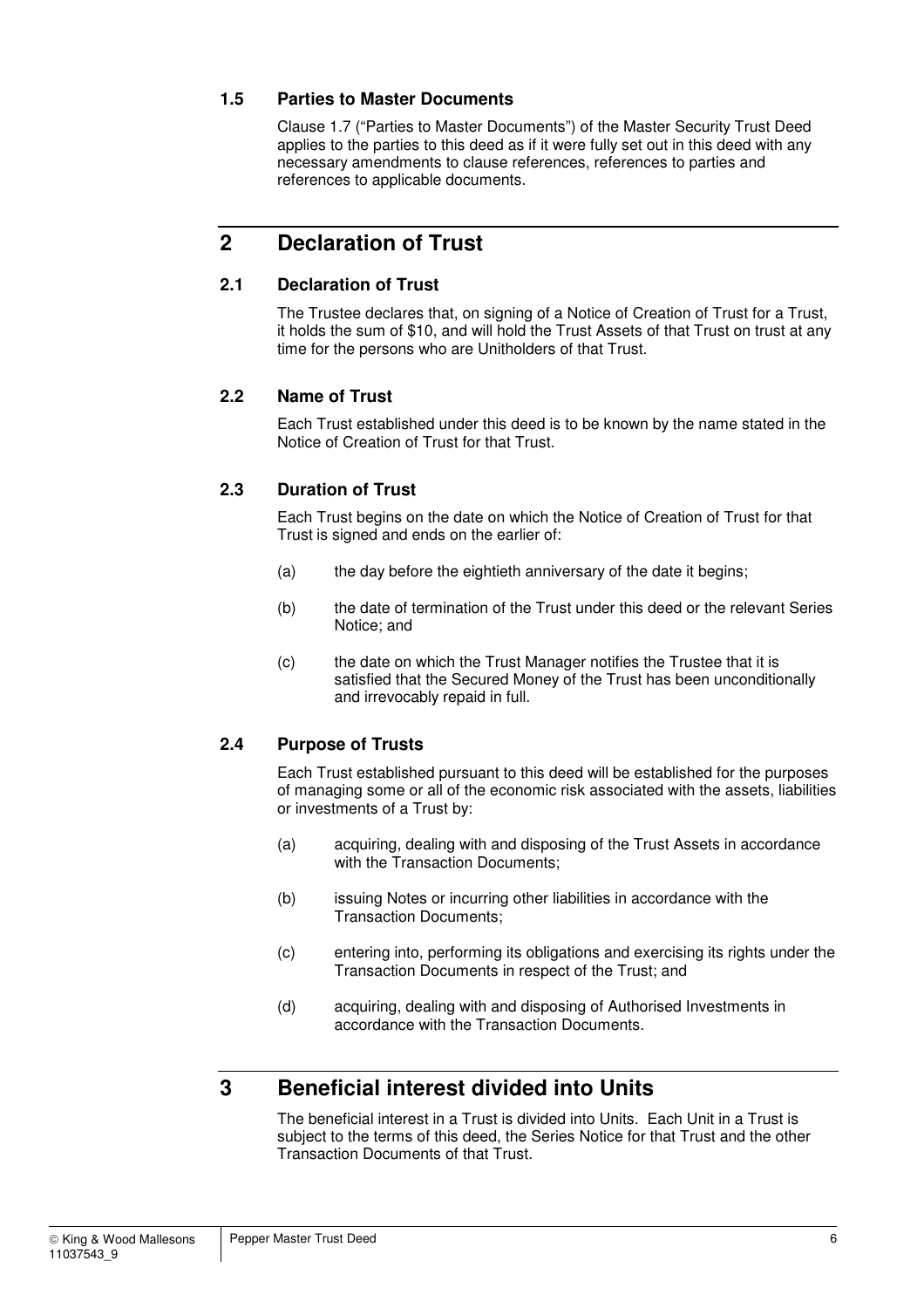## **4 Issue of Units**

#### **4.1 Units**

On establishment of a Trust, the Trustee (at the direction of the Trust Manager) must issue the following Units in the Trust:

- (a) one Participation Unit; and
- (b) ten Residual Units.

The Participation Unitholder and the Residual Unitholders in a Trust must be specified in the Notice of Creation of Trust for the Trust.

#### **4.2 No additional Units**

The Trustee must not issue additional Units in a Trust.

#### **4.3 Subscription price**

The subscription price of:

- (a) the Participation Unit in each Trust is the sum of an initial subscription amount of \$10 and any other amount reinvested in the Trust under clause 20.8 ("Investment by Participation Unitholder") of this deed; and
- (b) each Residual Unit in each Trust is \$10.

#### **4.4 Payment of subscription price**

On the date the Trustee establishes a Trust, the Participation Unitholder in the Trust must pay to the Trustee the initial subscription amount for the Participation Unit in the Trust and each Residual Unitholder in the Trust must pay to the Trustee the subscription price for each Residual Unit in the Trust issued to it.

#### **4.5 No issue to retail clients**

The Trustee must not, and the Trust Manager must not direct the Trustee to, issue a Unit to a person who is a retail client for the purposes of Chapter 7 ("Financial Services and Markets") of the Corporations Act.

## **5 Form, title and status of Units**

#### **5.1 Registered form**

Each Unit in a Trust is in registered form and is reflected by an entry in the Unit Register for the Trust.

No certificate will be issued in respect of a Unit unless the Trustee determines that a certificate should be issued or is required by law.

#### **5.2 Issue, transfer and redemption of Units by entry in Unit Register**

A Unit in a Trust is issued, transferred or redeemed when the Trustee enters details of the issue, transfer or redemption in the Unit Register for that Trust.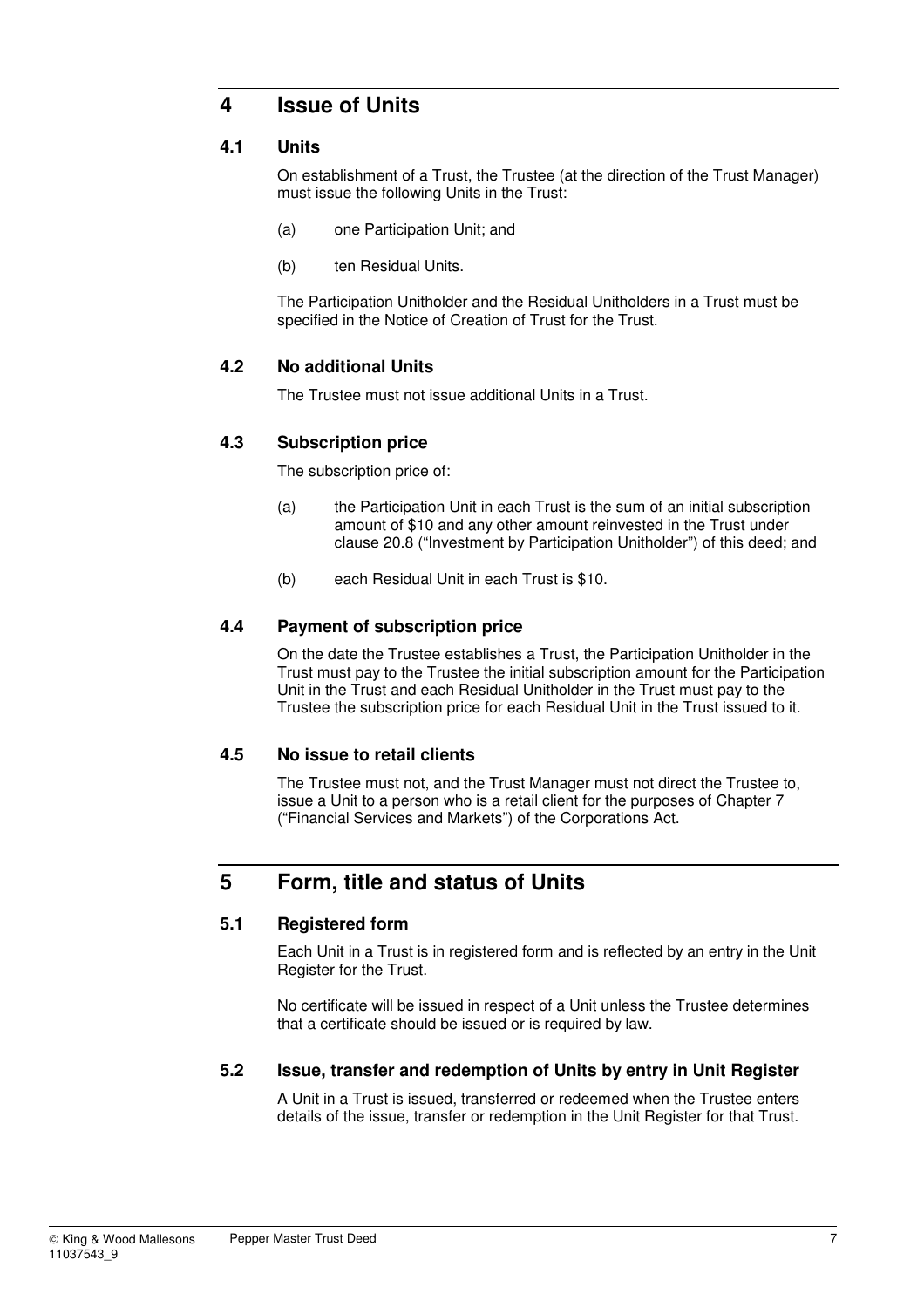#### **5.3 Unit Register conclusive as to ownership**

The entries in a Unit Register in respect of a Unit are conclusive evidence of the things to which they relate (including that the person entered as the Unitholder is the absolute owner of the Unit) subject to correction for fraud, error or omission.

## **6 Interest of Unitholders**

#### **6.1 Beneficial interest in Trust Assets as a whole**

The beneficial interest in the Trust Assets of each Trust is vested in the Unitholders of that Trust in accordance with the terms of this deed and the Series Notice for the Trust.

Except as expressly provided in this deed or the Series Notice for the Trust, each Unit in a Trust entitles the Unitholder, together with all other Unitholders in the Trust, to the beneficial interest in the Trust Assets of the Trust as a whole.

#### **6.2 No interest in particular Trust Assets**

Except as expressly provided in this deed or the Series Notice for the Trust, a Unit in a Trust does not entitle the Unitholder to the beneficial interest in any particular Trust Asset of the Trust or any particular part of the Trust Assets of the Trust as a whole.

#### **6.3 Interest of Participation Unitholder**

The Participation Unitholder in a Trust has no right to receive distributions in respect of that Trust except for:

- (a) any amounts payable to the Participation Unitholder in the Trust under clause 20.7 ("Distribution to Participation Unitholder"), the Master Security Trust Deed or the Series Notice for the Trust; and
- (b) when the Trust ends, repayment of any part of the subscription price of the Participation Unit in the Trust which has not already been repaid to the Participation Unitholder.

#### **6.4 Interest of Residual Unitholders**

A Residual Unitholder in a Trust has no right to receive distributions in respect of that Trust except for:

- (a) any amounts payable to a Residual Unitholder in the Trust under the Series Notice for the Trust; and
- (b) when the Trust ends:
	- (i) an amount equal to the subscription price of the Residual Units in the Trust that it holds; and
	- (ii) its Proportion of any Trust Assets of the Trust remaining after payment of any amount due to the Participation Unitholder in the Trust under clause 6.3(b) ("Interest of Participation Unitholder").

#### **6.5 Payment limited to Trust Assets**

A Unitholder in a Trust is only entitled to receive a distribution under clause 6.3 ("Interest of Participation Unitholder") or clause 6.4 ("Interest of Residual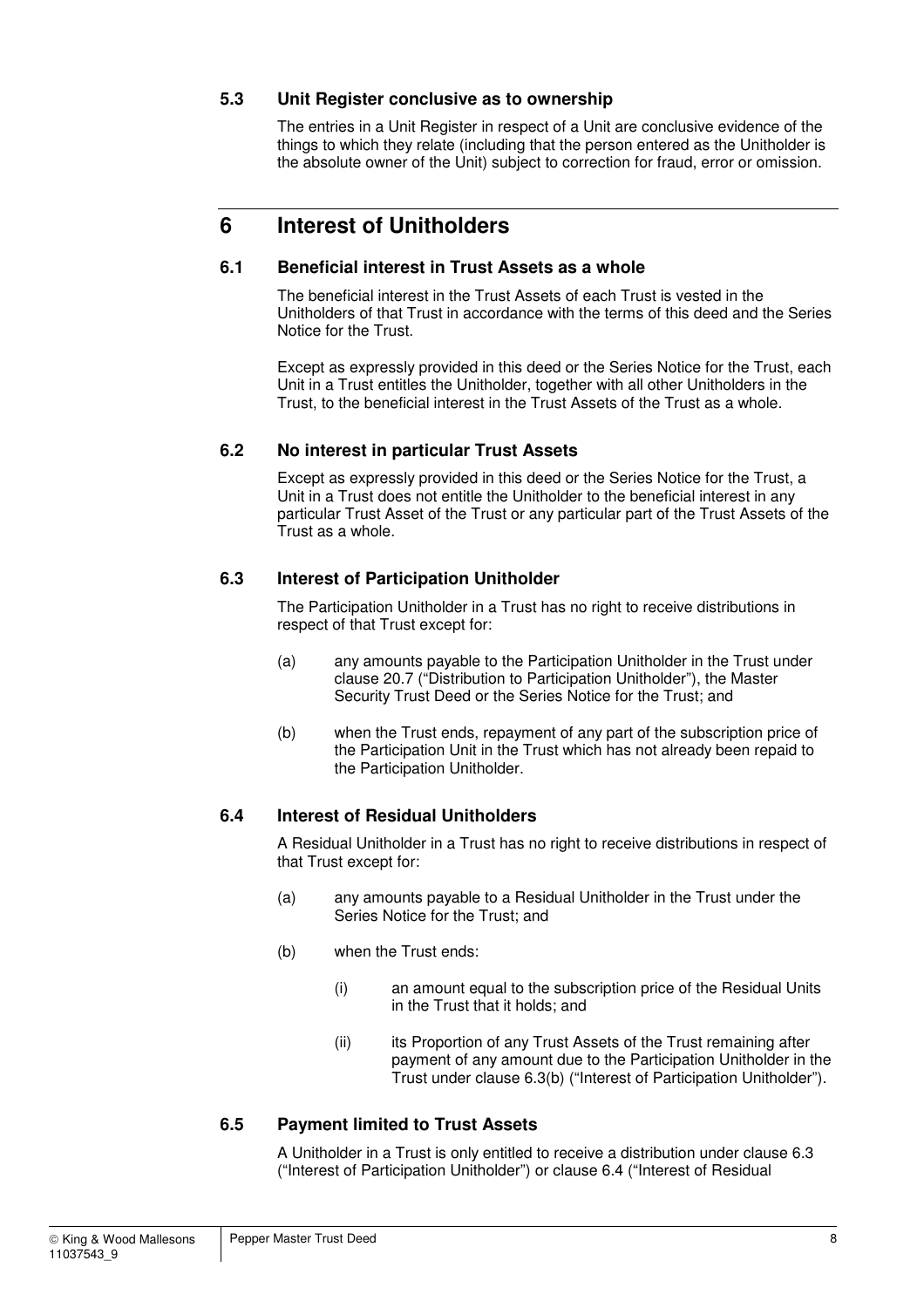Unitholders") if and to the extent that there are Trust Assets available for distribution.

## **7 Restrictions on Unitholders**

#### **7.1 Limit on rights**

A Unitholder in a Trust is not entitled to:

- (a) exercise a right or power in respect of, lodge a caveat or other notice affecting, or otherwise claim any interest in, a Trust Asset of that Trust;
- (b) require the Trustee or any other person to transfer a Trust Asset of that Trust to the Unitholder;
- (c) interfere with any powers of the Trust Manager or the Trustee under this deed or any other Transaction Document of that Trust;
- (d) take any step to remove the Trust Manager or the Trustee;
- (e) take any step to end that Trust;
- (f) interfere in any way with any other Trust; or
- (g) have recourse against the Trustee in its personal capacity, except in accordance with clause 18.1 ("Limited liability").

#### **7.2 Unitholders bound**

Each Unitholder in a Trust is bound by the provisions of this deed, the Series Notice for that Trust and the other Transaction Documents of that Trust.

#### **7.3 Ranking of interests**

The rights of the Secured Creditors of a Trust under the Transaction Documents of that Trust rank in priority to the interests of the Unitholders in the Trust.

## **8 Liability of Unitholders limited**

Except as expressly provided in this deed, no Unitholder in a Trust is liable to:

- (a) indemnify the Trustee in respect of any liability in connection with that Trust;
- (b) contribute to the Trust Assets of that Trust; or
- (c) discharge any liability in connection with that Trust.

## **9 Transfer of Units**

#### **9.1 Transfer**

A Unitholder may only transfer a Unit if the Trustee agrees.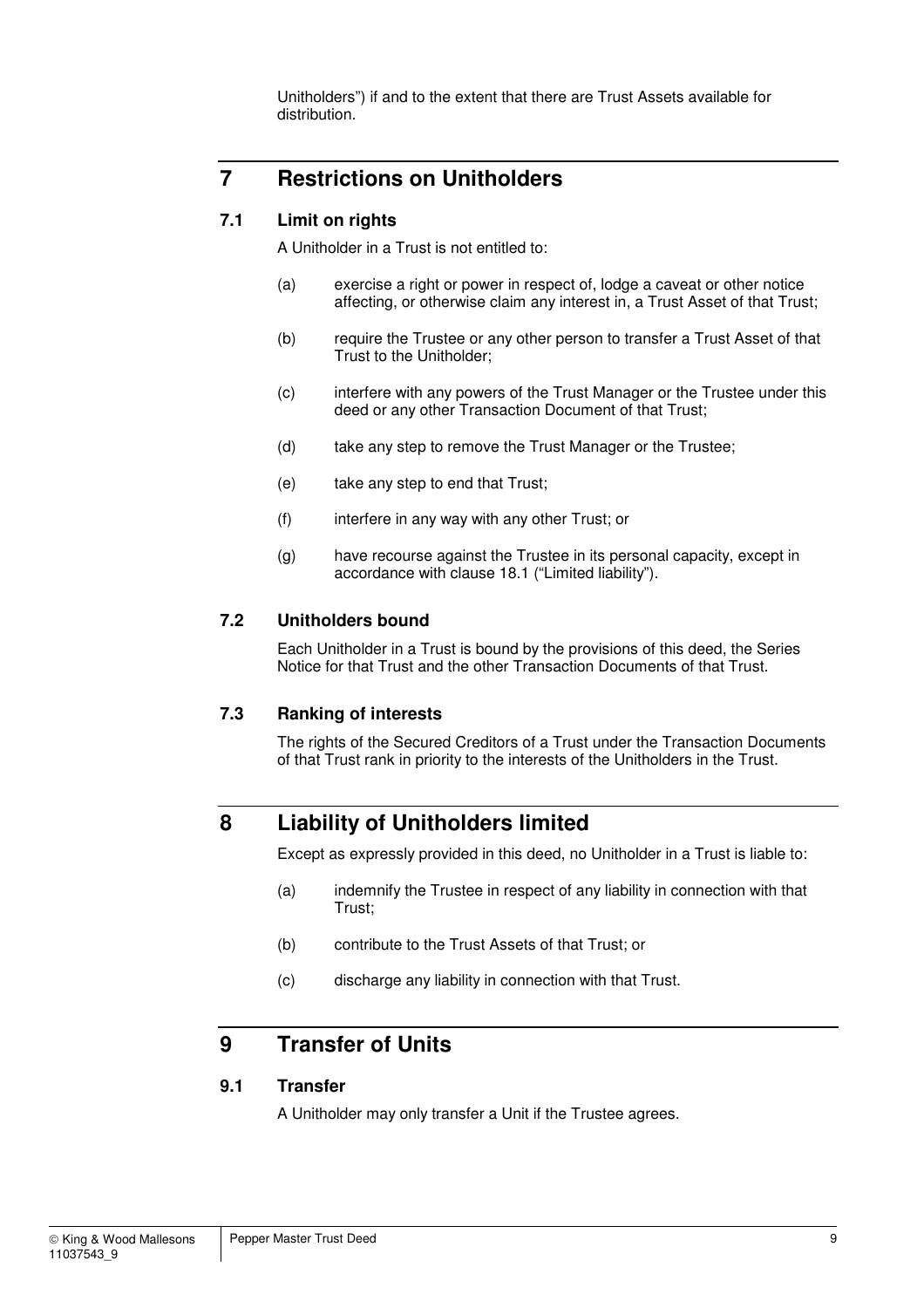#### **9.2 Restrictions on transfer**

The Trustee must not agree to a transfer of a Unit except at the direction of the Trust Manager.

#### **9.3 Transfer of Units in a Rated Trust**

If the Trust Manager directs the Trustee to agree to a transfer of a Unit in a Rated Trust, the Trust Manager must notify each Designated Rating Agency of the Trust unless the transferee is another member of the same Tax Consolidated Group.

#### **9.4 No partial transfers**

A Unitholder may only transfer a Unit in whole.

#### **9.5 Transfer in writing**

All transfers of Units must be in writing in a form approved by the Trust Manager and must be signed by or on behalf of the transferor and the transferee. The transferee must give the Trustee and the Trust Manager a copy of any completed transfer.

#### **9.6 Registration of transfer**

When the Trustee receives a completed transfer of a Unit in a Trust which complies with clause 9.5 ("Transfer in writing"), it must enter details of the transfer in the Unit Register for that Trust. The transferor of a Unit is taken to remain the Unitholder until the transfer is registered.

#### **9.7 No transfer to retail clients**

The Trust Manager must not direct the Trustee to agree to a transfer of a Unit to a person who is a retail client for the purposes of Chapter 7 ("Financial Services and Markets") of the Corporations Act.

## **10 Redemption of Units**

#### **10.1 Units are redeemable**

The Trustee may redeem Units in a Trust before the Trust ends.

#### **10.2 Restrictions on redemption**

The Trustee must not redeem Units except at the direction of the Trust Manager. There must be at least one Residual Unit and one Participation Unit in a Trust at all times.

#### **10.3 No partial redemptions**

The Trustee may redeem a Unit in whole only.

#### **10.4 Redemption price**

If the Trustee redeems a Unit, it must pay the redemption price to the Unitholder. The redemption price of a Unit is an amount equal to its subscription price.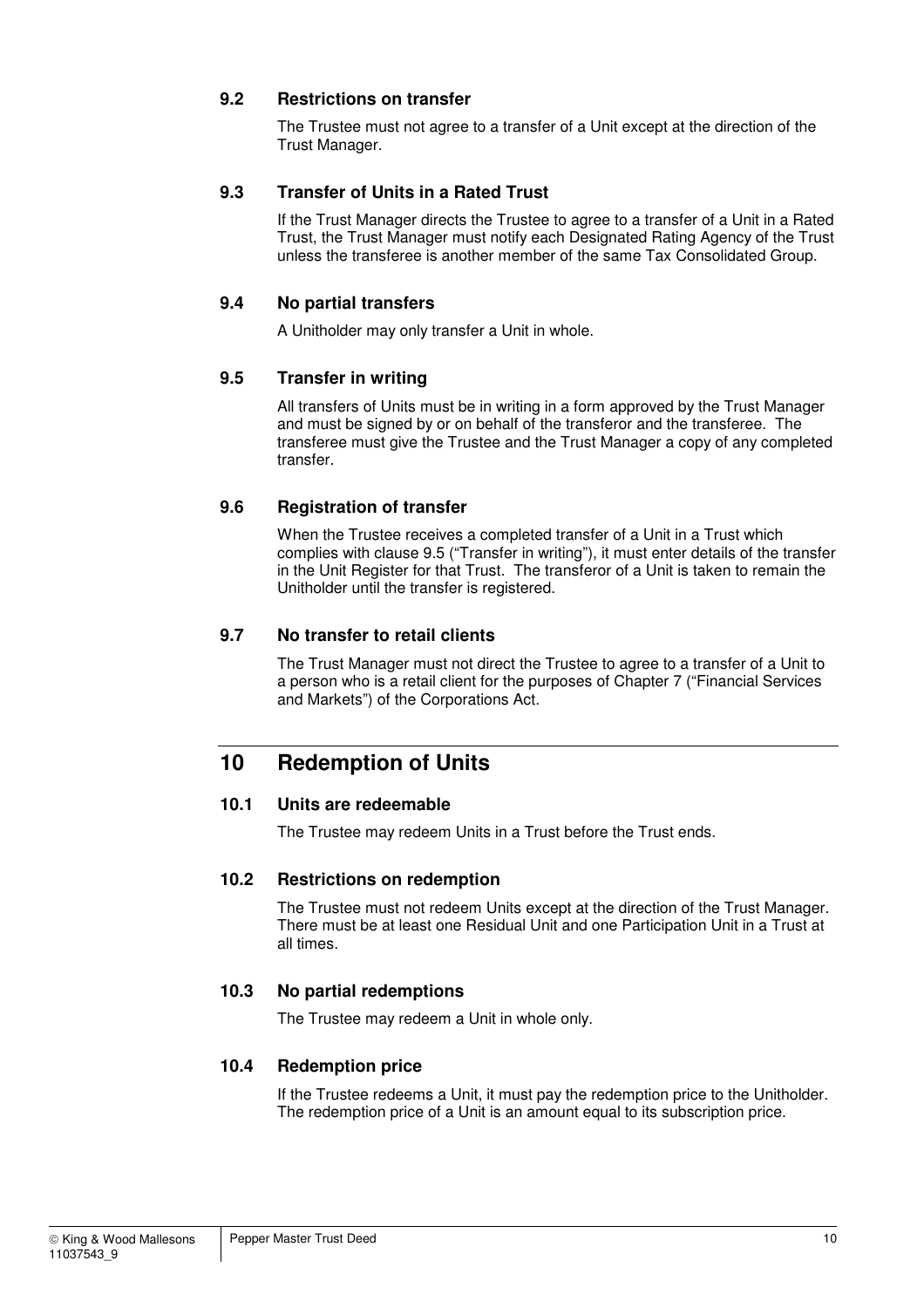#### **10.5 Registration of redemption**

When the Trustee redeems a Unit in a Trust, it must enter details of the redemption in the Unit Register for that Trust.

## **11 Unit Register**

#### **11.1 Establishment and maintenance of Unit Register**

The Trustee agrees to establish and maintain a Unit Register for each Trust.

#### **11.2 Location of Unit Register**

Each Unit Register must be located in Sydney (or any other place the Trustee and the Trust Manager agree).

#### **11.3 Information required in Unit Register**

The Trustee must enter the following information in the Unit Register for a Trust:

- (a) the name of the Trust;
- (b) details of all issues of Units in the Trust (including the type of Unit, the issue date, the subscription price and the name, address and account details of the Unitholders);
- (c) the total number of issued Units in the Trust and the number of Units held by each Unitholder;
- (d) the aggregate of the subscription prices paid for all issued Units in the Trust;
- (e) details of all transfers of Units in the Trust (including the transfer date, the name of the transferor and the name, address and account details of the transferee);
- (f) details of all redemptions of Units in the Trust (including the redemption date and the redemption price); and
- (g) any other information that the Trustee or the Trust Manager considers necessary or desirable.

#### **11.4 Unit Register is paramount**

Except as ordered by a court of competent jurisdiction or required by law, the Trustee must treat the person whose name is entered in the Unit Register of a Trust as the Unitholder of a Unit in the Trust as the owner of that Unit.

No notice of any trust or other interest in, or claim to, any Unit in a Trust will be entered in the Unit Register for that Trust. The Trust Manager and the Trustee need not take notice of any trust or other interest in, or claim to, any Unit, except as ordered by a court of competent jurisdiction or required by law.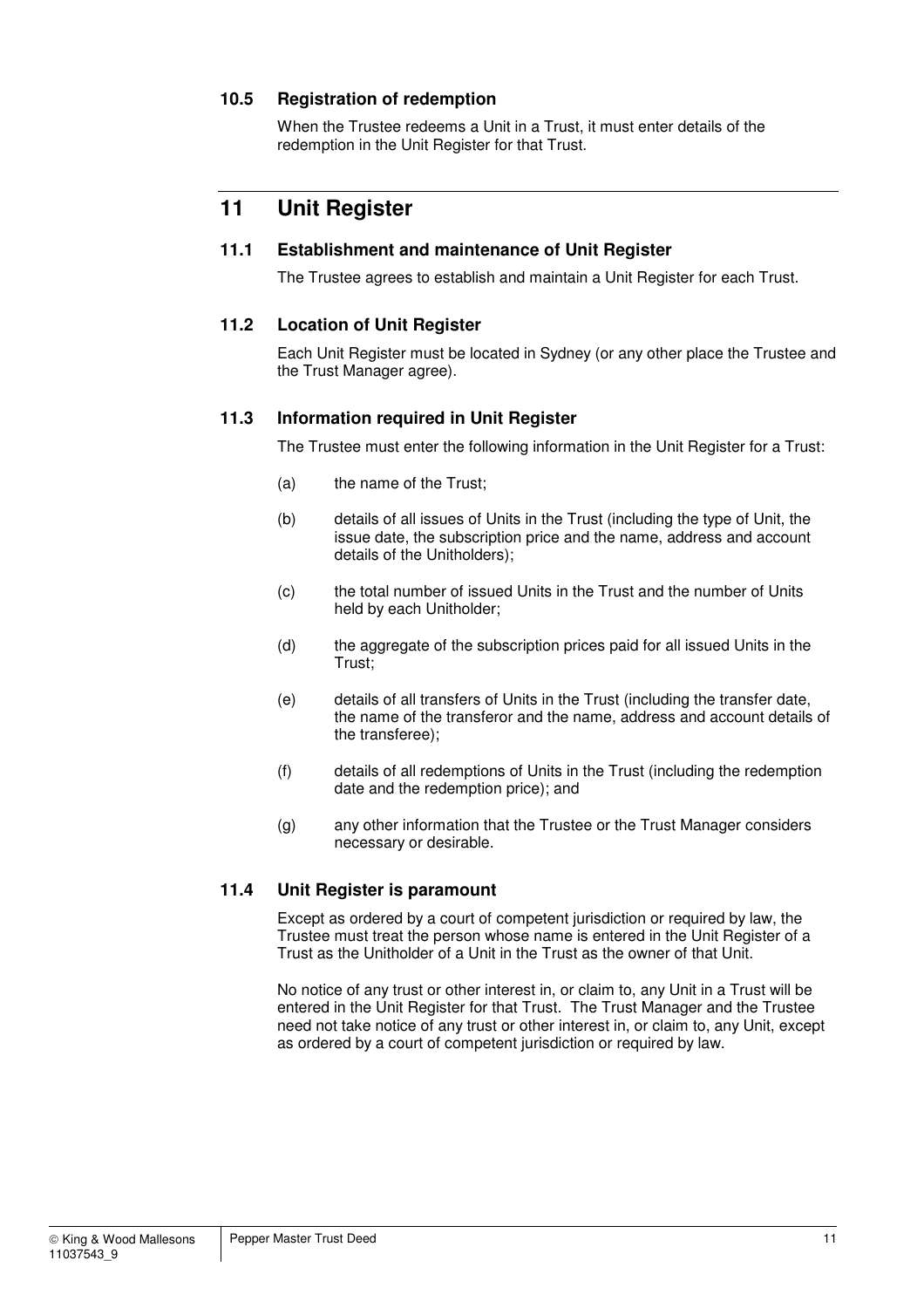#### **11.5 Update and correction of Unit Register**

The Trustee must:

- (a) update the Unit Register for a Trust if it is notified of any change in any of the details recorded in that Unit Register in respect of a Unitholder in the Trust; and
- (b) correct a Unit Register if it becomes aware that any details in the Unit Register are incorrect or incomplete.

The Trustee must update or correct a Unit Register as soon as practicable after being notified or becoming aware of the relevant event or circumstance.

## **12 General powers, rights and responsibilities**

#### **12.1 Appointment of Trustee**

By executing the Notice of Creation of Trust for a Trust, the Trustee agrees to act as trustee in connection with the Transaction Documents for that Trust and to exercise its rights and comply with its obligations under the Transaction Documents.

#### **12.2 Extent of obligations**

The Trustee has no obligations except those expressly set out in the Transaction Documents to which it is a party.

#### **12.3 Binding nature of relationship**

Each Unitholder is bound by anything properly done or not done by the Trustee in accordance with the Transaction Documents whether or not the Unitholder approved of the thing done or not done.

#### **12.4 Excluded roles and duties**

The appointment as trustee does not mean that the Trustee:

- (a) is a trustee for the benefit of:
- (b) is a partner of; or
- (c) has a fiduciary duty to, or other fiduciary relationship with,

any Unitholder, Secured Creditor or any other person, except as expressly provided in any Transaction Document to which it is a party.

#### **12.5 Exercise of rights and compliance with obligations**

The Trustee has all the powers of a natural person or corporation in connection with the exercise of its rights and compliance with its obligations in connection with the Trust Business of a Trust.

Subject to clause 13 ("Trust Business"), the Trustee may exercise its rights and comply with its obligations in connection with the Trust Business of a Trust in any manner it thinks fit.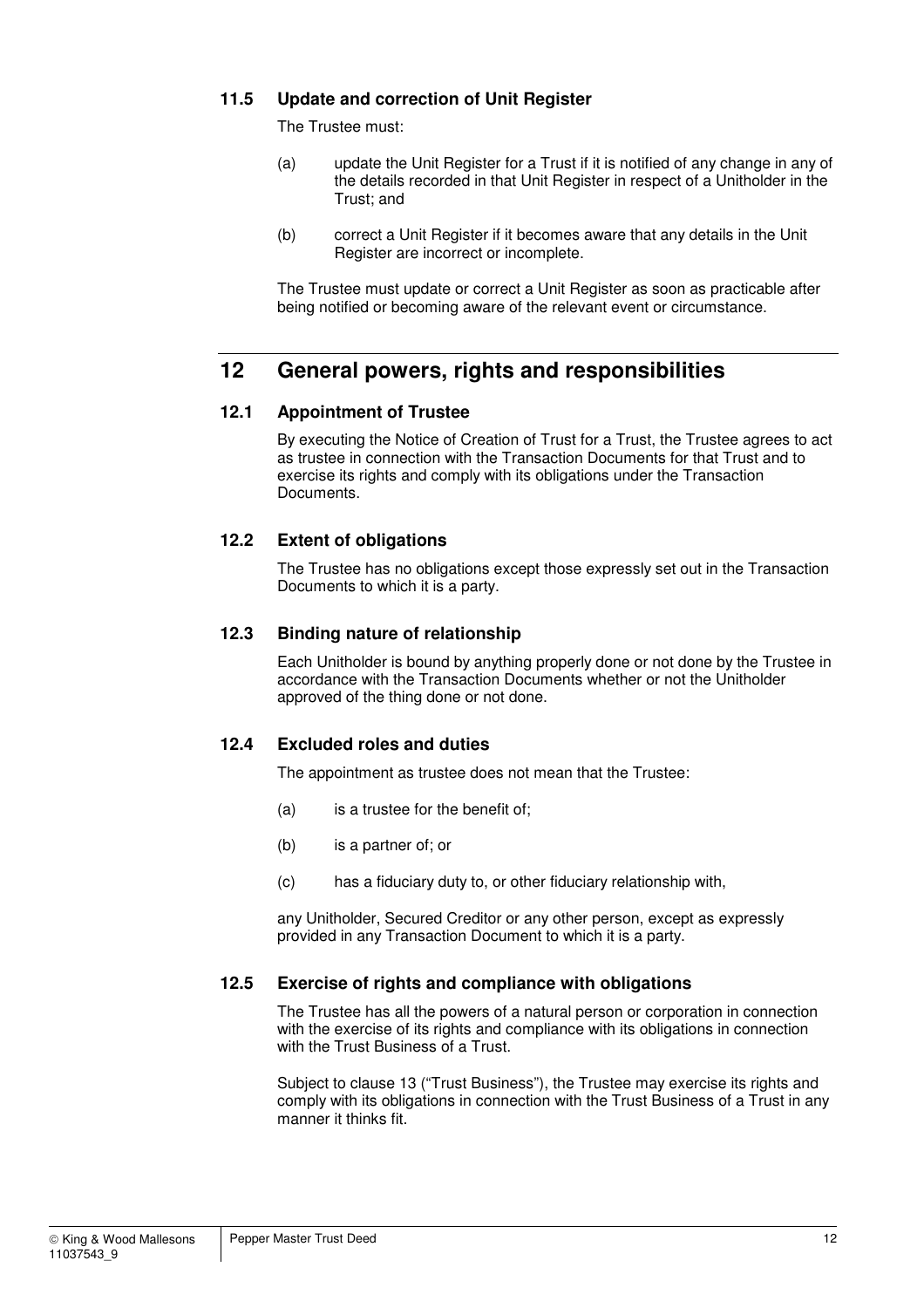Except as expressly provided in the Transaction Documents for a Trust, the Trustee need not exercise any of its rights under the Transaction Documents for that Trust without the specific instructions of the Trust Manager for that Trust.

## **13 Trust Business**

#### **13.1 Trust Manager may direct Trustee**

Subject to clause 13.3 ("Restrictions on Trust Manager's directions"), the Trust Manager may direct the Trustee how to carry on the Trust Business of each Trust.

#### **13.2 Trustee must follow Trust Manager's directions**

The Trustee must carry on the Trust Business of each Trust in accordance with the Trust Manager's directions. However, the Trustee need not comply with any direction the Trust Manager gives it in connection with the Trust Business of a Trust to the extent that the Trustee considers that the Trust Manager is not entitled to give the direction under clause 13.3 ("Restrictions on Trust Manager's directions").

#### **13.3 Restrictions on Trust Manager's directions**

The Trust Manager must not direct the Trustee to do anything (including issue additional Units in a Trust, redeem Units in a Trust or agree to the transfer of Units in a Trust), or refrain from doing anything, in connection with a Trust if doing, or not doing, that thing would:

- (a) have a Material Adverse Effect;
- (b) lead to the Trustee:
	- (i) incurring any actual or potential Tax liability (unless the Trustee can pay the Tax without affecting its ability to comply with its payment obligations under the Notes of any Trust); or
	- (ii) becoming a member of a Tax Consolidated Group other than any Tax Consolidated Group of which it forms part on establishment of the Trust;
- (c) be illegal or contrary to the terms of the Transaction Documents of that Trust or any other Trust;
- (d) result in the Trustee breaching a fiduciary duty in respect of that Trust or any other Trust; or
- (e) result in the Trustee incurring a personal liability in circumstances where the Trustee is not reasonably satisfied that it is adequately indemnified against that liability.

#### **13.4 General requirements in relation to Trust Manager's directions**

Any direction the Trust Manager gives the Trustee must:

- (a) specify any action the Trustee must take to comply with the direction; and
- (b) if the direction is to issue Notes, be accompanied by a draft or final Series Notice unless a Series Notice is unnecessary or a Series Notice has already been issued in respect of that Trust.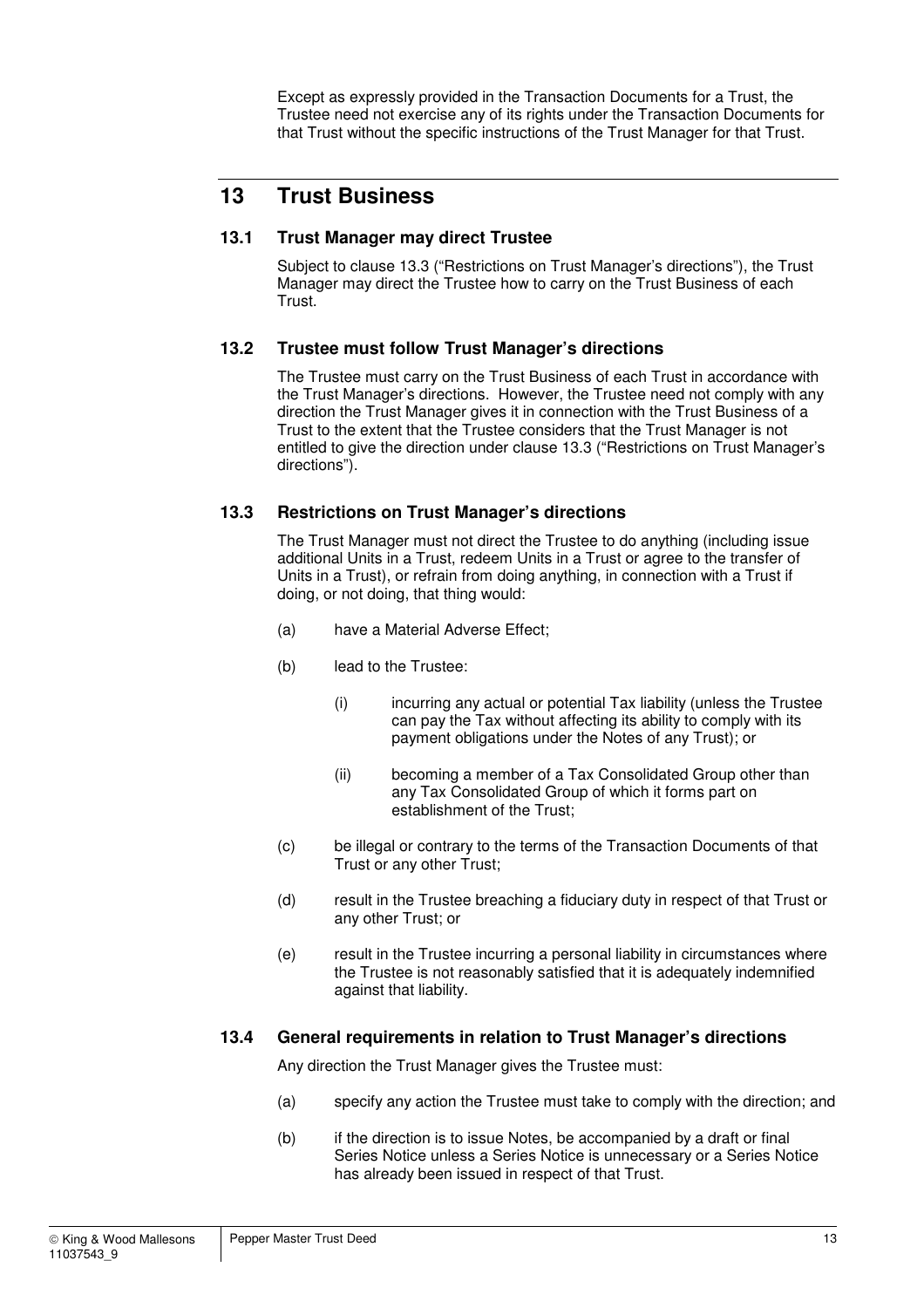#### **13.5 Trust Manager confirmation on direction to issue Notes**

If the Trust Manager directs the Trustee to issue Notes, by giving the direction the Trust Manager is taken to confirm to the Trustee that it is satisfied that the offer to which the issue of Notes relates:

- (a) does not require disclosure to investors in accordance with Part 6D.2 ("Disclosure to investors about securities") of the Corporations Act: and
- (b) is not an offer to a retail client for the purposes of Chapter 7 ("Financial Services and Markets") of the Corporations Act.

#### **13.6 Trust Manager must provide information requested**

The Trust Manager agrees to provide the Trustee with any information the Trustee reasonably requires to comply with any direction the Trust Manager gives the Trustee.

#### **13.7 Trustee need not make enquiries or assessments**

The Trustee need not enquire, or make any assessment, about the merits of any direction the Trust Manager gives it.

#### **13.8 Dealing with instruments**

The Trustee and the Trust Manager are not required to take any action relating to a transfer or other dealing with any Unit or any Note unless the relevant Unitholder or Noteholder has first paid in cash to the Trustee or the Trust Manager all Taxes, brokerage, transfer fees, registration fees and other charges which may be payable in respect of the transaction or dealing.

## **14 Note Register and Noteholder meetings**

#### **14.1 Notes**

The Trustee must, if required to do so by the Transaction Documents or if directed to do so by the Trust Manager, issue Notes in respect of a Trust:

- (a) in registered form (in which case the remainder of this clause 14 will apply); or
- (b) in such other form as is set out in the Series Notice in respect of such Trust, in which case the Notes will be constituted in the form described in such Series Notice.

#### **14.2 Establishment and maintenance of Note Register**

If the Trustee issues Notes in respect of a Trust, the Trustee agrees to establish and maintain a Note Register for that Trust.

#### **14.3 Location of Note Register**

Each Note Register must be located in Sydney (or any other place the Trustee and the Trust Manager agree).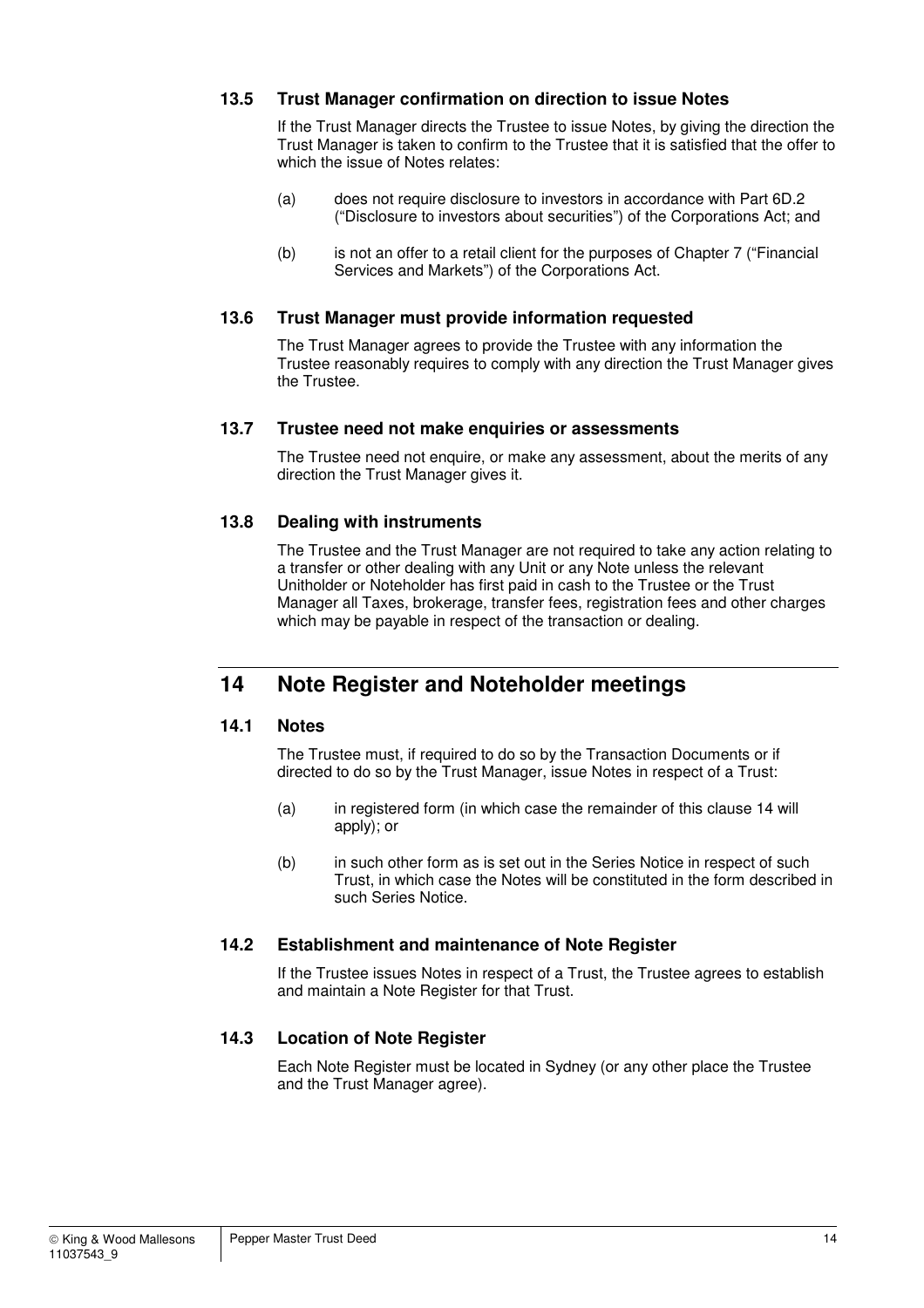#### **14.4 Information required in Note Register**

The Trustee must enter the following information in the Note Register for a Trust:

- (a) the name of the Trust;
- (b) details of all issues of Notes of the Trust (including the class of Note, the issue date, the issue price, the outstanding principal amount of the Notes and the name, address and account details of the Noteholders);
- (c) the total number of issued Notes of the Trust and the number of Notes held by each Noteholder;
- (d) if interest is payable on any Notes of the Trust, details of the interest payable (including the applicable interest rate and when interest is payable);
- (e) if principal is repaid in respect of any Notes of the Trust, details of the repayment (including the amount and date of the repayment) and the outstanding principal amount of the Notes following the repayment;
- (f) the maturity date for the Notes of the Trust;
- (g) details of all transfers of Notes of the Trust (including the transfer date, the name of the transferor and the name, address and account details of the transferee);
- (h) if any Notes of the Trust are redeemable, details of all redemptions of Notes of the Trust (including the redemption date and the redemption price); and
- (i) any other information that the Trustee or the Trust Manager considers necessary or desirable.

#### **14.5 Note Register is paramount**

Except as ordered by a court of competent jurisdiction or required by law, the Trustee must treat the person whose name is entered in the Note Register for a Trust as the Noteholder of a Note of the Trust as the owner of that Note.

No notice of any trust or other interest in, or claim to, any Note of a Trust will be entered in the Note Register for that Trust. The Trust Manager and the Trustee need not take notice of any trust or other interest in, or claim to, any Note, except as ordered by a court of competent jurisdiction or required by law.

#### **14.6 Update and correction of Note Register**

The Trustee must:

- (a) update the Note Register for a Trust if it is notified of any change in any of the details recorded in that Note Register in respect of a Noteholder; and
- (b) correct a Note Register if it becomes aware that any details in the Note Register are incorrect or incomplete.

The Trustee must update or correct a Note Register as soon as practicable after being notified or becoming aware of the relevant event or circumstance.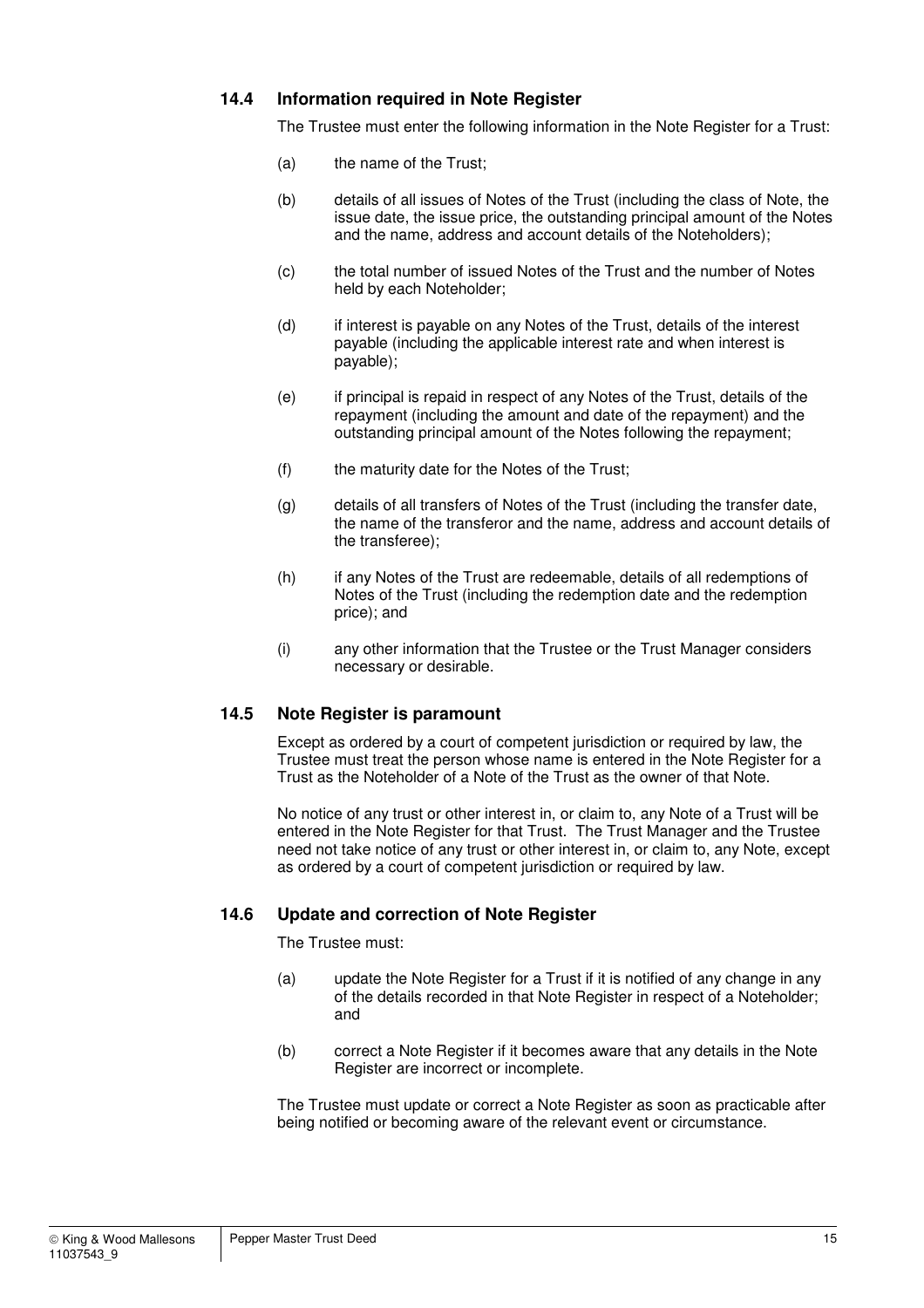#### **14.7 Closure**

The Trustee may close the Note Register for a Trust:

- (a) from 3.30pm on each Record Date for any Note of that Trust. The Trustee must reopen the Note Register at the opening of business on the Business Day immediately following the Payment Date immediately following that Record Date; and
- (b) at any other time in its discretion.

However, the Trustee must not close a Note Register for more than 30 days in total in any calendar year.

#### **14.8 Noteholder meetings**

If a meeting of Noteholders of a Trust (or a class of Noteholders) is required to be held then, unless otherwise provided in the Transaction Documents, the meeting will be held in accordance with the Meetings Provisions and the Meetings Provisions will be interpreted as if Noteholders (or Noteholders of that class) were the only Secured Creditors of the Trust.

## **15 Reallocation of assets**

#### **15.1 Reallocation**

The Trust Manager may direct the Trustee to Reallocate any Trust Assets.

#### **15.2 Restrictions on Reallocation**

The Trust Manager must not direct the Trustee to Reallocate any Trust Assets of a Trust unless:

- (a) the Reallocation will not cause an Event of Default;
- (b) to the extent that any of the Trust Assets to be Reallocated are Restricted Assets under the General Security Agreement for the Trust, the Security Trustee consents to the Reallocation or the Reallocation is permitted by the terms of the Transaction Documents; and
- (c) the Participation Unitholders and the Residual Unitholders in the Disposing Trust and the Acquiring Trust are the same or the Participation Unitholders and the Residual Unitholders in the Disposing Trust consent to the Reallocation.

#### **15.3 Rating Notification**

If the Trust Manager wants to Reallocate any Trust Assets to or from a Rated Trust, before directing the Trustee to Reallocate the Trust Manager must provide a Rating Notification in respect of such Reallocation.

#### **15.4 Trust Manager confirmation on direction to Reallocate**

If the Trust Manager directs the Trustee to Reallocate any Trust Assets, by giving the direction the Trust Manager is taken to confirm to the Trustee that:

(a) if all parties to the Transaction Documents of the Disposing Trust, and all Obligors in respect of the Trust Assets of the Disposing Trust comply in full with their respective obligations under the relevant agreements or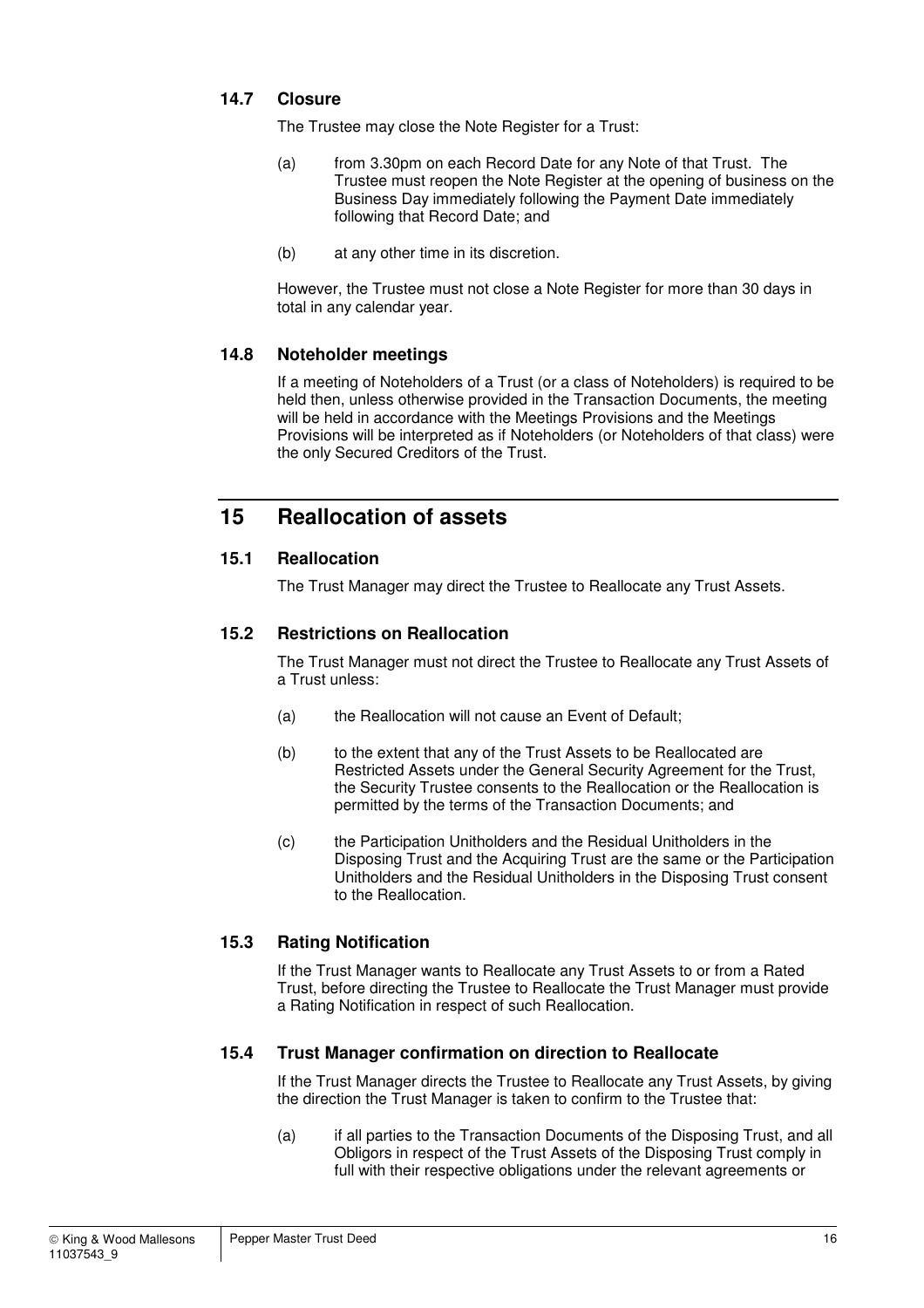arrangements entered into with the Trustee in connection with the Disposing Trust, and having regard to:

- (i) the terms of those agreements or arrangements (including the Transaction Documents of the Disposing Trust);
- (ii) the terms of the Trust Assets of the Disposing Trust;
- (iii) the anticipated liabilities of the Disposing Trust; and
- (iv) all other information available to the Trust Manager,

the Trustee will have sufficient funds available to it to enable it to comply with its payment obligations under the Transaction Documents of the Disposing Trust; and

(b) the Trust Manager is satisfied that any conditions precedent to the Reallocation under the Series Notice for the Disposing Trust and the Acquiring Trust or any other Transaction Documents of the Disposing Trust and the Acquiring Trust have been satisfied.

#### **15.5 Reallocation Notice**

If the Trust Manager directs the Trustee to Reallocate any Trust Assets, the direction must be accompanied by a Reallocation Notice signed by the Trust Manager. The Reallocation Notice will contain or refer to such information as is necessary for the Trustee and the Security Trustee to identify which Trust Assets are to be transferred on the Reallocation Date.

Subject to clause 13.3 ("Restrictions on Trust Manager's directions"), the Trustee must sign the Reallocation Notice when it receives it.

#### **15.6 Payment of Purchase Price**

The Trustee, as Trustee of the Acquiring Trust, must pay the Purchase Price for any Reallocated Assets on the Reallocation Date.

#### **15.7 Reallocation effected**

If the Trustee pays the Purchase Price for any Reallocated Assets in accordance with clause 15.6 ("Payment of Purchase Price"), the Reallocation takes effect on and from the Reallocation Date.

#### **15.8 Consequences of Reallocation**

With effect on and from the Reallocation Date:

- (a) the Reallocated Assets and any rights relating to the Reallocated Assets (including the benefit of any representation, warranty, undertaking or indemnity in relation to the Reallocated Assets given to the Trustee as trustee of the Disposing Trust) cease to be Trust Assets of the Disposing Trust and become Trust Assets of the Acquiring Trust; and
- (b) the Purchase Price ceases to be a Trust Asset of the Acquiring Trust and becomes a Trust Asset of the Disposing Trust.

Reallocation does not affect the Trustee's accrued rights in relation to the Reallocated Assets (whether arising under this deed or at law and including any right of indemnity) in connection with performance of its obligations as trustee of the Disposing Trust.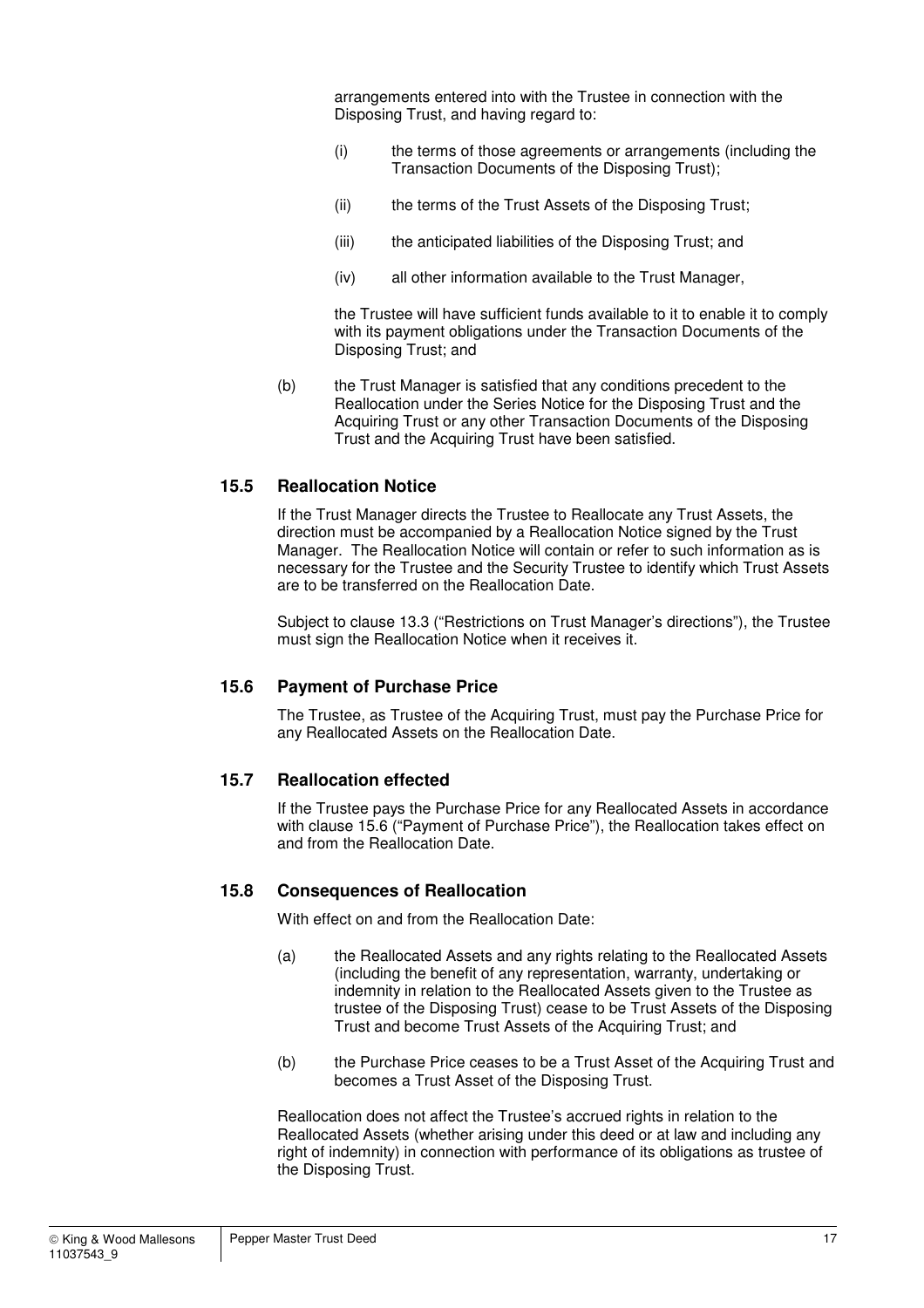#### **15.9 Adjustments**

Except as expressly provided in a Reallocation Notice:

- (a) any income (including any interest and amounts in the nature of interest) which accrues on any Reallocated Assets:
	- (i) up to but excluding the Reallocation Date is for the account of the Disposing Trust; and
	- (ii) from and including the Reallocation Date is for the account of the Acquiring Trust; and
- (b) any principal and amounts in the nature of principal which the Trustee receives in respect of the Reallocated Assets:
	- (i) up to but excluding the Reallocation Date are for the account of the Disposing Trust; and
	- (ii) from and including the Reallocation Date are for the account of the Acquiring Trust.

#### **15.10 Acknowledgment of Unitholder**

Each Unitholder is bound by any Reallocation. No Unitholder has any right to claim that any Reallocation is in breach of trust or of any provision of any Transaction Document.

## **16 The Trustee**

#### **16.1 Other interests and dealings**

The Trustee and the Trust Manager may each exercise all its respective powers even if it, any Related Entity of it or any director, shareholder or officer of any of them may have an interest in the mode or result of exercising the power or may benefit directly or indirectly as a result.

Provided it acts in good faith, and subject to the relevant Transaction Documents, a corporation may act as a Trustee or Trust Manager (as the case may be) even if its Related Entities, directors, officers or shareholders of any of them are the Trustee, the Trust Manager, the Security Trustee, the Servicer, an Originator, a Unitholder, a Noteholder or a Secured Creditor or interested as directors, shareholders, officers, partners, or otherwise stand in a fiduciary or beneficial relationship to any person:

- (a) with whom Trust Assets may be invested;
- (b) with whom the Trustee, the Trust Manager, the Security Trustee, the Servicer, any Originator, any Unitholder, any Noteholder or any Secured Creditor may deal; or
- (c) who may be legally or beneficially interested in or entitled to any interest in a Trust.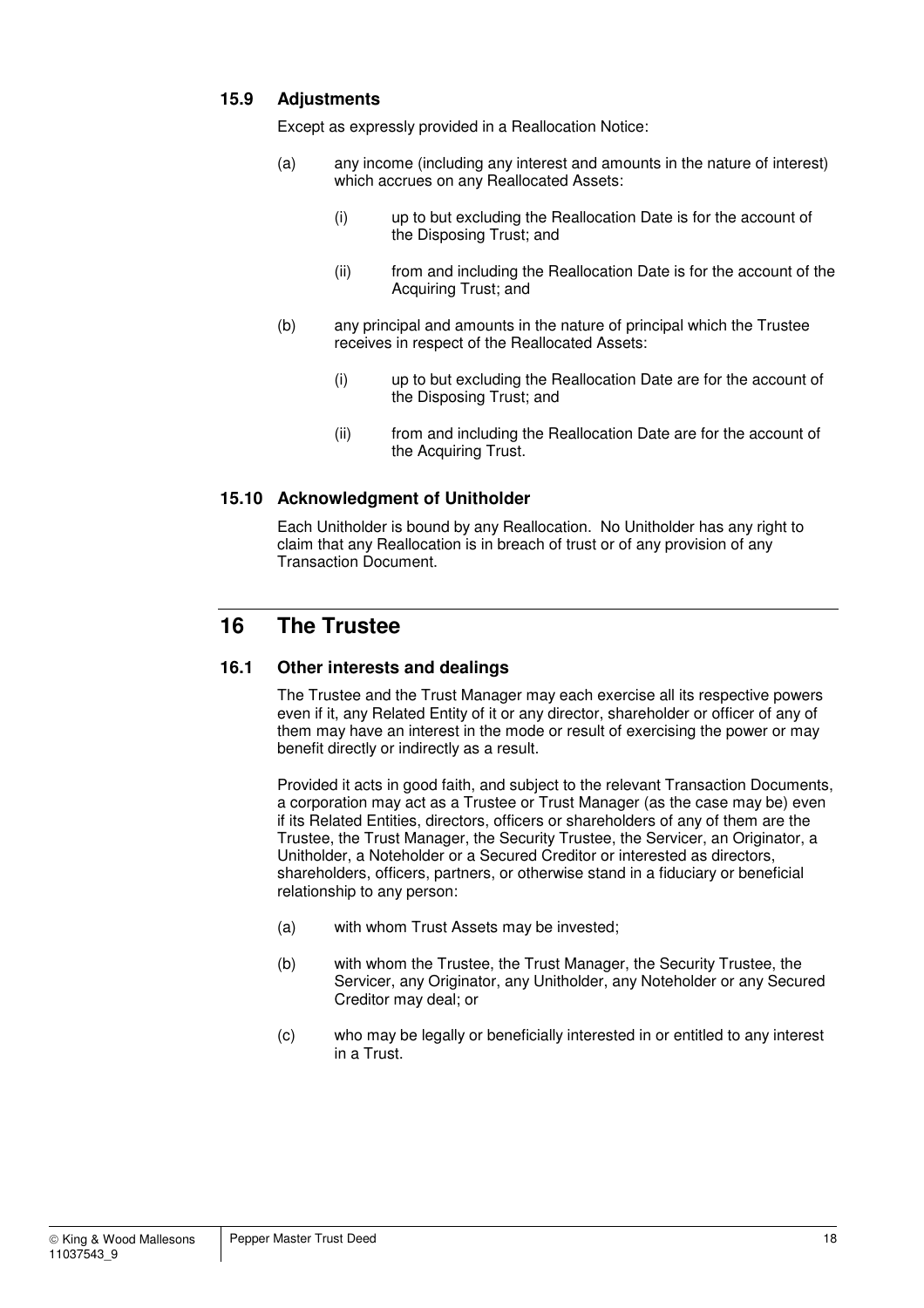#### **16.2 Dealing in different capacities**

Without limiting clause 16.1 ("Other interests and dealings"), the Trustee and any of its Related Entities may:

- (a) engage in any kind of banking, trust or other business with the Secured Creditors, the Unitholders or any of their Related Entities; and
- (b) accept fees and other consideration from the Secured Creditors, the Unitholders or any of their Related Entities for services in connection with the Transaction Documents or any other arrangement,

as if the Trustee were not the Trustee and without having to account to the Unitholders for any income they derive in doing so.

The Trustee and its Related Entities are released from any obligation they might otherwise have to the Unitholders in relation to these matters.

#### **16.3 Separate entities**

In acting as trustee and in each other capacity in which it may act under the Transaction Documents, the relevant division or department of the Trustee is to be regarded as a separate entity from any of its other divisions or departments.

If information is received by another division or department of the Trustee, it may be treated as confidential to that division or department and the Trustee is not taken to have notice of it.

### **17 Delegation and reliance on advice**

#### **17.1 Power to delegate**

- (a) Subject to paragraphs (b) and (c), the Trustee may employ agents and attorneys and may delegate any of its non-material rights or obligations as trustee without notifying any person of the delegation.
- (b) The Trustee is not responsible or liable to any Unitholder in a Trust or Secured Creditor of a Trust for any act or omission of any delegate appointed by the Trustee if:
	- (i) the delegate is a recognised clearing system;
	- (ii) the Trustee is obliged to appoint the delegate pursuant to an express provision of a Transaction Document of that Trust or pursuant to an instruction given to the Trustee in accordance with a Transaction Document of that Trust; or
	- (iii) the Trustee appoints the delegate in good faith and using reasonable care, the delegate is not a Related Entity of the Trustee or an officer or employee of the Trustee or a Related Entity of the Trustee and the Trust Manager consents to the delegation in accordance with paragraph (c).
- (c) The Trustee agrees that it will not in respect of a Trust:
	- (i) delegate a material part of its rights or obligations under this deed; or
	- (ii) appoint any Related Entity of it as its delegate,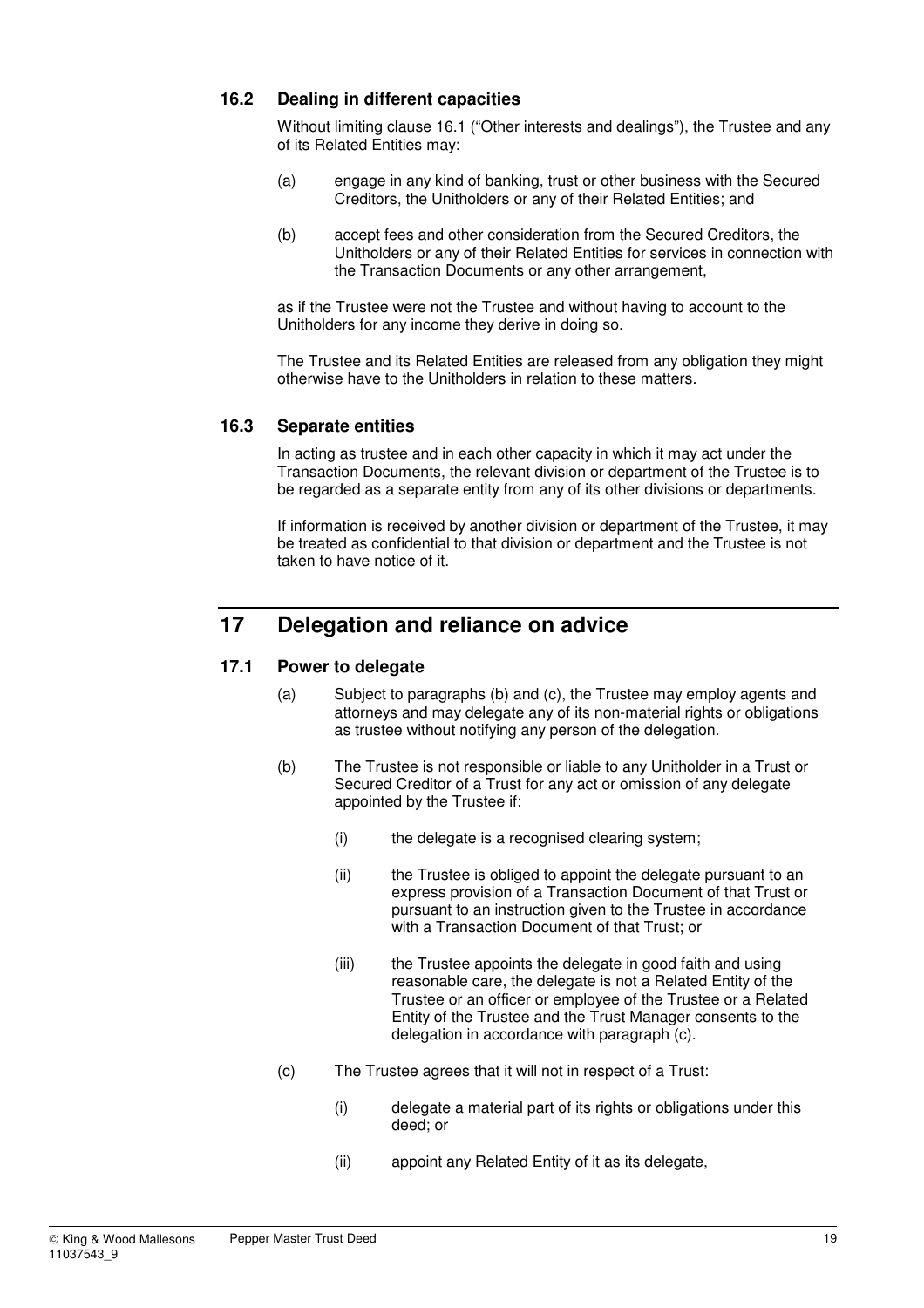unless it has received the prior written consent of the Trust Manager.

#### **17.2 Trustee may rely on communications and opinions**

In relation to any Transaction Document, the Trustee may rely:

- (a) on any communication or document it believes to be genuine and correct and to have been signed or sent by the appropriate person:
- (b) as to legal, accounting, taxation or other professional matters, on opinions and statements of any legal, accounting, taxation or other professional advisers used by it or any other party to a Transaction Document of a Trust and addressed to it or otherwise given for its reliance;
- (c) on the contents of any statements, representations or warranties made or given by any party other than itself pursuant to this deed, or direction from the Trust Manager provided in accordance with the Transaction Documents of that Trust or from any other person permitted to give instructions or directions to it under the Transaction Documents of that Trust; and
- (d) on any calculations or allocations made by the Trust Manager under any Transaction Document.

#### **17.3 Dispute or ambiguity**

If there is any dispute or ambiguity in relation to any matter connected with the Transaction Documents, the Trustee may (but need not) do one or both of the following:

- (a) obtain and rely on advice from its legal, accounting, taxation or other professional advisers; or
- (b) apply to a court for any direction or order the Trustee considers appropriate.

As long as the Trustee is using reasonable endeavours to resolve any dispute or ambiguity, the Trustee may (but need not) refuse to do anything in relation to matters affected by the dispute or ambiguity.

### **18 Limited recourse, indemnity and limitation of liability**

#### **18.1 Limited liability**

(a) Without limiting clause 18.5 ("Exoneration"), the Trustee's liability to any person in connection with any Transaction Document or Trust (or any transaction in connection with any of them) is limited to the extent to which the liability can be satisfied out of the Trust Assets of the Trust to which the liability relates out of which the Trustee has an actual right of indemnity for the liability.

> The limitation of the Trustee's liability under this clause 18.1 ("Limited liability") applies despite any other provision of this deed (other than as set out in clause 18.1(b) ("Limited liability")) or any other Transaction Document and extends to all liabilities and obligations of the Trustee in any way connected with any representation, warranty, conduct, omission, agreement, deed or transaction related to this deed.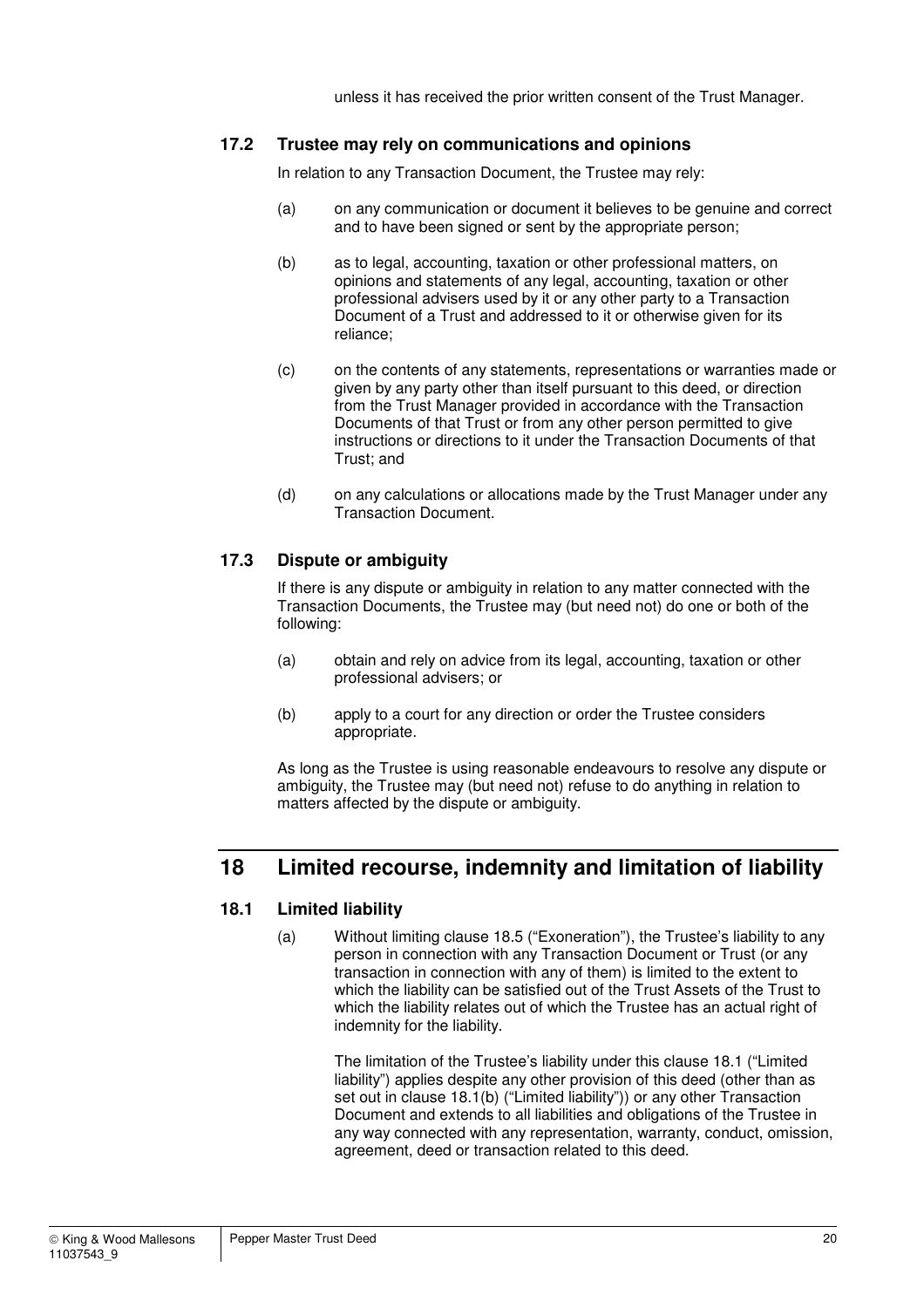- (b) This limitation of the Trustee's liability does not apply to a liability to the extent that it is not satisfied because there is a reduction in the extent of the Trustee's indemnification out of the relevant Trust Assets either as a result of the Trustee's fraud, negligence or Wilful Default, or by operation of law.
- (c) It is acknowledged that the Trust Manager and other parties are responsible under this deed and the other Transaction Documents in relation to a Trust to which the Trust Manager or such other parties (as the case may be) are a party for performing a variety of obligations relating to that Trust. No act or omission of the Trustee (including any related failure to satisfy its obligations or breach of representation or warranty under this deed) will be considered fraud, negligence or Wilful Default for the purpose of clause 18.1 ("Limited liability") if and to the extent the act or omission was caused or contributed to by any failure by the Trust Manager or any other person appointed by the Trustee under any Transaction Document (other than a person whose acts or omissions the Trustee is liable for in accordance with any Transaction Document) to fulfil its obligations relating to the Trust or by any other act or omission of the Trust Manager or any other such person regardless of whether or not the act or omission is purported to be done on behalf of the Trustee.
- (d) No attorney, agent or other person appointed in accordance with the Transaction Documents (including without limitation any Receiver):
	- (i) may incur any liability on behalf of the Trustee except a liability which is subject to this clause 18.1 ("Limited liability"); or
	- (ii) has authority to act on behalf of the Trustee in a way which exposes the Trustee to any personal liability (except in accordance with the provisions of this clause 18.1 ("Limited liability"),

and no act or omission of such a person will be considered fraud, negligence or Wilful Default of the Trustee for the purposes of this clause 18.1 ("Limited liability").

- (e) No party may sue the Trustee in any capacity other than as trustee of a Trust, including without limitation to seek the appointment of a receiver (except in relation to the Trust Assets of a Trust), a liquidator, an administrator or any similar person to the Trustee or prove in any liquidation, administration or arrangement of or affecting the Trustee (except in relation to the Trust Assets of a Trust). However, a party may:
	- (i) do anything necessary to enforce its rights in connection with the Trust Assets of a Trust; and
	- (ii) take proceedings to obtain:
		- (A) an injunction or other order to restrain any breach of any Transaction Document by the Trustee; or
		- (B) declaratory relief or other similar judgment or order as to the obligations of the Trustee under any Transaction Document.
- (f) The parties to this deed irrevocably and unconditionally agree that, notwithstanding anything to the contrary in this deed or in any other Transaction Document:
	- (i) the Trustee shall not in any event be liable for a failure or delay in the performance of its obligations hereunder if it is prevented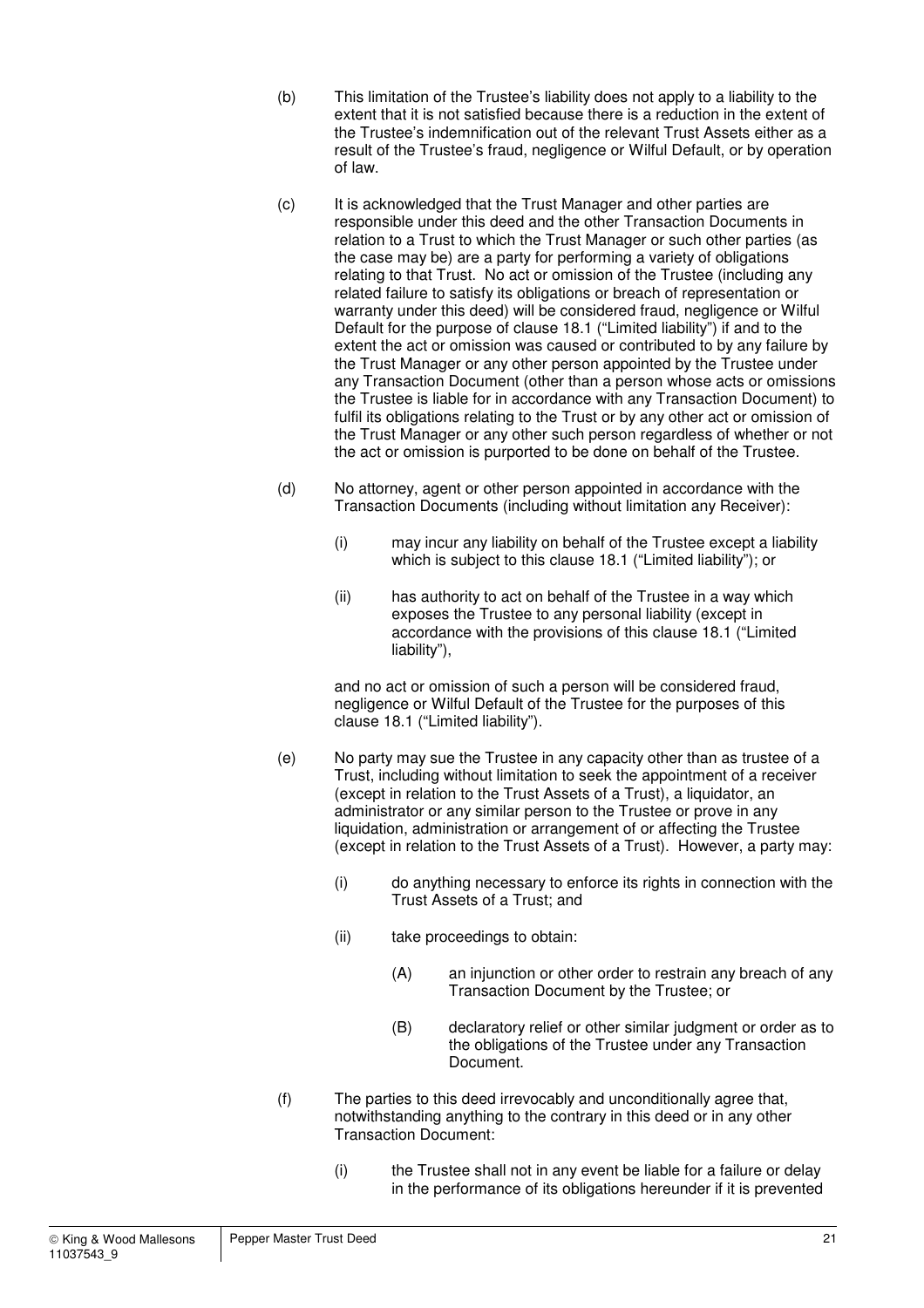from so performing its obligations by any force majeure, existing or future acts of government authority, acts of God, flood, war (whether declared or undeclared), terrorism, riot, rebellion, civil commotion, strike, lockout, other industrial action, general failure of electricity or other supply, aircraft collision, accidental or mechanical and electrical breakdown; and

- (ii) the Trustee shall not in any event be personally liable for any indirect, incidental, consequential or special damages (including, without limitation, lost profits) of any form incurred by any person or entity, whether or not foreseeable and regardless of the type of action in which such a claim may be brought except to the extent that there is a final determination by a non-appealable court of law of fraud by the Trustee.
- (g) Notwithstanding any other provision of a Transaction Document, the Trustee will not be taken to have notice or knowledge or to be aware of any fact or information unless it has actual knowledge of that fact or information by virtue of the actual knowledge of the officers or employees of the Trustee who have day to day responsibility for the administration of the Trust.
- (h) Other than to the extent that the Trustee's right of indemnity has been reduced in accordance with this clause 18.1 ("Limited liability"), in relation to a Trust, the Trustee is not obliged to use any funds other than funds forming part of the Trust Assets of that Trust in performing its obligations under any Transaction Documents in respect of that Trust.
- (i) The Trustee may institute, prosecute or defend any suit or action in respect of any matters concerning a Trust or any Transaction Documents.

#### **18.2 Indemnity**

The Trustee is indemnified out of the Trust Assets of a Trust against any liability or loss arising from, and any Costs properly incurred in connection with, complying with its obligations or exercising its rights under the Transaction Documents of the Trust.

To the extent permitted by law, this indemnity applies despite any reduction in value of, or other loss in connection with, the Trust Assets of the Trust as a result of any unrelated act or omission by the Trustee or any person acting on its behalf.

This indemnity does not extend to any liabilities, losses or Costs to the extent that they are due to the Trustee's fraud, negligence or Wilful Default.

#### **18.3 Legal Costs**

The Costs referred to in clause 18.2 ("Indemnity") include all legal Costs in accordance with any written agreement as to legal costs or, if no agreement, on whichever is the higher of a full indemnity basis or solicitor and own client basis.

These legal Costs include any legal costs which the Trustee incurs in connection with proceedings brought against it alleging fraud, negligence or Wilful Default on its part in relation to the relevant Trust.However, the Trustee must repay any amount paid to it in respect of those legal Costs under clause 18.2 ("Indemnity") if and to the extent that a court determines that the Trustee was fraudulent, negligent or in Wilful Default in relation to the Trust or the Trustee admits it.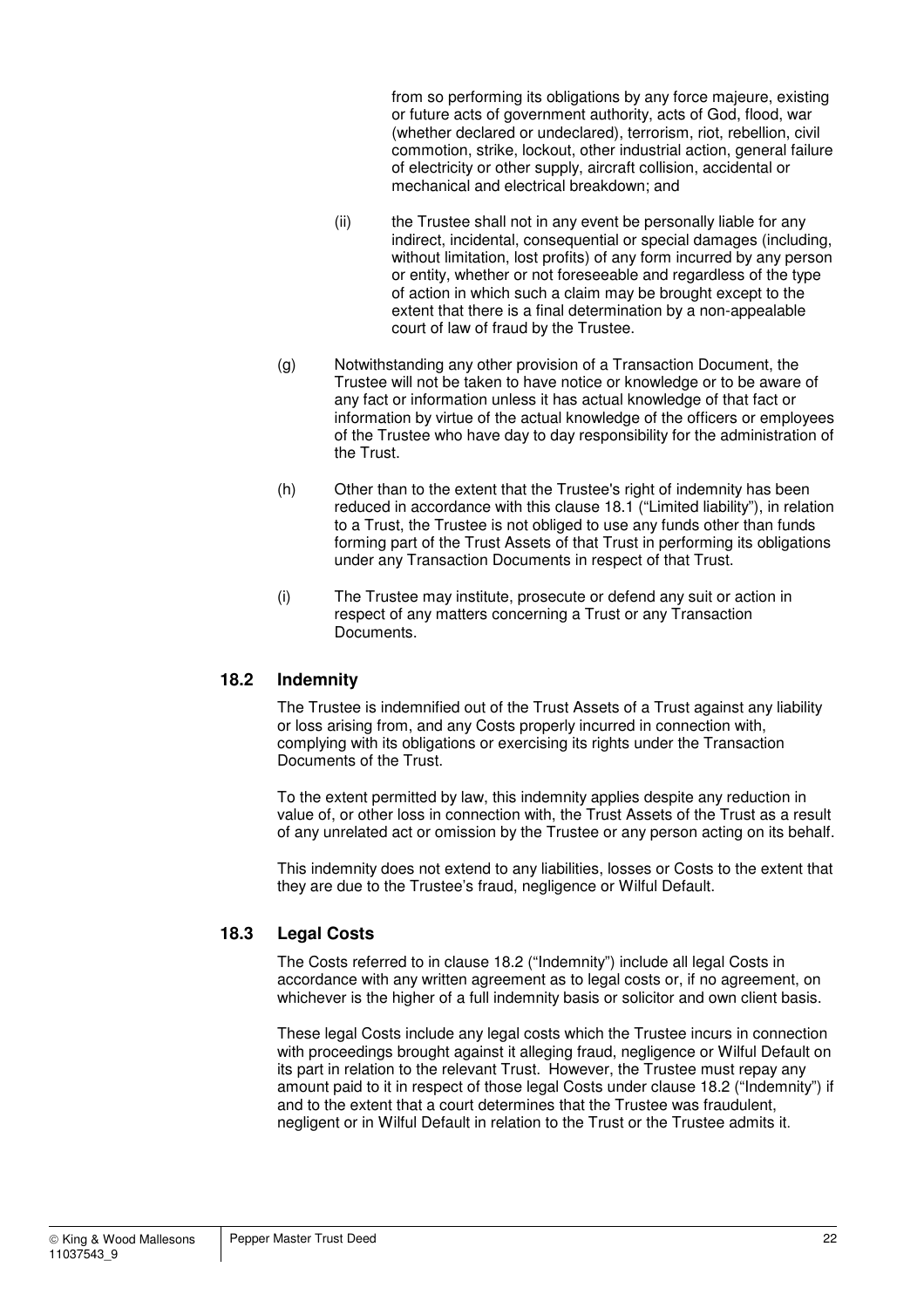#### **18.4 Liability must be limited and must be indemnified**

The Trustee is not obliged to do or not do any thing in connection with the Transaction Documents (including enter into any transaction or incur any liability) unless:

- (a) the Trustee's liability is limited in a manner which is consistent with clause 18.1 ("Limited liability"); and
- (b) it is indemnified against any liability or loss arising from, and any Costs properly incurred in connection with, doing or not doing that thing in a manner which is consistent with clause 18.2 ("Indemnity").

#### **18.5 Exoneration**

Neither the Trustee nor any of its directors, officers, employees, agents, attorneys will be taken to be fraudulent, negligent or in Wilful Default for the purposes of clause 18.1 ("Limited liability") because:

- (a) any person other than the Trustee does not comply with its obligations under the Transaction Documents;
- (b) of the financial condition of any person other than the Trustee;
- (c) any statement, representation or warranty of any person other than the Trustee in a Transaction Document is incorrect or misleading;
- (d) of any omission from or statement or information contained in any information memorandum or any advertisement, circular or other document issued in connection with any Notes;
- (e) of the lack of effectiveness, genuineness, validity, enforceability, admissibility in evidence or sufficiency of the Transaction Documents or any document signed or delivered in connection with the Transaction Documents (except to the extent such liability arises directly as a result of an act or omission of the Trustee and provided that this paragraph (e) does not limit any representation or warranty given by the Trustee in any Transaction Document as to the validity or enforceability of the Trustee's obligations under the Transaction Documents);
- (f) of acting, or not acting, in each case in accordance with instructions of:
	- (i) the Trust Manager; or
	- (ii) any other person permitted to give it instructions or directions under the Transaction Documents;
- (g) of acting, or not acting, in good faith in reliance on any advice, direction or order referred to in clause 17.3(a) ("Dispute or ambiguity");
- (h) it is prevented or hindered from doing something by law or order;
- (i) of any payment made by it in good faith to a fiscal authority in connection with Taxes (including Taxes assessed on the income of a Trust) or other charges in respect of a Trust even if the payment need not have been made;
- (j) of any error of law or any matter done or omitted to be done by it in good faith in the event of the liquidation or dissolution of a company: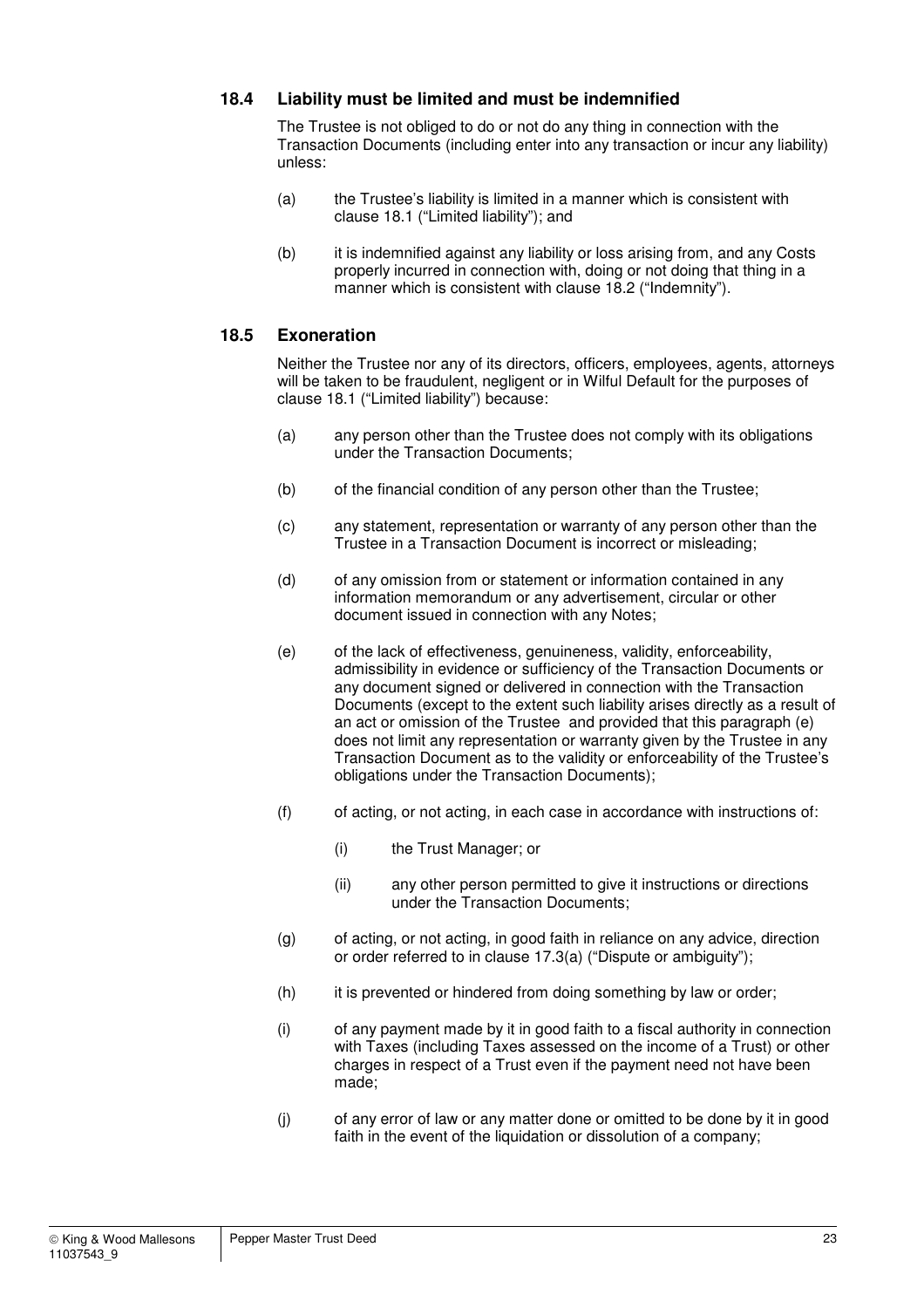- (k) of the exercise or non-exercise of a discretion on the part of the Trust Manager or any other party to the Transaction Documents; or
- (l) of a failure by the Trustee to check any calculation, information, document, form or list supplied or purported to be supplied to it by the Trust Manager under any Transaction Document.

#### **18.6 Indemnity for consumer credit Penalty Payments**

- (a) Without prejudice to the right of indemnity given by law to trustees, and without limiting any other provisions of this deed, the Trustee will be indemnified out of the Trust Assets of any Trust for which Trust Assets include Regulated Receivables free of any set off or counterclaim, against all Penalty Payments which the Trustee is required to pay personally or in its capacity as trustee of the Trust and arising in connection with the performance of its duties or exercise of its powers under the Transaction Documents in relation to the Trust, including without limitation, as a result of the Trustee being the lender of record, or mortgagee or equitable assignee in respect of a Trust Asset of the Trust.
- (b) The Trustee's right to be indemnified in accordance with paragraph (a) applies notwithstanding any allegation that the Trustee has incurred any such Penalty Payment as a result of its fraud, negligence or Wilful Default or any other act or omission which may otherwise disentitle the Trustee to be so indemnified. However, the Trustee is not entitled to that right of indemnity or reimbursement to the extent that there is a determination by a relevant court of negligence, fraud or Wilful Default by the Trustee (provided that, until such determination, the Trustee is entitled to that right of indemnity or reimbursement but must, upon such determination, repay to that Trust any amount paid to it under this clause 18.6(b) ("Indemnity for consumer credit Penalty Payments")).
- (c) This clause 18.6 ("Indemnity for consumer credit Penalty Payments") overrides any other provision of this deed.
- (d) The Trustee shall call upon any right of indemnity from any other third party it may have under a Transaction Document in respect of a Trust before it calls upon the indemnity in paragraph (a) in respect of that Trust. If any such claim is not satisfied within three Business Days of the claim being made, the Trustee may exercise its right of indemnity referred to in paragraph (a).
- (e) The Trustee may rely on the Trust Manager and the Servicer in relation to compliance with its obligations under the Consumer Credit Laws to the extent that the Trust Manager or the Servicer (as the case may be) has expressly agreed to perform those obligations in the Transaction Documents.

#### **18.7 Indemnity for Title Penalty Payments**

(a) Without prejudice to the right of indemnity given by law to trustees, and without limiting any other provisions of this deed, the Trustee will be indemnified out of the Trust Assets of a Trust for which Trust Assets include Mortgage Loans, free of any set off or counterclaim, against all Title Penalty Payments which the Trustee is required to pay personally or in its capacity as trustee of the Trust and arising in connection with the performance of its duties or exercise of its powers under the Transaction Documents in relation to the Trust, including without limitation, as a result of the Trustee being the lender of record or mortgagee in respect of a Trust Asset of the Trust.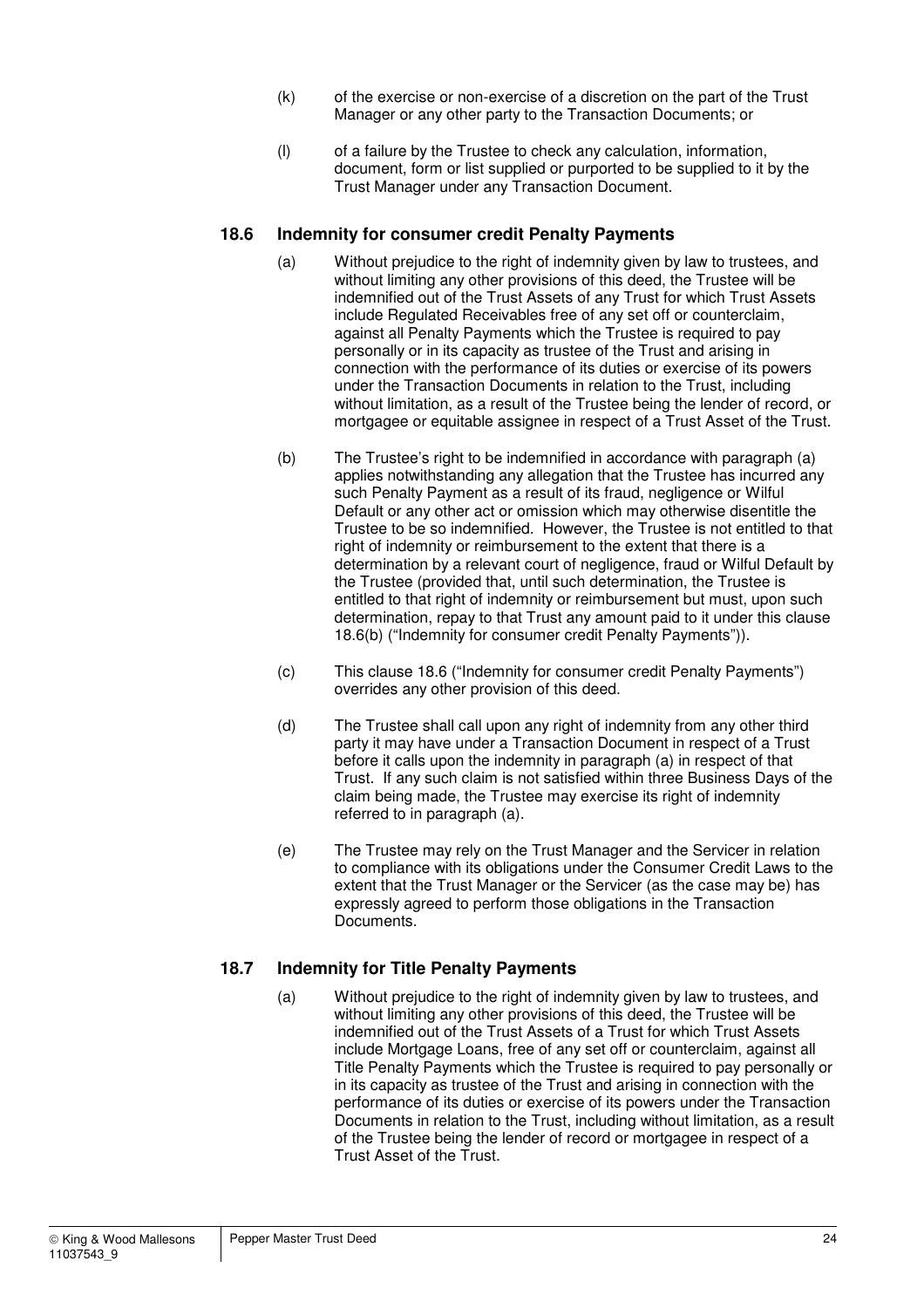- (b) The Trustee's right to be indemnified in accordance with paragraph (a) applies notwithstanding any allegation that the Trustee has incurred any such Title Penalty Payment as a result of its fraud, negligence or Wilful Default or any other act or omission which may otherwise disentitle the Trustee to be so indemnified. However, the Trustee is not entitled to that right of indemnity or reimbursement to the extent that there is a determination by a relevant court of negligence, fraud or Wilful Default by the Trustee (provided that, until such determination, the Trustee is entitled to that right of indemnity or reimbursement but must, upon such determination, repay to that Trust any amount paid to it under this clause 18.7(b) ("Indemnity for Title Penalty Payments")).
- (c) This clause 18.7 ("Indemnity for Title Penalty Payments") overrides any other provision of this deed.
- (d) The Trust Manager acknowledges and agrees with the Trustee that it will comply with and keep all records (or it will procure that the Servicer complies and keeps all records) in relation to identifying the mortgagor under each security related to the Mortgage Loan required in accordance, where applicable, with sections 11A and 11B of the Land Title Act 1994 (Qld) and sections 56C and 117(4) of the Real Property Act 1900 (NSW) and give access (or procure that access is given) to those records to the Trustee on request if required by the Trustee to comply with those sections.
- (e) The Trustee shall call upon any right of indemnity from any other third party it may have under a Transaction Document in respect of a Trust before it calls upon the indemnity in paragraph (a) in respect of that Trust. If any such claim is not satisfied within three Business Days of the claim being made, the Trustee may exercise its right of indemnity referred to in paragraph (a).

#### **18.8 No supervision**

Except as expressly set out in the Transaction Documents of a Trust, the Trustee has no obligation to supervise, monitor or investigate the performance of the Trust Manager of that Trust or any other person.

#### **18.9 Payment obligations not affected by limitation of liability**

The limitation of the Trustee's liability under clause 18.1 ("Limited liability") is to be disregarded for the purposes of determining whether an Event of Default has occurred because of a failure by the Trustee to pay an amount payable by it under any Transaction Document or in interpreting the definition of Secured Money.

#### **18.10 Cleared funds**

The Trustee is only taken to be in receipt of funds in relation to a Trust to the extent that those funds are cleared. Without limiting any other provision of any Transaction Document, the Trustee will not be taken to be fraudulent, negligent or in Wilful Default for the purpose of the Transaction Documents as a result of a failure to make any payments in accordance with a Transaction Document due to it not being in receipt of cleared funds at the time payment is due. For the avoidance of doubt, any amounts payable by the Trustee will continue to be due and payable in accordance with the Transaction Documents even if the Trustee is not in receipt of cleared funds.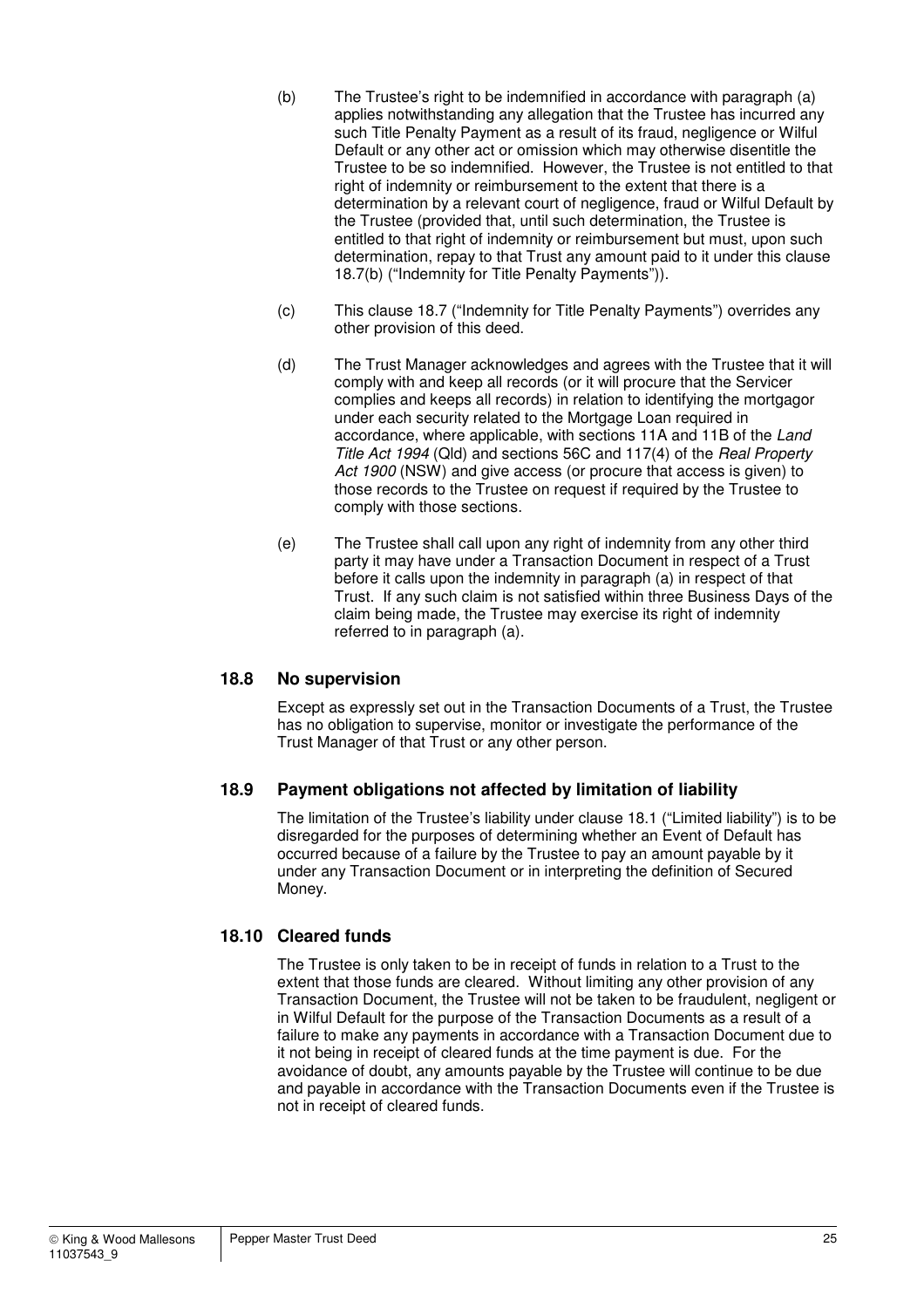## **19 Change of Trustee**

#### **19.1 Removal**

Subject to clause 19.4 ("When retirement takes effect"), the Trust Manager may remove the Trustee by written notice with immediate effect if the Trustee fails to retire when required to in accordance with clause 19.2 ("Mandatory retirement").

#### **19.2 Mandatory retirement**

The Trustee must retire as trustee of each Trust if:

- (a) the Trustee becomes Insolvent;
- (b) required by law; or
- (c) if the Trustee is an entity other than Pepper Finance Corporation Limited (ABN 51 094 317 647), the Trustee ceases to carry on business as a professional trustee.

In addition, the Trustee must retire as trustee of a Trust if the Trustee does not comply with a material obligation under the Transaction Documents of that Trust and, if the non-compliance can be remedied, the Trustee does not remedy the non-compliance within 30 days after becoming aware of it.

#### **19.3 Voluntary retirement**

The Trustee may retire as trustee of one or more Trusts by giving the Trust Manager at least 90 days' notice of its intention to do so.

#### **19.4 When retirement takes effect**

The retirement of the Trustee as trustee of a Trust takes effect when:

- (a) a successor trustee is appointed for that Trust;
- (b) the successor trustee obtains title to, or obtains the benefit of, this deed and each other Transaction Document of that Trust to which the Trustee is a party as trustee; and
- (c) the successor trustee and each other party to the Transaction Documents of that Trust to which the Trustee is a party as trustee have the same rights and obligations among themselves as they would have had if the successor trustee had been party to them at the dates of those documents.

#### **19.5 Appointment of successor trustee**

If the Trustee retires as trustee of a Trust, the Trust Manager agrees to use its best endeavours to ensure that a successor trustee is appointed for that Trust as soon as possible.

If a successor trustee is not appointed within 90 days after notice of retirement or removal is given, the retiring Trustee may appoint a successor Trustee for that **Trust.**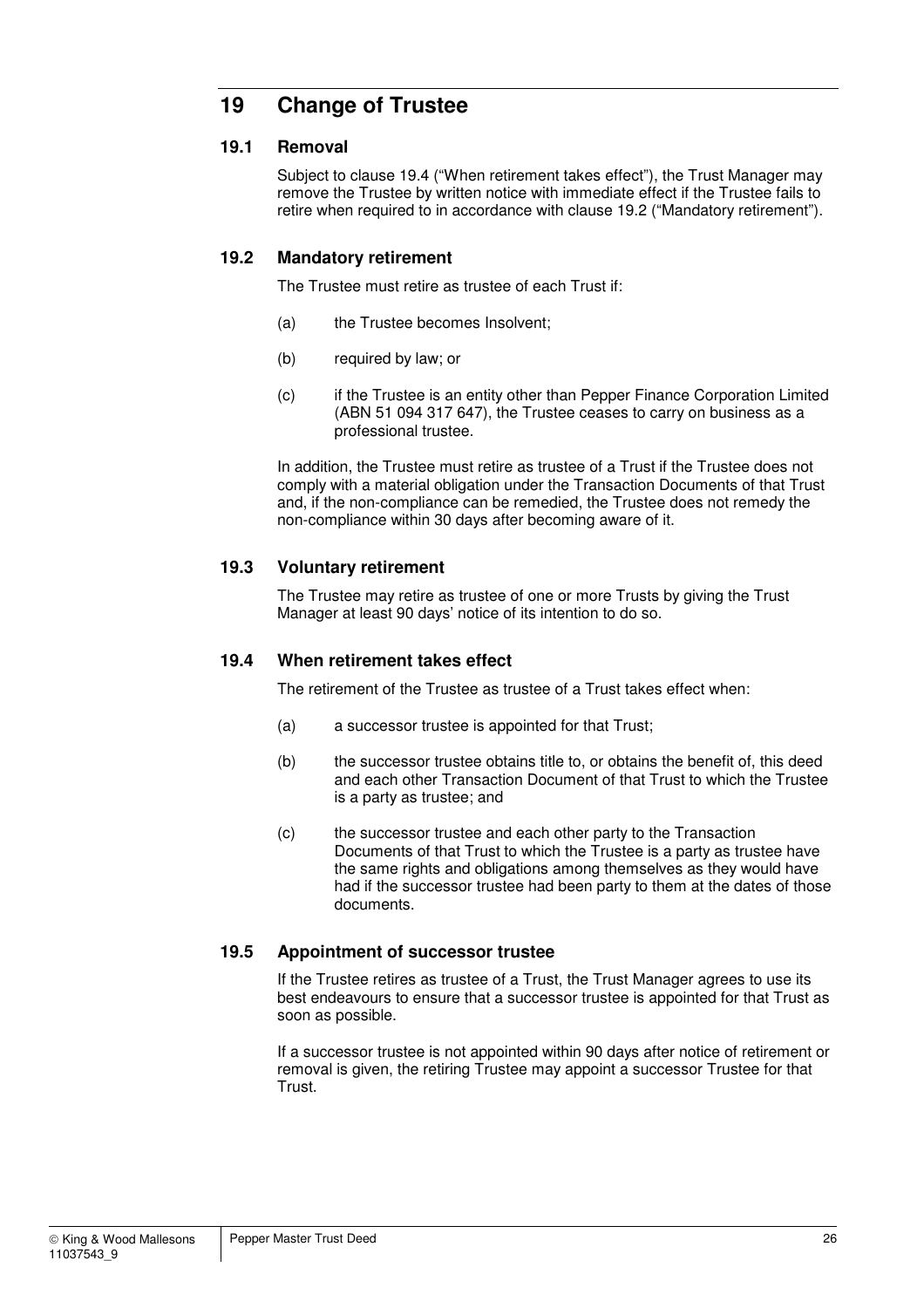#### **19.6 Notification to Designated Rating Agency**

For any Rated Trust, the Trust Manager agrees to notify each Designated Rating Agency of that Trust if:

- (a) the Trustee retires as trustee of the Trust; or
- (b) a successor trustee is appointed for the Trust.

#### **19.7 Costs of retirement**

If the Trustee is required to retire under clause 19.2(b) (Mandatory retirement"), (or is removed under clause 19.1 ("Removal") for a failure to retire when required to do so because of that clause), everything it is required to do under this clause 19 ("Change of Trustee") is at the Trustee's expense. However, if the Trustee otherwise retires or is otherwise removed, everything it is required to do under this clause 19 ("Change of Trustee") is at the Trustee's own personal expense. This applies despite any other provision in this deed (including clause 18.2 ("Indemnity")).

#### **19.8 Trustee to deliver documents**

If the Trustee retires as trustee of a Trust, it agrees to deliver to the successor trustee:

- (a) all original documents in its possession relating to that Trust and the Trust Assets of that Trust; and
- (b) any transfers, requests, notices of assignment or other documents to record the transfer of the Trust Assets of that Trust to the successor trustee which the successor trustee reasonably requests.

#### **19.9 Further steps**

Without limiting clause 19.8 ("Trustee to deliver documents"), if the Trustee retires as Trustee of a Trust, it agrees to do anything the successor trustee reasonably asks (such as obtaining consents, and signing, producing and delivering documents including a retirement and appointment document) to give effect to the retirement and the appointment of the successor trustee.

#### **19.10 Discharge of further obligations**

When a successor trustee is appointed as trustee of a Trust, the retiring Trustee is discharged from any further obligation under the Transaction Documents of that Trust. However, this discharge does not affect any accrued rights or obligations.

### **20 Income and distributions for each Trust**

#### **20.1 Net Trust Income**

As soon as reasonably practicable after the end of a Financial Year of a Trust, the Trust Manager must determine the Net Trust Income of that Trust for that Financial Year to which the Participation Unitholder is presently entitled under clause 20.6(b) ("Entitlement of Participation Unitholder"). To the extent it is possible to do so, the Trust Manager must determine that the Net Trust Income of each Trust for each Financial Year is at least \$1.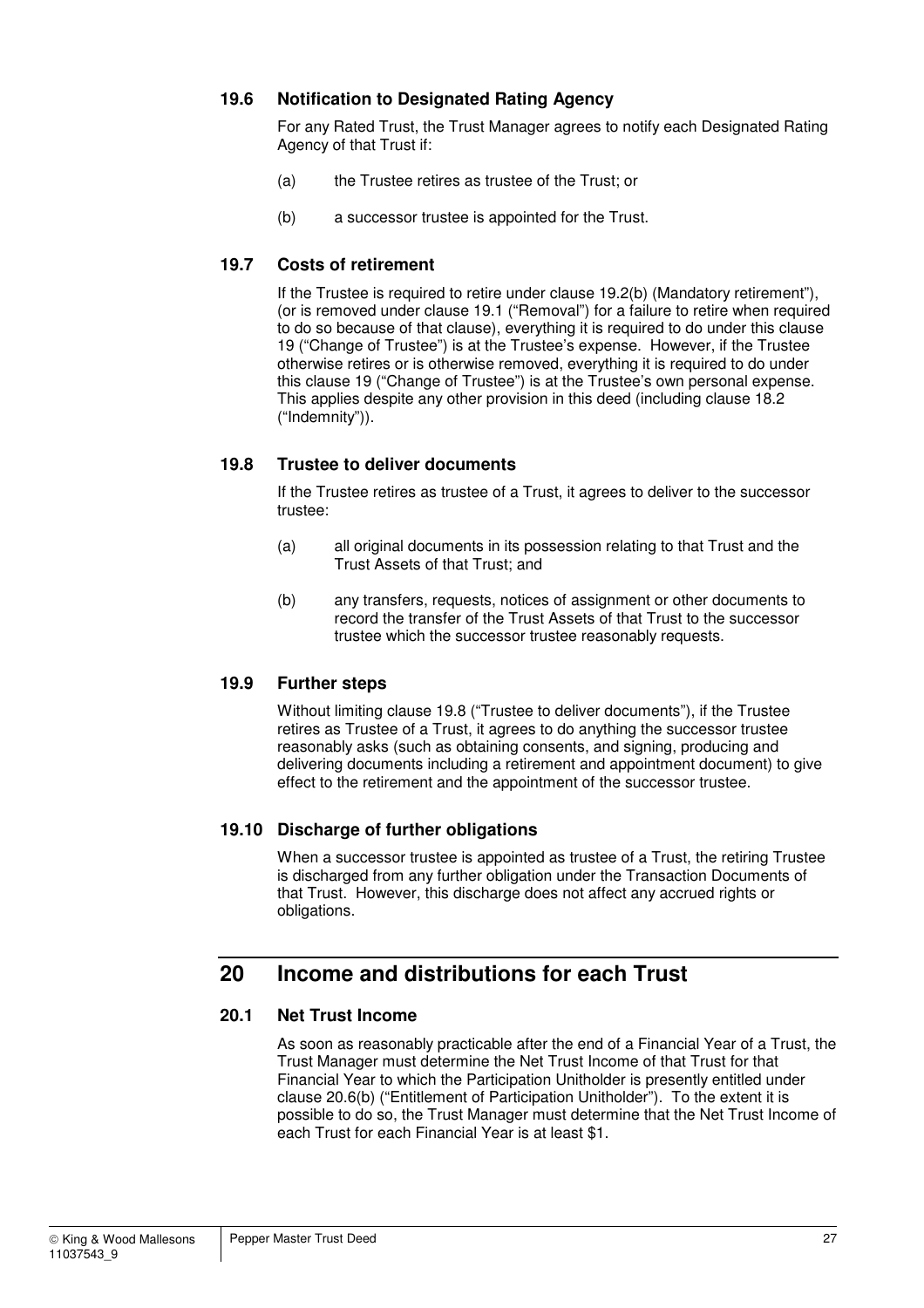#### **20.2 Determination of Net Trust Income**

Subject to clause 20.4 ("Tax liabilities"), the Trust Manager may determine the Net Trust Income of each Trust for each Financial Year of the Trust using any method it considers appropriate. In particular, the Trust Manager may determine whether:

- (a) any deemed or actual:
	- (i) receipt, payment or outgoing;
	- (ii) profit, gain or loss;
	- (iii) provision or reserve; or
	- (iv) investment,

in a Financial Year in connection with the Trust is to be treated as being on income or capital account of the Trust (including treating the transfer of amounts from the corpus of the Trust as income of the Trust for any purpose); and

(b) any provisions or reserves need to be made in a Financial Year in connection with the Trust and the amount of those provisions or reserves.

However, unless the Trust Manager determines otherwise, if an item is taken into account in determining the Net Taxable Income of the Trust for a Financial Year, it must also be taken into account in determining the Net Trust Income of the Trust for that Financial Year.

#### **20.3 Net Taxable Income**

As soon as reasonably practicable after the end of a Financial Year of a Trust, the Trust Manager must determine the Net Taxable Income of that Trust for that Financial Year to which the Participation Unitholder is presently entitled under clause 20.6(a) ("Entitlement of Participation Unitholder").

#### **20.4 Tax liabilities**

To the extent it is possible to do so (including by making appropriate determinations under clause 20.2 ("Determination of Net Trust Income")), the Trust Manager must ensure that any Tax liability under Division 6 of the Tax Act in respect of the Net Taxable Income of a Trust for a Financial Year is borne by the Participation Unitholder in that Trust and not by the Trustee.

#### **20.5 Trust Manager must notify Trustee**

Once the Trust Manager has determined the Net Trust Income and the Net Taxable Income of a Trust for a Financial Year, the Trust Manager must notify the Trustee of the amounts.

#### **20.6 Entitlement of Participation Unitholder**

At the end of each Financial Year of a Trust, the Participation Unitholder in a Trust is:

(a) entitled to the Net Taxable Income of the Trust for that Financial Year; and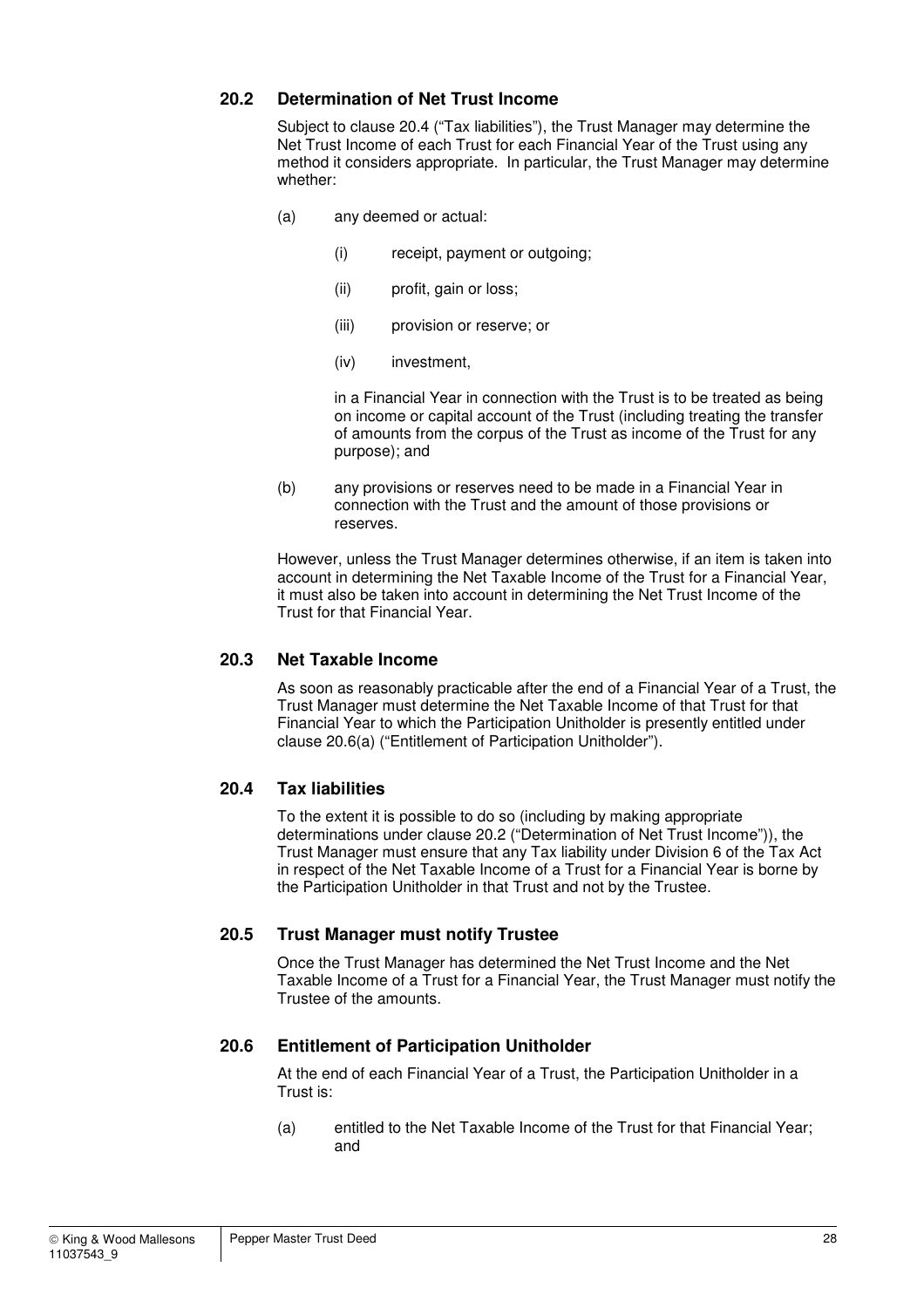(b) presently entitled to the Net Trust Income of the Trust for that Financial Year.

#### **20.7 Distribution to Participation Unitholder**

Subject to clause 20.8 ("Investment by Participation Unitholder"), on the last day of each Financial Year of a Trust or at any other time the Trust Manager decides, the Participation Unitholder of that Trust is entitled to be paid an amount equal to the greater of:

- (a) the Net Taxable Income of that Trust for that Financial Year; and
- (b) the Net Trust Income of that Trust for that Financial Year.

#### **20.8 Investment by Participation Unitholder**

Any part of an amount to which the Participation Unitholder is entitled under clause 20.7 ("Distribution to Participation Unitholder") which is not paid to the Participation Unitholder by the Trustee is reinvested in the Trust as an additional payment for the Participation Unit.

### **21 Accounts**

#### **21.1 Collection Account for each Trust**

As soon as practicable after execution of the Notice of Creation of Trust for a Trust, the Trustee must open the Collection Account for that Trust with an Eligible Bank.

#### **21.2 Additional accounts**

The Trustee may open additional accounts for a Trust with a Bank if the Transaction Documents for a Trust so require or provide for it and must operate those accounts in accordance with the Transaction Documents.

#### **21.3 Operation of accounts**

The Trustee must operate the Collection Account and any additional accounts for a Trust in accordance with the Transaction Documents for that Trust.

### **22 Fees**

The Trustee is entitled to a fee for performing its obligations under this deed in respect of each Trust. The fee payable in respect of each Trust is payable at the times and in the amounts set out in or otherwise referred to in the Series Notice for that Trust.

## **23 Variations, waivers and determinations**

#### **23.1 Variations, waivers and determinations**

Clause 24 ("Variations, waivers and determinations") of the Master Security Trust Deed applies to variations, waivers and determinations of and under this deed as if it were fully set out in this deed with any necessary amendments to clause references, references to parties and references to applicable documents.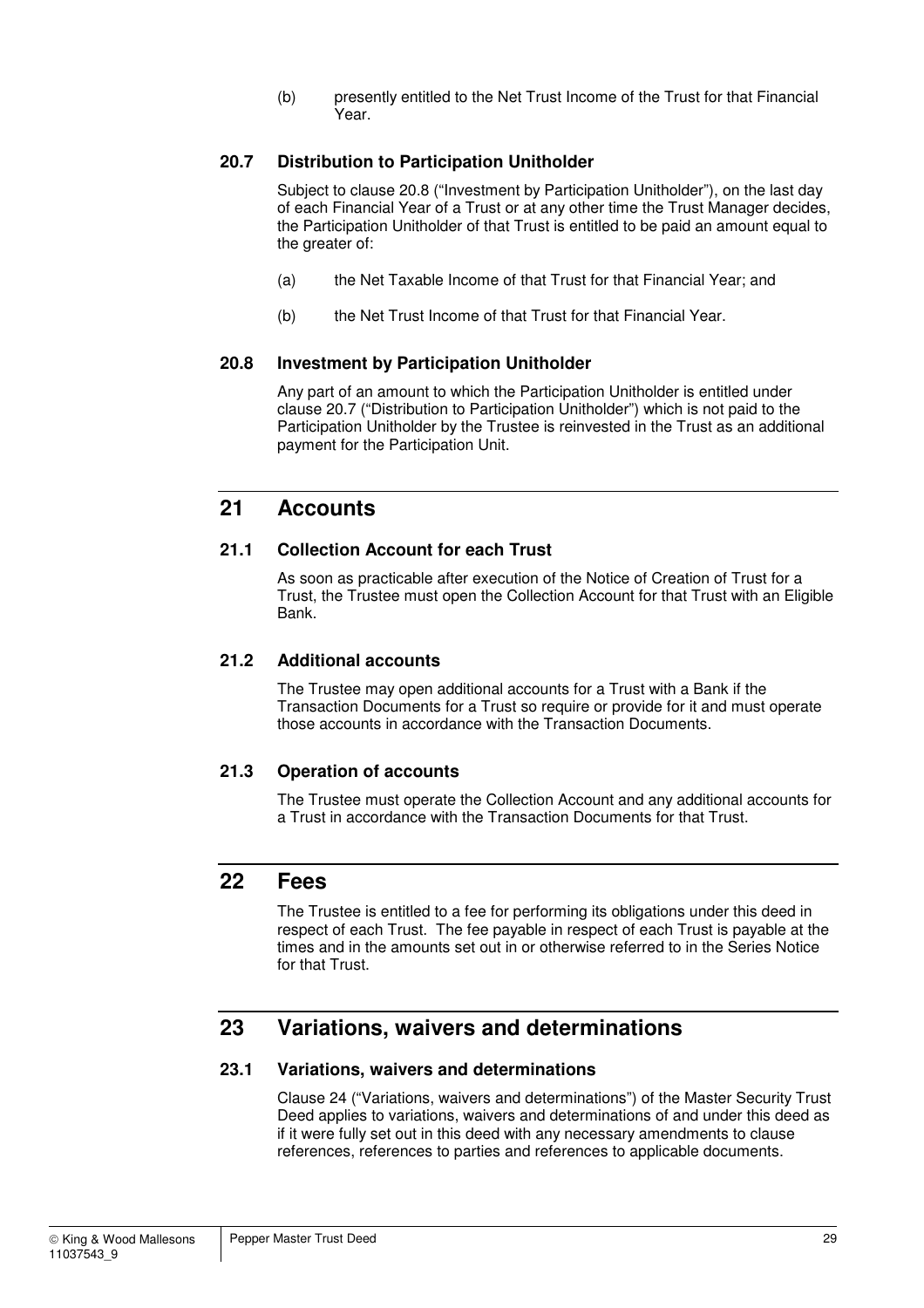#### **23.2 Acknowledgement**

The parties acknowledge that it is in the interest of all parties to the Transaction Documents of a Trust and the Participation Unitholder in that Trust to achieve the Objectives of the Trust.

#### **23.3 Variation of Transaction Documents to achieve Objectives**

If any draft law is introduced into Federal parliament, or any State or Territory parliament, and the result of that draft law, if it is passed, would be that any of the Objectives of a Trust may not be achieved, then:

- (a) if the Trust is a Rated Trust, the Trust Manager must determine whether the Transaction Documents of the Trust need to be varied to achieve the Objectives of the Trust; and
- (b) as soon as reasonably practicable after the draft law is introduced, the Trust Manager must provide to the Trustee, the Security Trustee and the Participation Unitholder in the Trust a draft Amending Deed that the Trust Manager reasonably believes will, if executed, make the variations to the Transaction Documents of the Trust that are necessary to achieve the Objectives of the Trust; and
- (c) when:
	- (i) the Trust Manager is reasonably satisfied that the draft Amending Deed will, if executed, make the variations to the Transaction Documents of the Trust that are necessary to achieve the Objectives of the Trust (and in this regard the Trust Manager may rely on the advice of tax lawyers, tax accountants and other professional advisers); and
	- (ii) the Security Trustee has agreed to execute the Amending Deed,

the Trust Manager must execute the Amending Deed and direct the Trustee to execute the Amending Deed.

#### **23.4 Amending Deed**

So long as the Trust Manager receives written advice from an experienced and reputable tax lawyer or tax accountant confirming that if the Transaction Documents of a Trust are varied in accordance with the Amending Deed and the parties comply with the Transaction Documents as varied, the Objectives of the Trust (as set out in paragraph (a) of the definition of "Objective") will be achieved, and, if the Trust is a Rated Trust, a Rating Notification has been given, the Amending Deed may:

- (a) permit the Trustee to accumulate a reserve out of moneys that would otherwise be payable to the Participation Unitholder in the affected Trust; or
- (b) provide for Tax in respect of the Trust to be paid out of moneys that would otherwise have been payable to the Participation Unitholder in the Trust.

#### **23.5 Proposal**

Without limiting clause 23.4 ("Amending Deed"), in formulating a proposal to meet the Objectives of a Trust, the Trust Manager must have regard to the impact of any variations to the Transaction Documents of the Trust on the Participation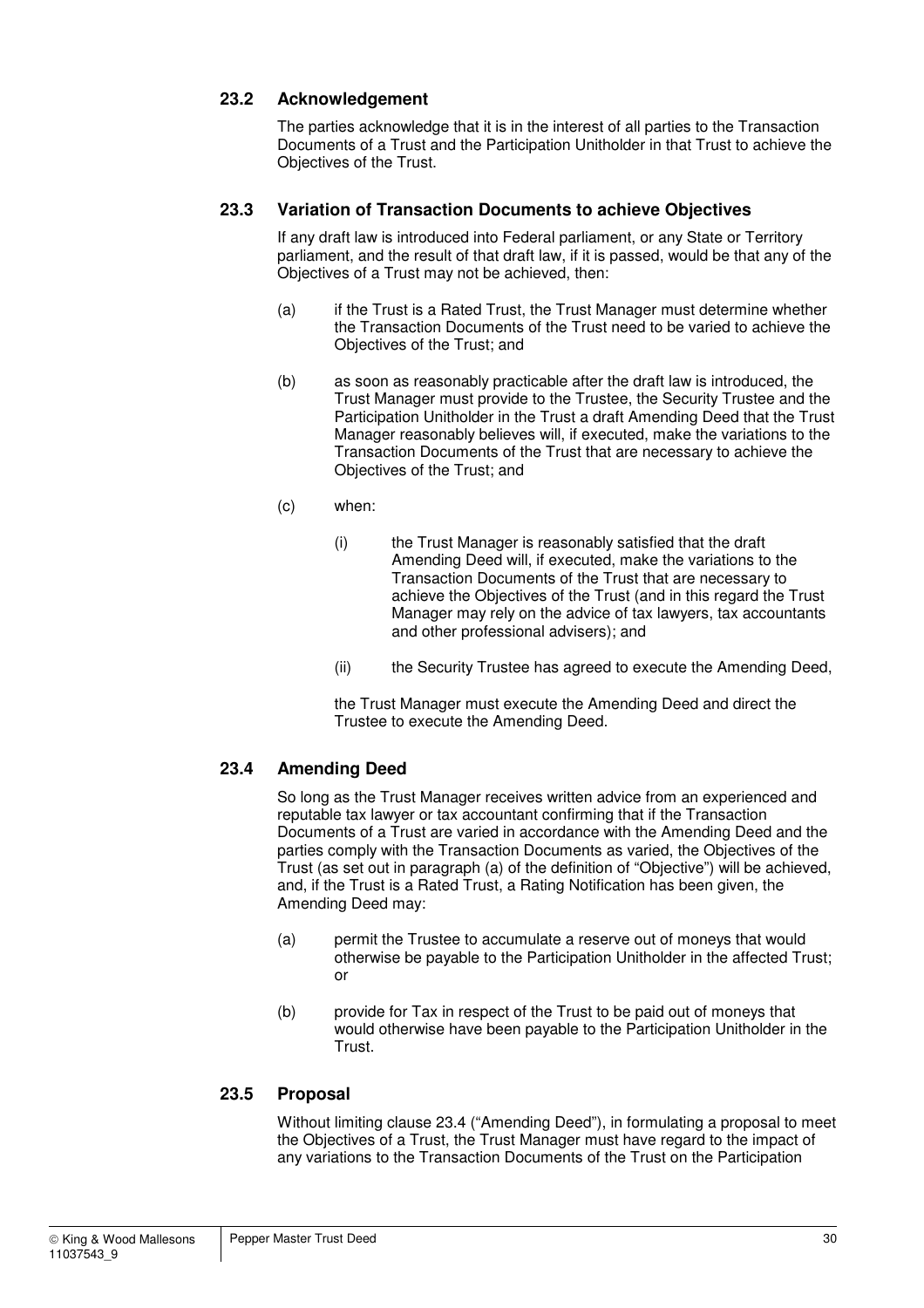Unitholder in the Trust and must consider proposals made by the Participation Unitholder to ensure the Objectives are achieved.

### **24 Authorisations**

Clause 20 ("Authorisations") of the Master Security Trust Deed applies to this deed as if it were fully set out in this deed with any necessary amendments to clause references, references to parties and references to applicable documents.

### **25 AML**

Clause 21 ("AML") of the Master Security Trust Deed applies to the parties' AML/CTF Law obligations under this deed as if it were fully set out in this deed with any necessary amendments to clause references, references to parties and references to applicable documents.

## **26 Privacy**

Clause 22 ("Privacy") of the Master Security Trust Deed applies to the parties' privacy obligations under this deed as if it were fully set out in this deed with any necessary amendments to clause references, references to parties and references to applicable documents.

## **27 Code of Banking Practice**

Clause 23 ("Code of Banking Practice") of the Master Security Trust Deed applies to this deed as if it were fully set out in this deed with any necessary amendments to clause references, references to parties and references to applicable documents.

## **28 Payments**

Clause 14 ("Payments") of the Master Security Trust Deed applies to the making of payments under this deed as if it were fully set out in this deed with any necessary amendments to clause references, references to parties and references to applicable documents.

## **29 Notices**

Clause 26 ("Notices and other communications") of the Master Security Trust Deed applies to the giving of notices under this deed as if it were fully set out in this deed with any necessary amendments to clause references, references to parties and references to applicable documents.

## **30 Dealing with interests**

Clause 25 ("Dealing with interests") of the Master Security Trust Deed applies to dealing with interests under this deed as if it were fully set out in this deed with any necessary amendments to clause references, references to parties and references to applicable documents.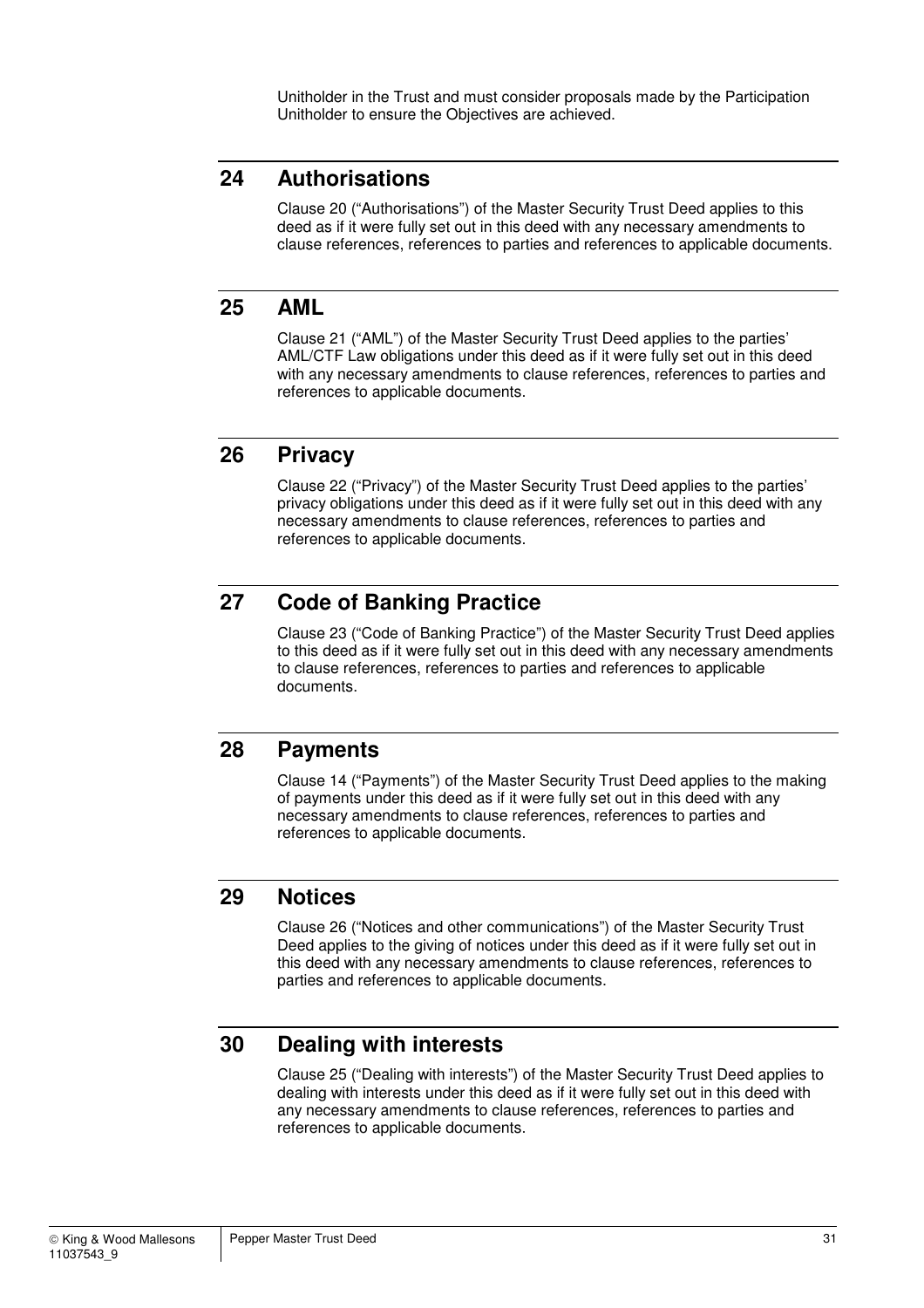### **31 GST**

Clause 27 ("GST") of the Master Security Trust Deed applies to this deed as if it were fully set out in this deed with any necessary amendments to clause references, references to parties and references to applicable documents.

## **32 General**

#### **32.1 Application of Master Security Trust Deed**

Clauses 28.2 ("Prompt performance") to 28.22 ("Further assistance") and 28.26 ("Trustee may act through Trust Manager") of the Master Security Trust Deed apply to this deed as if they were set out in full in this deed with any necessary amendments to clause references, references to parties and references to applicable documents.

#### **32.2 Counterparts**

This deed may consist of a number of copies, each signed by one or more parties to the deed. If so, the signed copies are treated as making up the one document.

#### **32.3 Governing law and jurisdiction**

This deed is governed by the law in force in New South Wales. Each party submits to the non-exclusive jurisdiction of the courts of that place.

#### **32.4 Serving documents**

Without preventing any other method of service, any document in a court action in connection with this deed may be served on a party by being delivered to or left at that party's address for service of notices in accordance with clause 26 of the Master Security Trust Deed ("Notices and other communications").

**EXECUTED** as a deed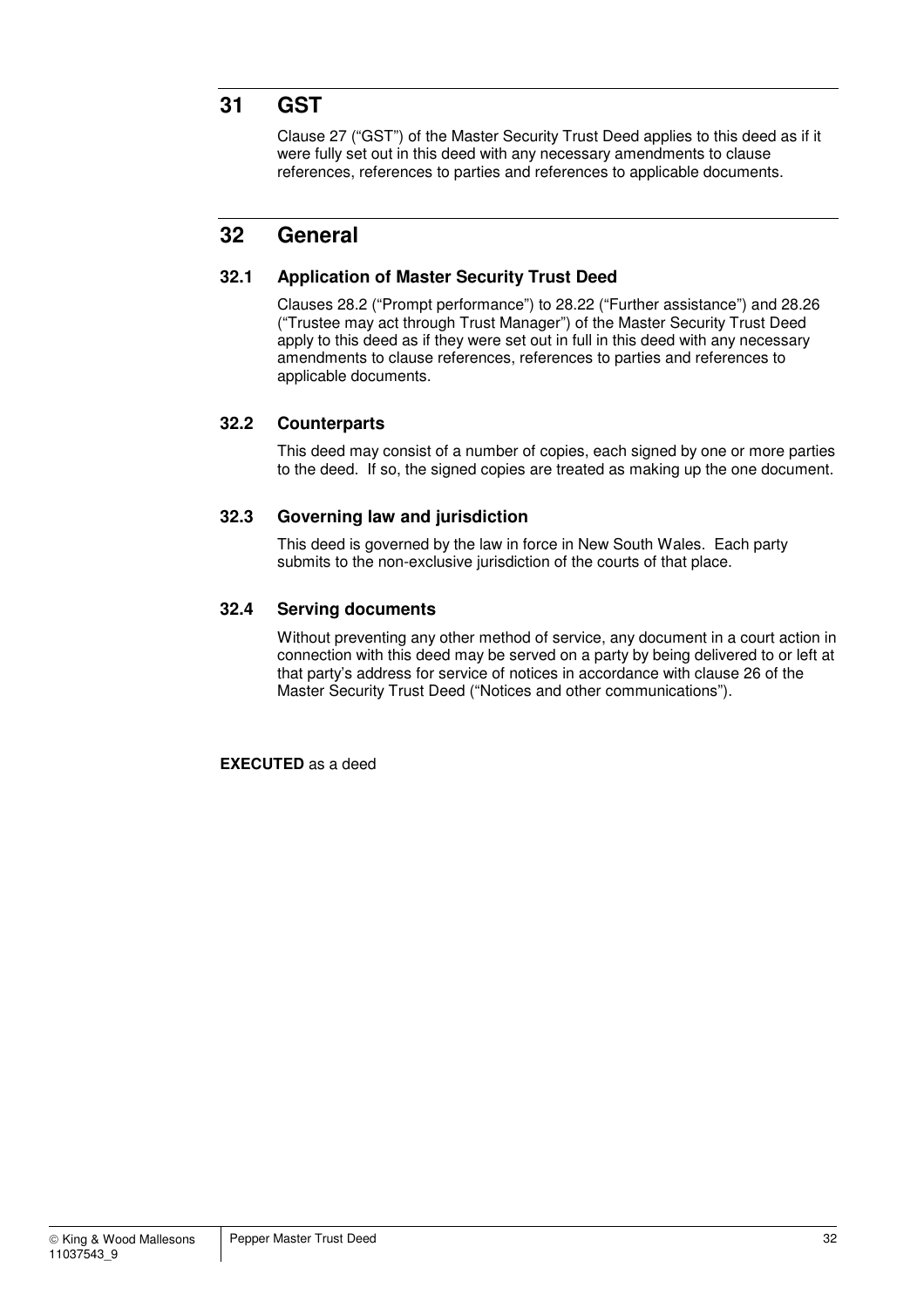## **Pepper Master Trust Deed**

## Schedule 1 - Notice of Creation of Trust

#### **Notice of Creation of Trust -** [**insert name of Trust**] **Trust**

In accordance with clause 1.5 ("Parties to Master Documents") of the master trust deed dated [**insert date**] between Pepper Australia Pty Ltd (as Trust Manager) and Pepper Finance Corporation Limited (as Trustee) (the "**Master Trust Deed**"), the parties to this deed acknowledge and agree that:

- (a) [**insert name**] is designated to act as Trust Manager in respect of the Master Trust Deed for the Trust created under this Notice of Creation of Trust (the "**Trust Manager**"); and
- (b) [**insert name**] is designated to act as Trustee in respect of the Master Trust Deed for the Trust created under this Notice of Creation of Trust (the "**Trustee**"),

and, in accordance with but without limiting clause 1.5 ("Parties to Master Documents") of the Master Trust Deed or this Notice of Creation of Trust, on execution of this Notice of Creation of Trust a separate deed on the terms of the Master Trust Deed will come into effect between the parties to this Notice of Creation of Trust for the Trust created under this Notice of Creation of Trust.

[For the purposes of this separate deed, the following amendments are hereby made to the Master Trust Deed:

#### [**insert any amendments**]]

Under clause 2.1 ("Declaration of Trust") of the Master Trust Deed, the Trustee declares that it holds the sum of \$10 and will hold the Trust Assets of the Trust created under this Notice of Creation of Trust on trust at any time for the persons who are Unitholders of the *<u>Insert name of Trustant insert name</u>* 

The Trust created under this Notice of Creation of Trust is to be known as the [**insert name of Trust**] Trust.

The [i**nsert name of Trust**] Trust is a Trust for the purposes of the Master Trust Deed.

The Participation Unitholder is [**insert name of Participation Unitholder**].

The Residual Unitholders are [**insert names of Residual Unitholders**].

The Trustee holds the sum of \$10 and the Trust Assets on and subject to the terms of the Master Trust Deed.

This Notice of Creation of Trust is for the benefit of the Unitholders from time to time of the Trust.

The "Interpretation" clause of the Master Trust Deed applies to this Notice of Creation of Trust as if it were fully set out in this Notice of Creation of Trust.

This Notice of Creation of Trust is governed by New South Wales law.

#### **DATED:**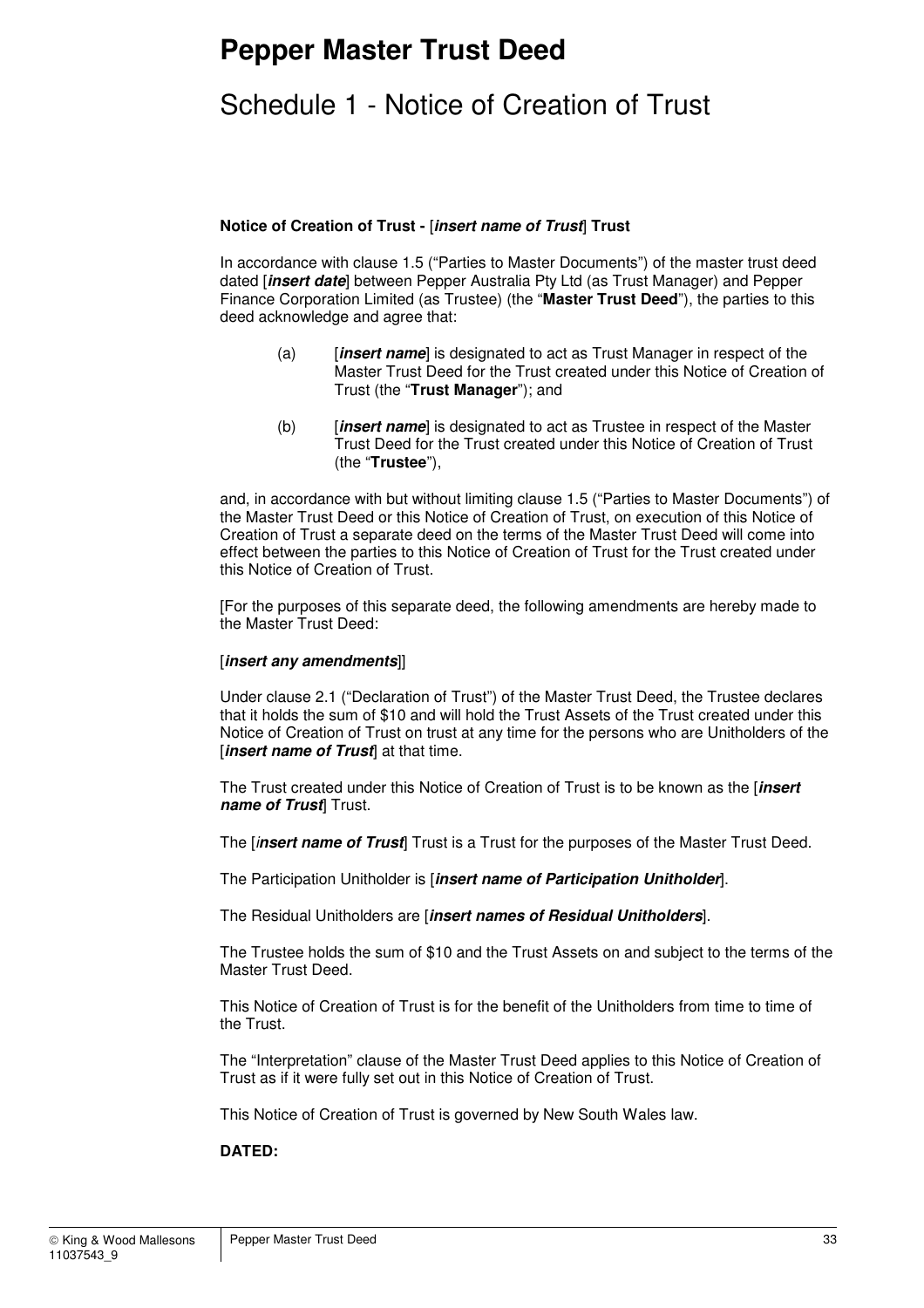**EXECUTED** as a deed between the parties hereto and as a deed poll in favour of the Unitholders from time to time of the Trust

#### **Trust Manager**

[**insert execution clause for Trust Manager**]

**Trustee** 

[**insert execution clause for Trustee**]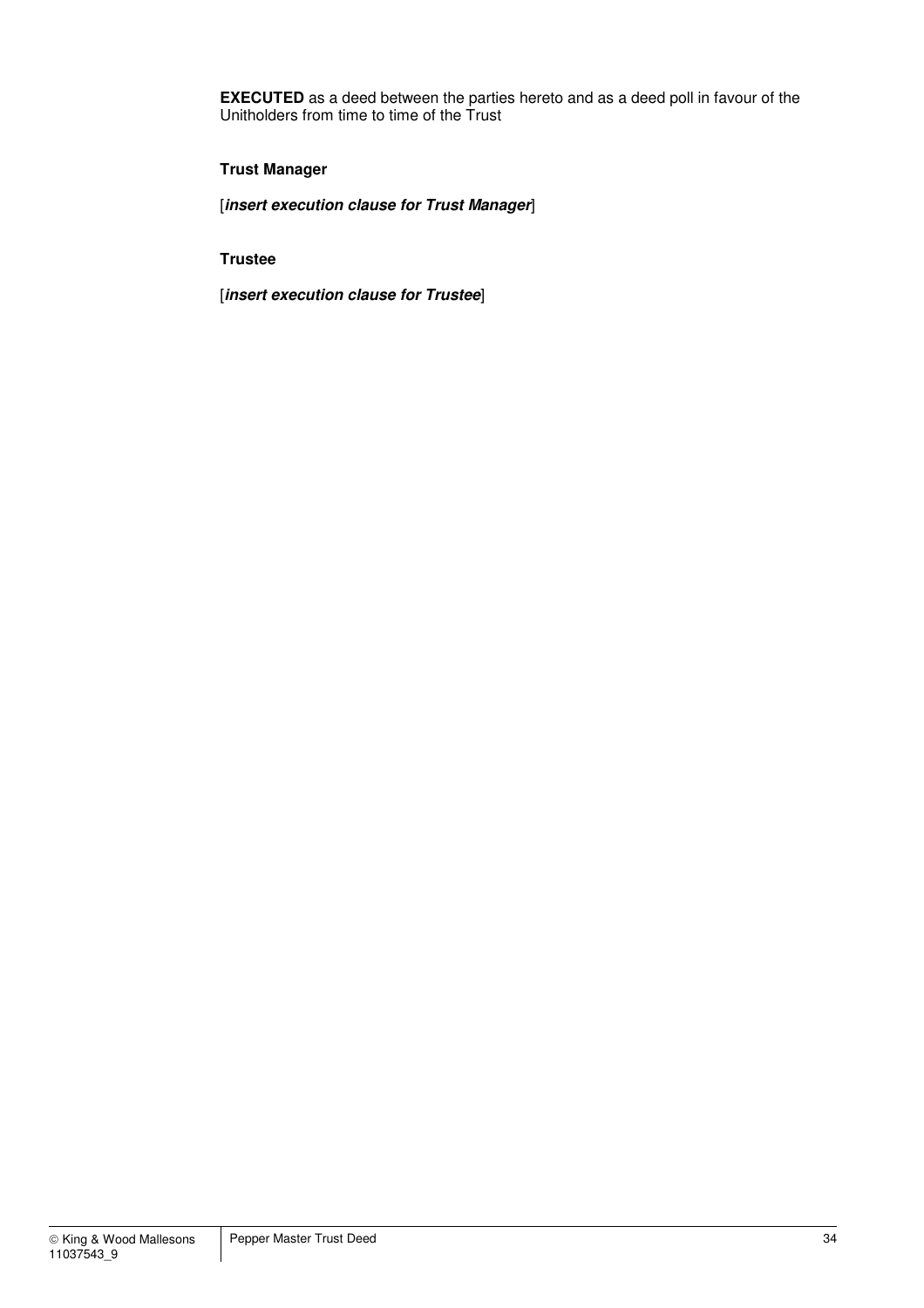## **Pepper Master Trust Deed**

## Schedule 2 - Form of Reallocation Notice

| To:   |     | ] as trustee of the [ | Trust ("Acquiring Trustee") |
|-------|-----|-----------------------|-----------------------------|
| From: | and | as trustee of the [   | Trust ("Disposing Trustee") |
|       |     | ] as Trust Manager    |                             |
| Date: |     |                       |                             |

#### **Reallocation Notice**

The Disposing Trustee offers to reallocate the Trust Assets specified in Annexure "A" ("**Reallocated Assets**") to the Acquiring Trustee on the Reallocation Date together with any rights relating to the Reallocated Assets (including the benefit of any representation, warranty, undertaking or indemnity in relation to the Reallocated Assets given to it).

The Acquiring Trustee may accept the offer from the Disposing Trustee by paying to the Disposing Trustee (or as directed by the Disposing Trustee) the Purchase Price for the Reallocated Assets, being \$[].

The Reallocation Date is [].

#### [**Specify any alteration to the adjustment protocol described in clause 15.9 ("Adjustments") of the Master Trust Deed**.]

The "Interpretation" clause of the Master Trust Deed applies to this notice as if it were fully set out in this notice.

…………………………………………………… [**Name of person**] being an Authorised Officer of [**Name of Trustee**]

……………………………………….. [**Name of person**] being an Authorised Officer of [**Name of Trust Manager**]

#### **Annexure A - Reallocated Assets**

[**insert details of Reallocated Assets**]